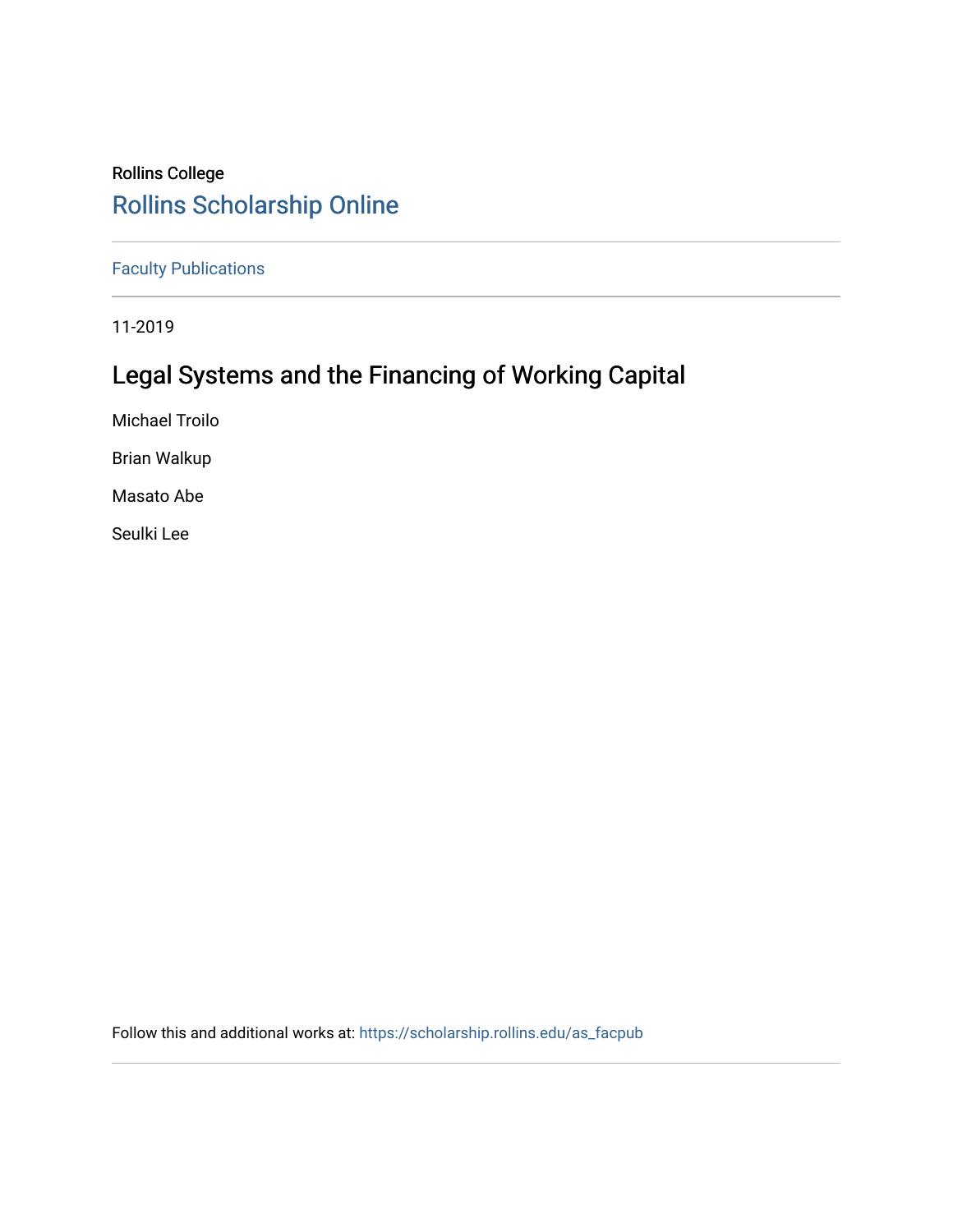# **Legal Systems and the Financing of Working Capital**

 $\rm MICHAEL$   $\rm TROILO^a,$   $\rm BRIAN$   $\rm R$   $\rm WALKUP^b,$   $\rm MASATO$   $\rm ABE^c,$   $\rm AND$   $\rm SEULKI$   $\rm LEE^c$ 

<sup>a</sup> School of Finance, Operations Management  $\&$  International Business, The University of Tulsa, Tulsa, OK, USA <sup>b</sup> Crummer Graduate School of Business, Rollins College, Winter Park, FL, USA <sup>c</sup>United Nations Economic and Social Commission for Asia and the Pacific (ESCAP)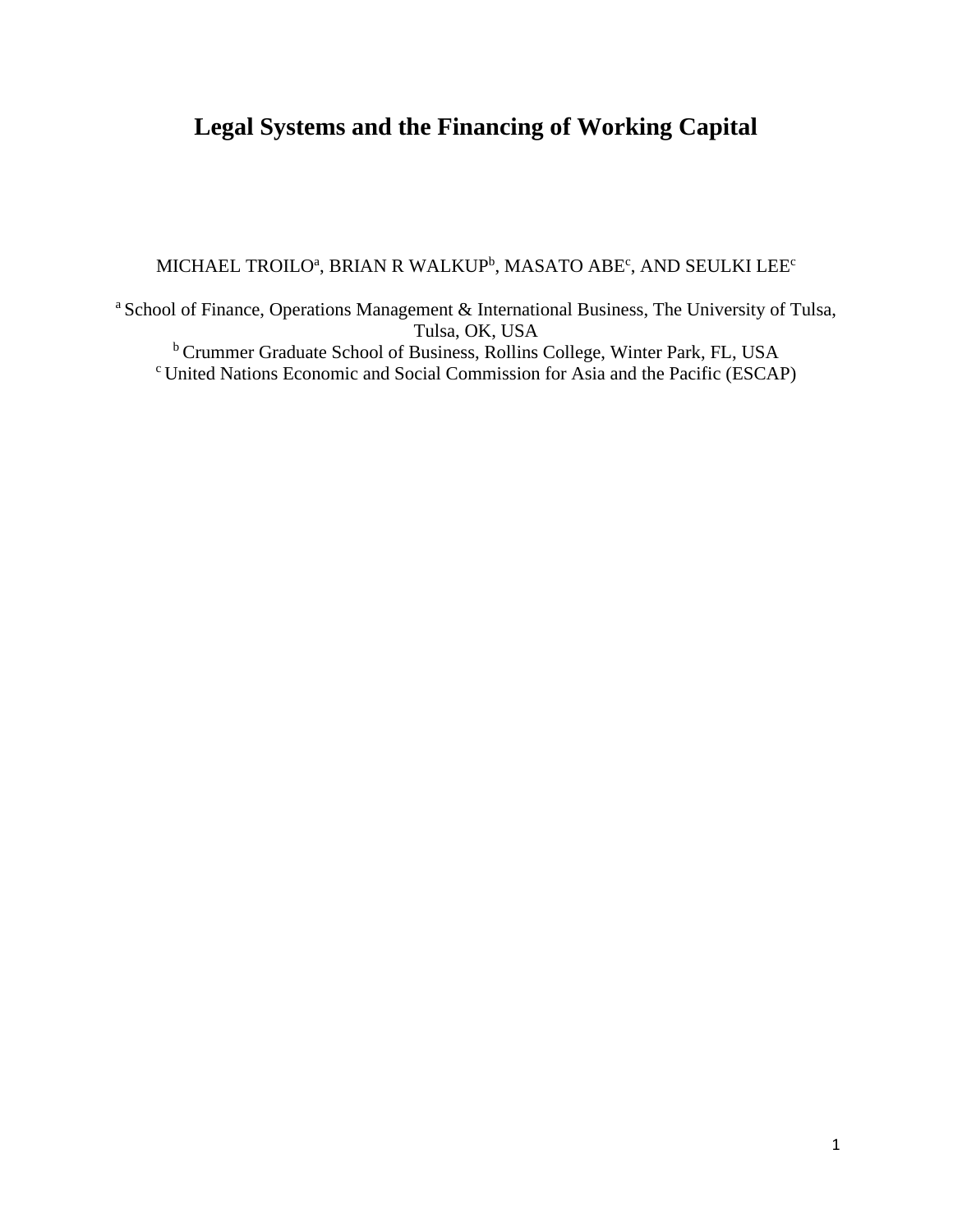# **Legal Systems and the Financing of Working Capital**

# ABSTRACT

This study builds on the existing law and finance literature by analyzing the impact of legal systems on both the level and the sourcing of working capital. We find that stronger rule of law results in lower levels of working capital, less sourcing from retained earnings, and more sourcing from banks. Firms in common-law regimes have lower levels of working capital and finance it from banks, while firms from civil-law environments rely on retained earnings and other financial institutions for sourcing. The impact of legal origin on both the level and the sourcing of working capital is mixed.

Keywords: Legal Systems, Rule of Law, Legal Tradition, Legal Origins, Working Capital JEL Classification Code: G28, G38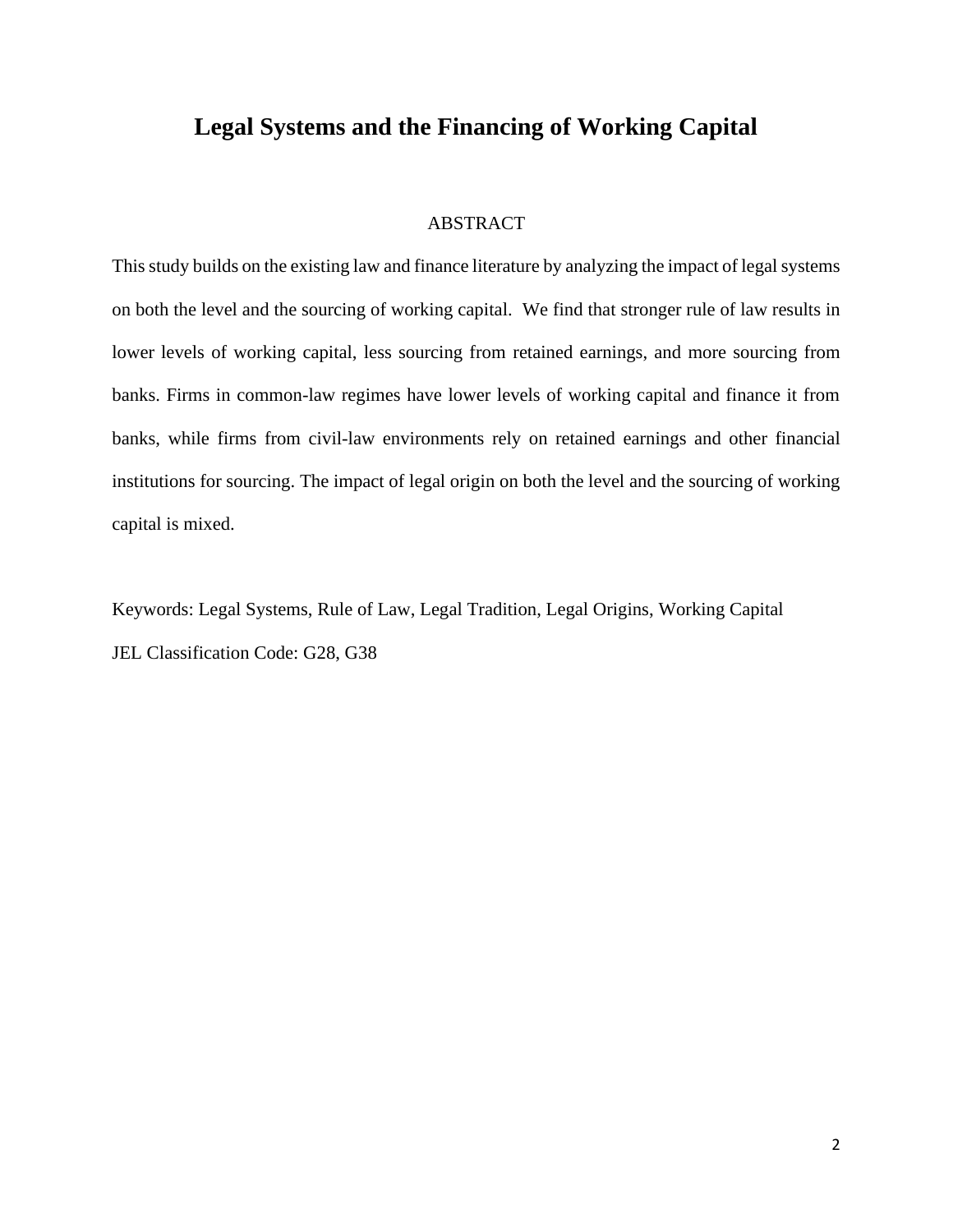#### **1. Introduction**

This study aims to investigate how different facets of a nation's legal system impact the firm-level decision of financing working capital. While the legal system has been regarded as one of the crucial elements in the development of a nation's financial framework, its role in a firm's decision in choosing a financial instrument has been largely neglected so far (Levine, 2001). Most researches at the junction of law and finance have focused on either development of national capital markets or the long-term capital structure of firms, not working capital. We aim to fill this gap.

The topic is important for both academic and practical reasons as scholars are still exploring the interface of legal and financial systems, and it behooves practitioners in both the public and private sectors to understand possible relationships between institutional environments and financing choices. The legal system of a nation typically has a unique development path, characteristics, tradition, and origin, which has been influenced by the nation's historical and cultural backgrounds; thus, an international comparison analysis is also desired.

This study utilizes two distinct datasets to analyze the effects of legal systems on both the level and the sourcing of working capital. The first dataset, drawn from Compustat Global, consists of a panel of firms across 113 countries for the years 1987-2016 with 416,123 firm-year observations. The second dataset, a cross-section collected by the World Bank, encompasses nearly 96,000 firms across 128 countries for the years 2006-2014. We examine three key components of legal systems, namely their strength, legal tradition (e.g. common law, civil law), and legal origin (a nation or a national culture that is the basis of the legal system).

Building on the general theory that stronger rule of law leads to less expropriation and hence to greater investment (North, 1990; Acemoglu and Johnson, 2005), we find that stronger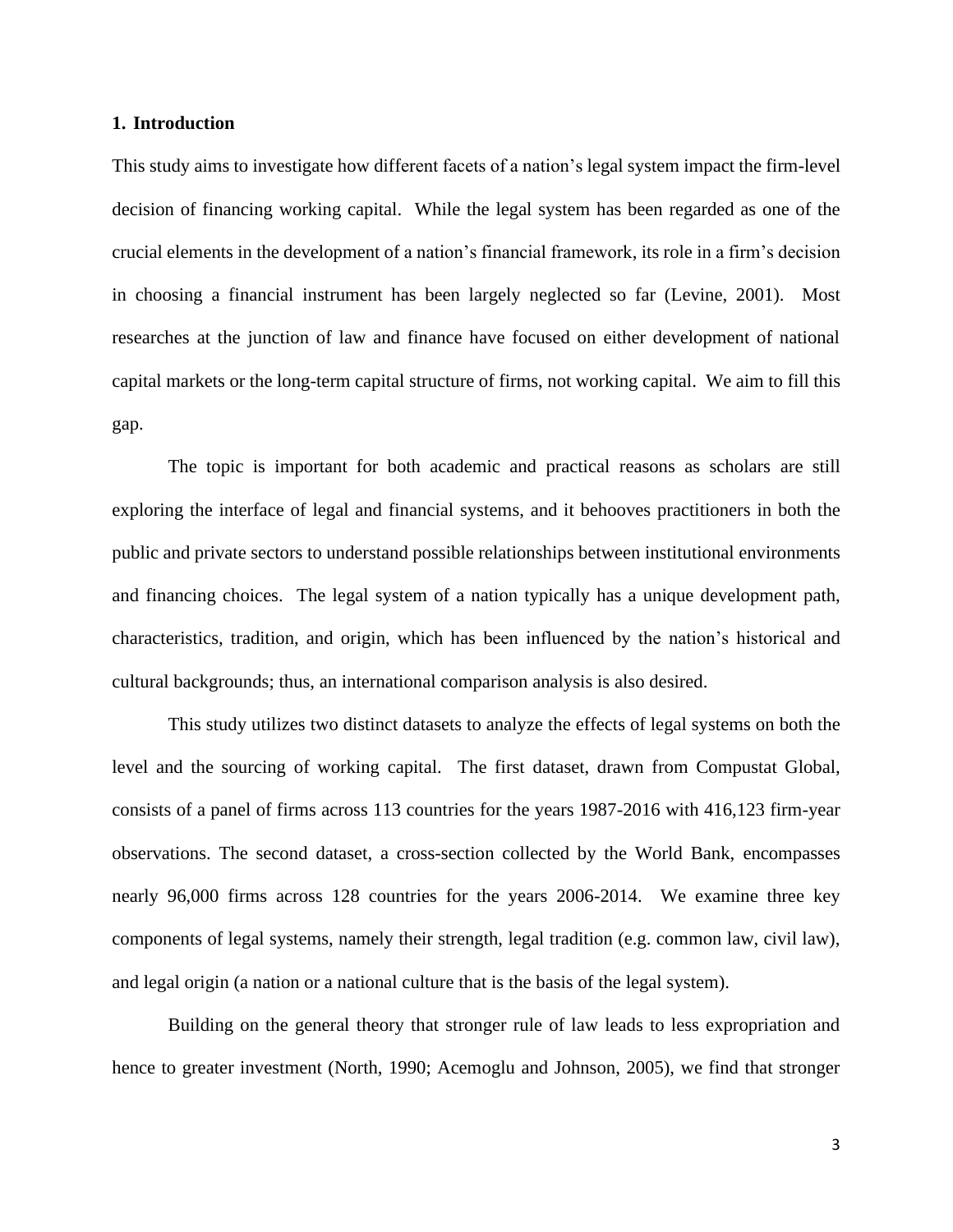rule of law leads to lower levels of working capital, less sourcing of working capital from retained earnings, and greater sourcing from banks. Consonant with existing research on law and finance that generally supports the idea that common law is friendlier to investors than civil law (e.g. LLSV 1997, 1998), we also find that firms in common-law regimes have lower levels of working capital and that they are more likely to source working capital from banks. Firms in civil-law environments favor retained earnings and other financial institutions as sources. These results are contributions to the law and finance corpus in that they address working capital specifically in the context of existing theory, but we also offer stylized facts outside of current theory about the relationship between other legal traditions (e.g. Islamic law) and working capital as well as legal origin (e.g. French, Spanish, etc.) and working capital.

We begin by providing a literature review on working capital and legal systems, focusing on the effectiveness of rule of law, legal tradition and legal origin. Next, we offer the descriptions of the data employed and the methodologies for analysis. The results follow, and the discussion of their contribution to the law and finance literature is the penultimate section of the paper. Limitations of this research and future directions conclude the paper.

### **2. Literature Review**

### *2.1 Definition and sources of working capital*

Working capital is the difference between current assets and current liabilities, where "current" indicates a duration of one year or less (Brealey, Myers, and Marcus, 2012). As such, it is a measure of a company's ability to continue operations and its management is crucial, particularly for small and nascent enterprises that by nature have fewer resources than larger, more established firms (Abe, Troilo, Juneja, Narain, 2012). Companies can procure financing for working capital from a number of sources: informal financing, internal financing, debt financing, equity financing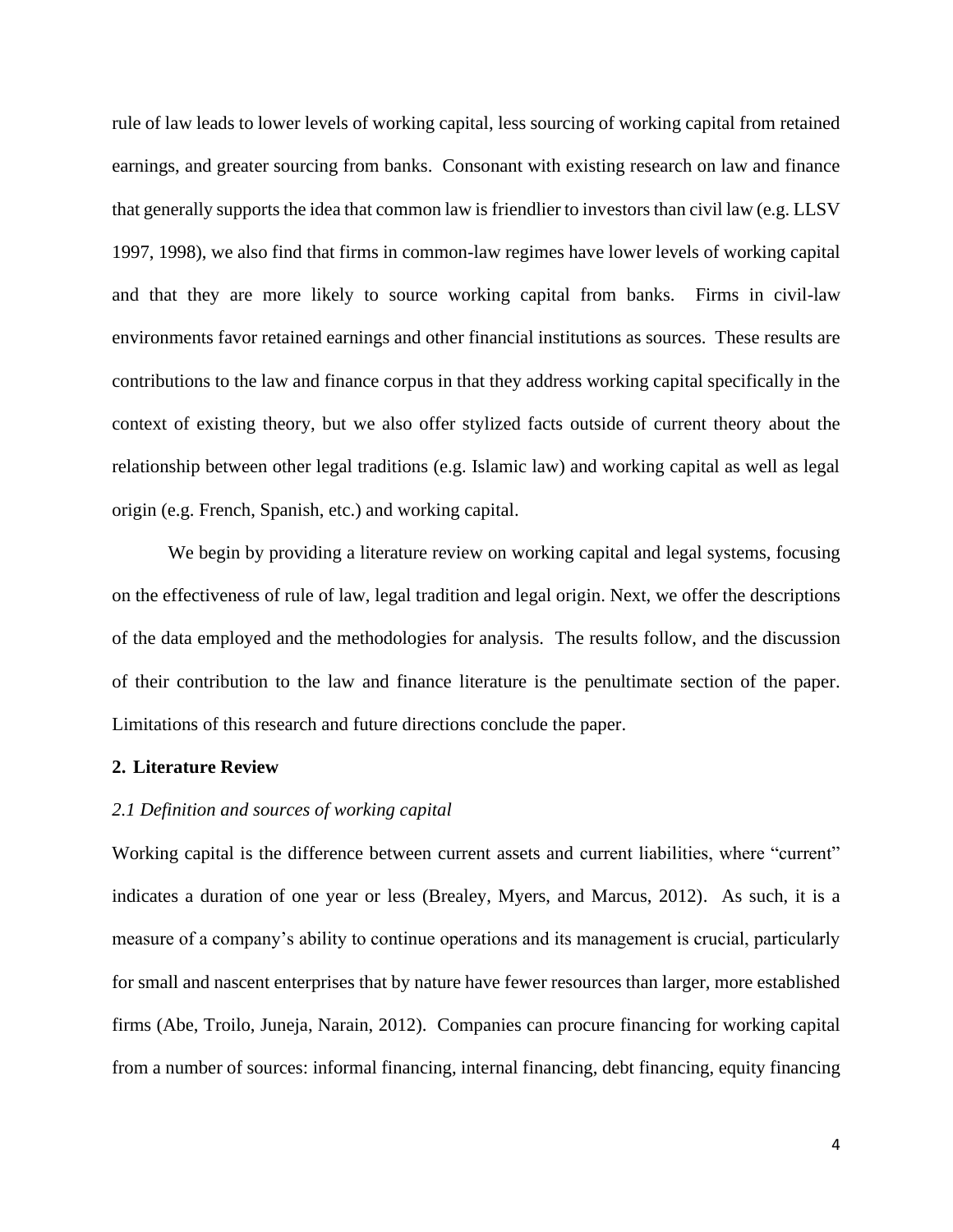and so on. By nature, the financing of working capital is short-term and the sources of financing can be internal to the firm, external and formal (banks), and/or external and informal (trade credit, borrowing from family, etc.).

Internal financing funds working capital via a company's profits/retained earnings; firms consider it as the first option to raise funds and regard it as a crucial and essential way of financing (Abe et al., 2012; 2015). For example, since retained profit is just a transformation of retained profit to investment, firms do not need to expend actual cash and can maintain debt capacity. However, it requires balancing the need for financing with the firm's dividend policy (Jiang, Li and Lin, 2014).

Informal financing refers to all financing conducted without any control from the official monetary authorities (Abe et al., 2012; 2015). The funds are usually raised from personal savings, borrowing from acquaintances or family, and trade credit (ibid). This type of financing is dependent on personal relationships, and the procedures are relatively simple. The drawback of informal financing is that firms accessing it can easily become targets of usury (Degryse, Lu and Ongena, 2015). Firms often lack the information necessary to surface the complete set of financing options available to them, and resort to informal financing to satisfy their working capital needs (Allen, Qian, and Xie, 2013).

Formal debt financing is the third primary source of funds for working capital. This financing is in the form of credit lines or loans and traditionally originates from banks and corporate bonds (Abe et al, 2012; Nassr and Wehinger, 2014). There are many restrictions on formal lending concerning the quantity of funds, credit history of the borrower, repayment terms, financial ratios, and financial reporting requirements (Jiang, Li and Lin, 2014).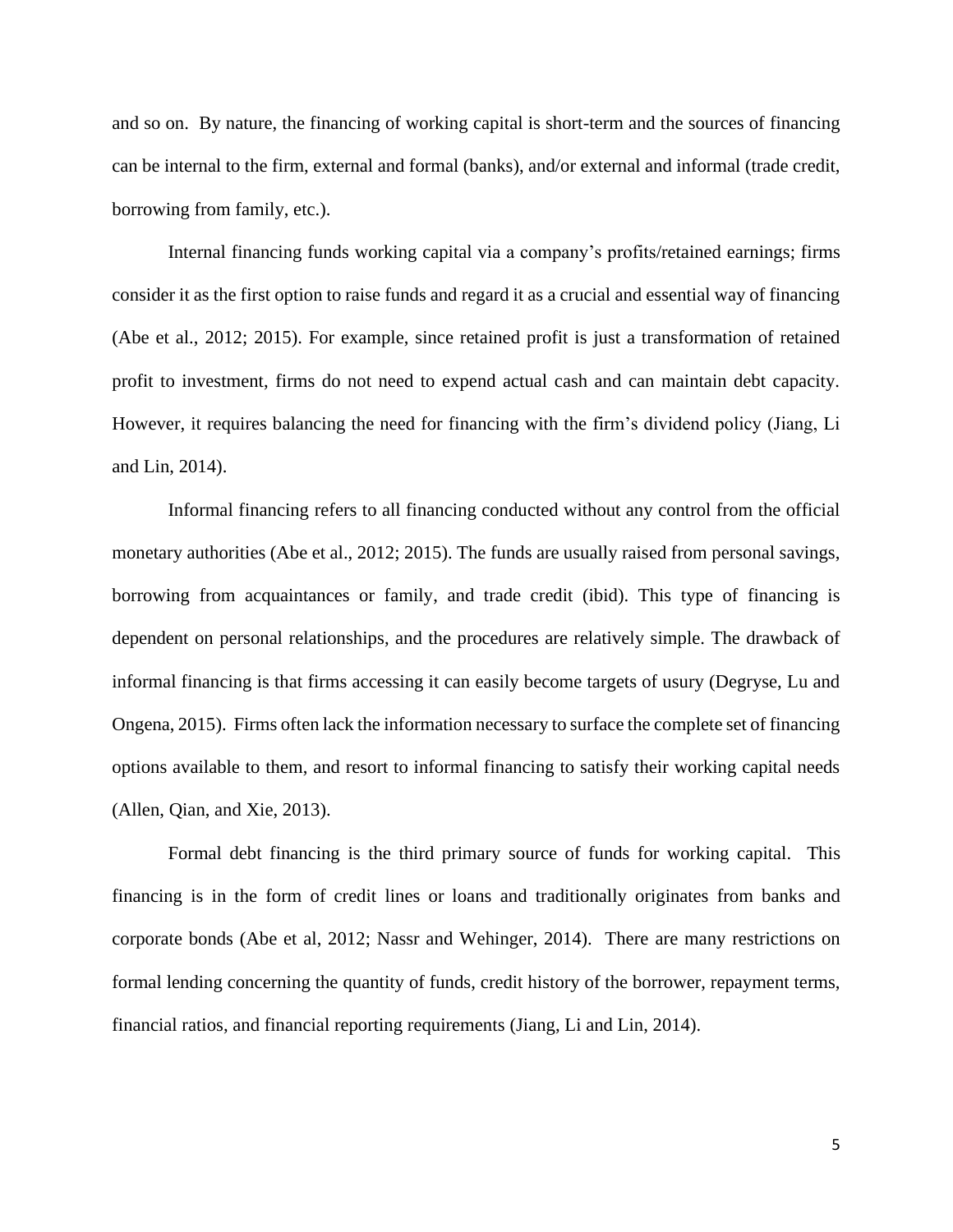Another option is borrowing from other financial institutions. These arrangements can be either formal, e.g. borrowing from the local post office which offers some banking functions, or informal, e.g. borrowing from a local cooperative (co-op) that is not registered with the authorities. Non-bank financing is an essential way of financing fostering cash flow to SMEs as well as promoting participation and creating diversity in the financial system (Nassar and Wehinger, 2014). Note that this category excludes trade credit, which is captured in informal financing.

# *2.2 Legal institutions, legal systems, and financial development*

Institutions are the "rules of the game" (North, 1990: p.3) by which society organizes itself. According to North (1990), institutions may be informal, such as social norms and conventions, or they may be formal, such as statutes. There exists a continuum whereby informal institutions may evolve into formal institutions as societies mature, and in any event complex feedback loops exist between informal and formal institutions at all stages of development (ibid). The difference is that the latter is codified and is backed by state power; hence, legal institutions are formal institutions.

Legal institutions comprise a number of sub-institutions, such as courts, legislatures, and agents of enforcement (executive power), as well as concepts including rule of law, property rights, contract law, statutes, and regulations ((Aidis, et al., 2011; Levie and Autio, 2011; Troilo, 2011; Estrin, 2009; Mishra and Tannous, 2010; Johnson, McMillan, and Woodruff, 2002). It is beyond the scope of the paper to treat each of these topics, but some demarcation is necessary. Sound rule of law is designed to discourage expropriation of rents (Acemoglu and Johnson, 2005; Johnson, McMillan, and Woodruff, 2002; Weingast, 1995; North, 1990). This expropriation can be vertical or horizontal (Acemoglu and Johnson, 2005). Vertical expropriation of rents occurs through government action: nationalization of private assets, confiscatory taxation, corruption related to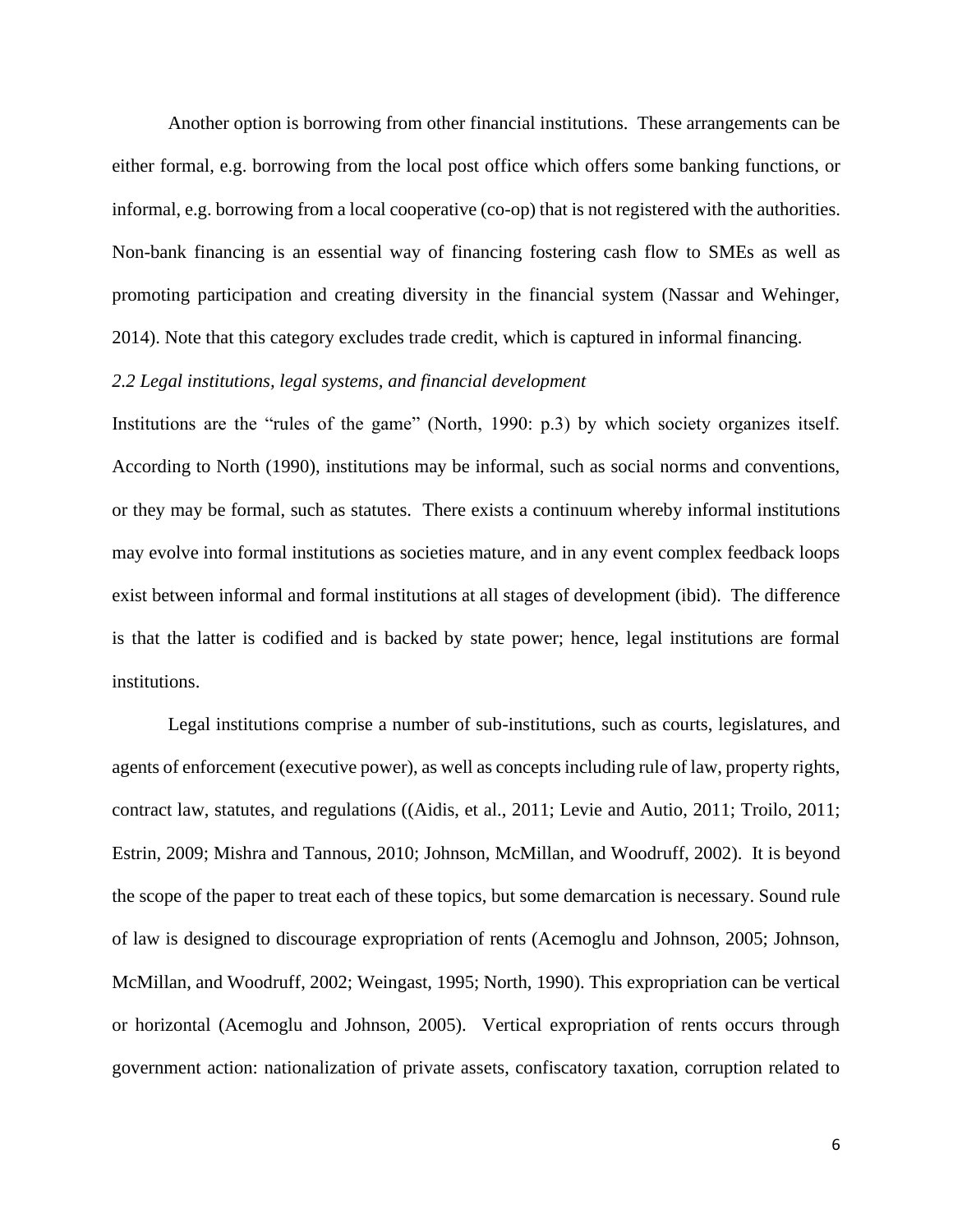licenses and permits, etc. The antidote is strong property rights (ibid; Weingast, 1995). Horizontal expropriation of rents occurs through the activities of actors other than the government; the remedy is sound law: contracting institutions (Acemoglu and Johnson, 2005). "Legal institutions" for the purpose of this paper are formal institutions restricting both horizontal and vertical expropriation of rents; they are country-level rule of law and protection of property rights.

Legal systems encompass legal institutions and include not only the effectiveness of such institutions but also their tradition (e.g. common law, civil law) and origin (e.g. British, French, Spanish). La Porta, Lopez-de-Silanes, Shleifer, and Vishny (1997; 1998; henceforth LLSV) pioneered the connection between legal systems and financial development. Their contribution identified the common-law tradition as more conducive for investment, and therefore economic development, than the civil-law tradition. They find that the common-law tradition offers more protection for both shareholder rights and creditor rights than the civil-law variants from France, Germany, and Scandinavia, though they offer some caveats about this generalization, e.g. some German civil-law countries are protective of secured creditors.

Since the seminal efforts of LLSV, the true impact of legal systems on financial development remains a matter of hot debate. Beck, Demirguc-Kunt, and Levine (2003) study financial development in terms of both access to equity and access to private credit and discover that common law is better suited for financial development than civil law both because the former is more sensitive to property rights and has a more independent judiciary ("political channel") and also due to the fact that the common law is more flexible to changing economic circumstances ("adaptability channel"). Of the two primary mechanisms, the adaptability channel is more influential, and they find that German civil law is more flexible than French civil law, but not more so than British common law.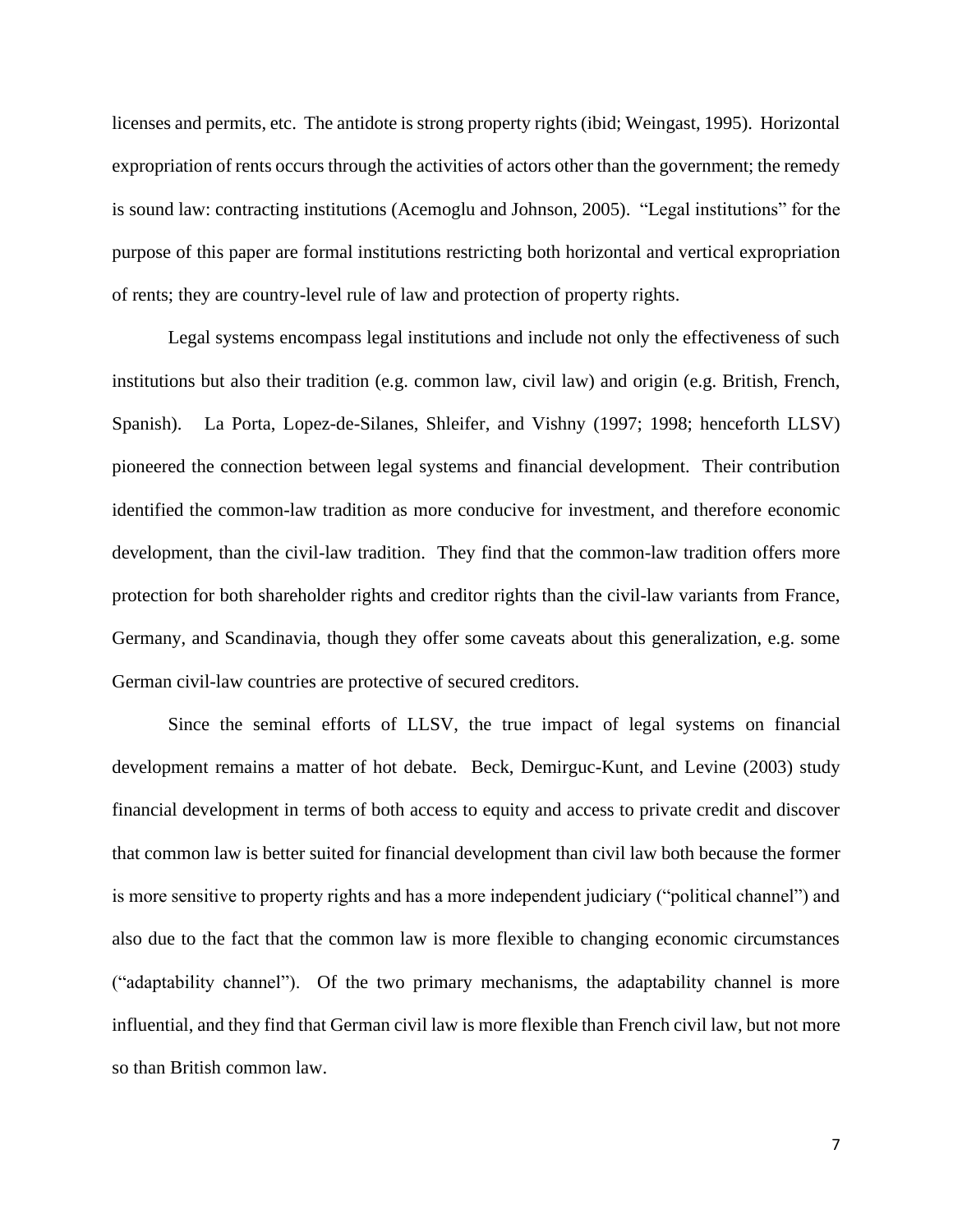Rajan and Zingales (2003) contend that too much emphasis has been given to shareholder rights in the law and finance literature at the expense of creditor rights, and find that over certain extended periods of time financial development as measured by per-capita stock market capitalization is greater in civil-law nations than in common-law nations. Dam (2006) criticizes LLSV for confounding creditor rights with bankruptcy law and notes wide dispersion in results among countries sharing the same common-law tradition. Djankov, McLiesh, and Shleifer (2007) examine private credit across 129 countries and find that while legal origin is important for both creditors' rights and creditor information, it is not significant for access to private credit. Graff (2008) questions the very notion that law impacts financial development and consequently economic development in any fundamental way. He concludes that there is no evidence to favor common law over civil law for investment; however, there is evidence that these respective legal traditions do treat investors differently.

Based on the findings of LLSV (1997, 1998) and Beck, et al. (2003), we surmise that the common-law context will have a positive correlation with firms financing working capital from formal financial institutions such as banks. On the other hand, firms in the civil-law legal environment may find access to finance more daunting; their preference would be to finance working capital from retained earnings if possible. Note that a crucial difference between our work and prior literature is that the former is studying short-term financing whereas as the latter focuses on long-term financing and the development of capital markets.

Building on the above authors as well as North (1990), stronger rule of law would also tend to encourage formal, external financing whereas weaker rule of law would encourage internal financing of working capital. In addition, stronger rule of law would tend to decrease amounts of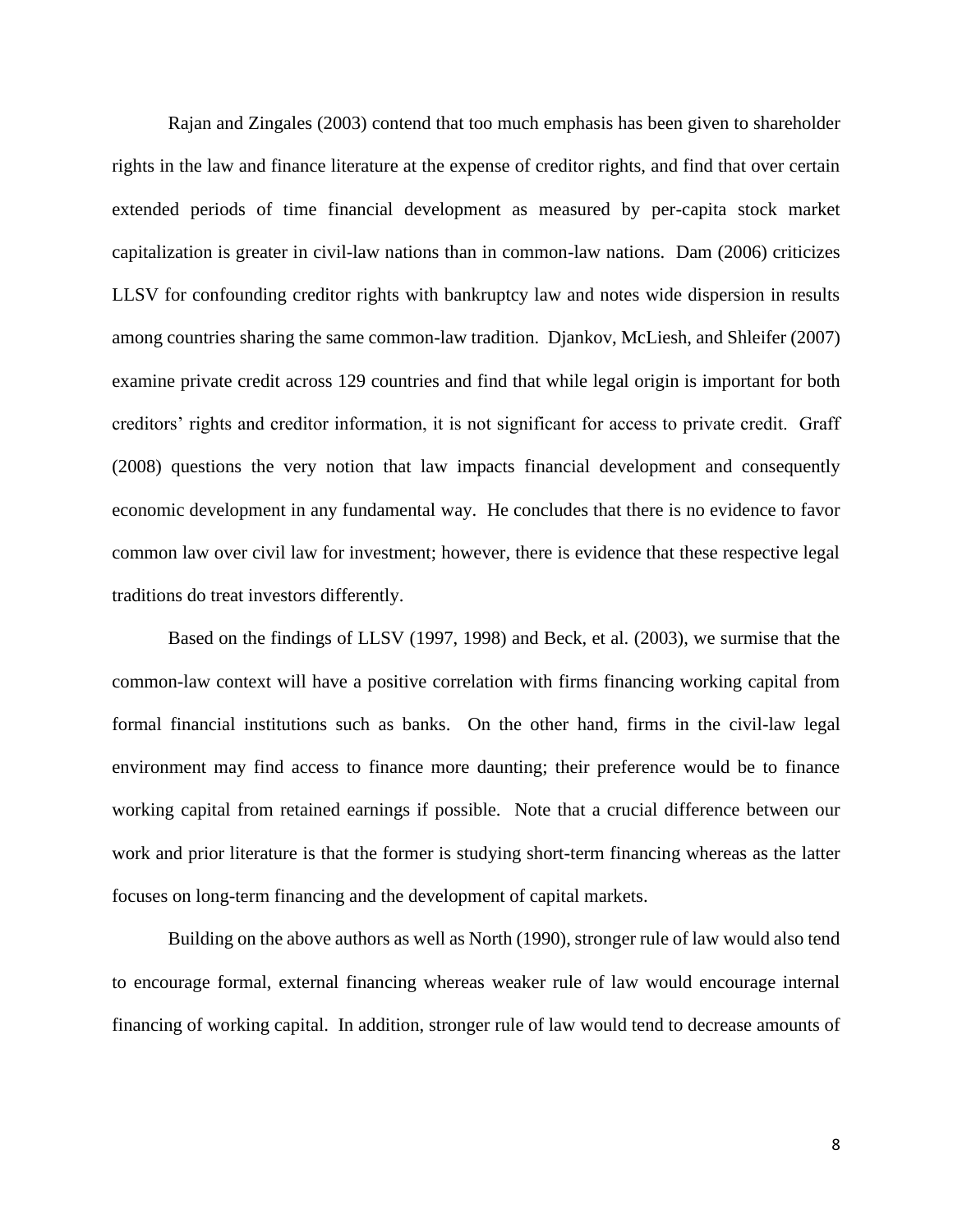working capital as firms seek higher-yielding investments, since they are confident that such assets are safe from expropriation. We propose the following hypotheses for testing:

**H1:** Rule of law will correlate negatively with levels of working capital.

**H2:** There will be a positive, significant correlation between the common-law tradition and financing working capital from banks.

**H3:** There will be a positive, significant correlation between the civil-law tradition and financing working capital from retained earnings.

**H4:** Rule of law will correlate positively with financing working capital from banks.

**H5:** Rule of law will correlate negatively with financing working capital from retained earnings.

The extension of study of legal systems to the level and financing of working capital is novel and constitutes our primary intended contribution to the law and finance literature. Whereas most of the literature, particularly regarding equity and shareholder rights, deals with long-run investment, working capital is by definition in the short term. The studies relating to private credit are more germane to our investigation, but even these make no distinction in timeframes for accessing credit.

Another intended contribution is to extend the reach of legal systems. We consider five basic traditions: common law, civil law, customary law, Islamic law, and Marxist law, which we define and operationalize in the subsequent Data and Methodology section. Furthermore, we include the "sphere of influence" or what we term the "legal origin" of the national legal system based on the work of Acemoglu, Johnson, and Robinson (2001). Given the paucity of research in the nexus of legal systems and working capital, we cannot postulate with any confidence what the results will be for legal origin. We have no theory leading us to believe, for example, that an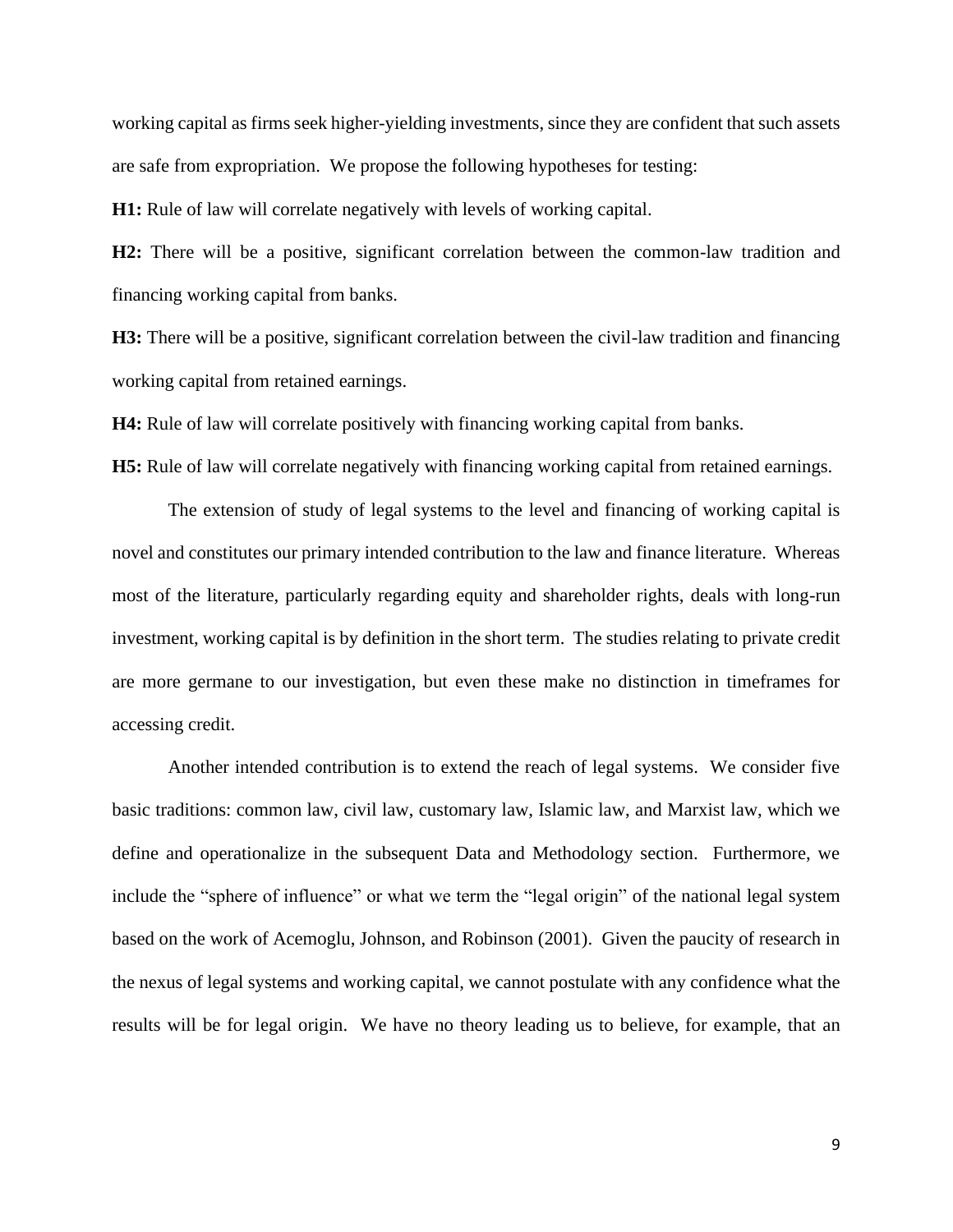enterprise in a former French colony would source more working capital internally than one operating in a former Spanish colony.

# **3. Data and Methodology**

# *3.1 Dependent variable for the level of working capital*

The primary data source for our sample focused on the level of working capital is the Compustat Global dataset. Via Compustat Global, data is retrieved for fiscal years 1986 to 2016. However, as a chosen control variable requires a year-over-year change to be calculated, the final dataset for testing consists of fiscal years 1987 to 2016. Observations were maintained in the dataset if Compustat Global had non-missing values for working capital, total assets, revenue, and long-term debt. The final dataset consists of 416,123 firm-year observations spanning 113 unique countries. Table 1 displays the definitions for the dependent variables, key independent/explanatory variables, and control variables. The dependent variable WorkingCapOverAssets captures the level of working capital for each firm in the given fiscal year scaled by the level of total assets (Tian and Yu, 2017). All monetary inputs have been converted to a common currency to maintain proper comparability and scaling.

#### <Table 1 about here>

### *3.2 Dependent variables for the sourcing of working capital*

Our primary data source for the dependent variable for the sourcing of working capital consists of World Bank Enterprise Survey (WBES) data for the years 2006-2014 comprising approximately 96,000 firms across 128 countries. The most developed regions and countries are not included, e.g. Western Europe, the US, Canada, Japan, Singapore, New Zealand, Australia, Saudi Arabia, and the United Arab Emirates, as the original purpose of the World Bank in collecting the data was to focus on emerging market nations. The World Bank employs rigorous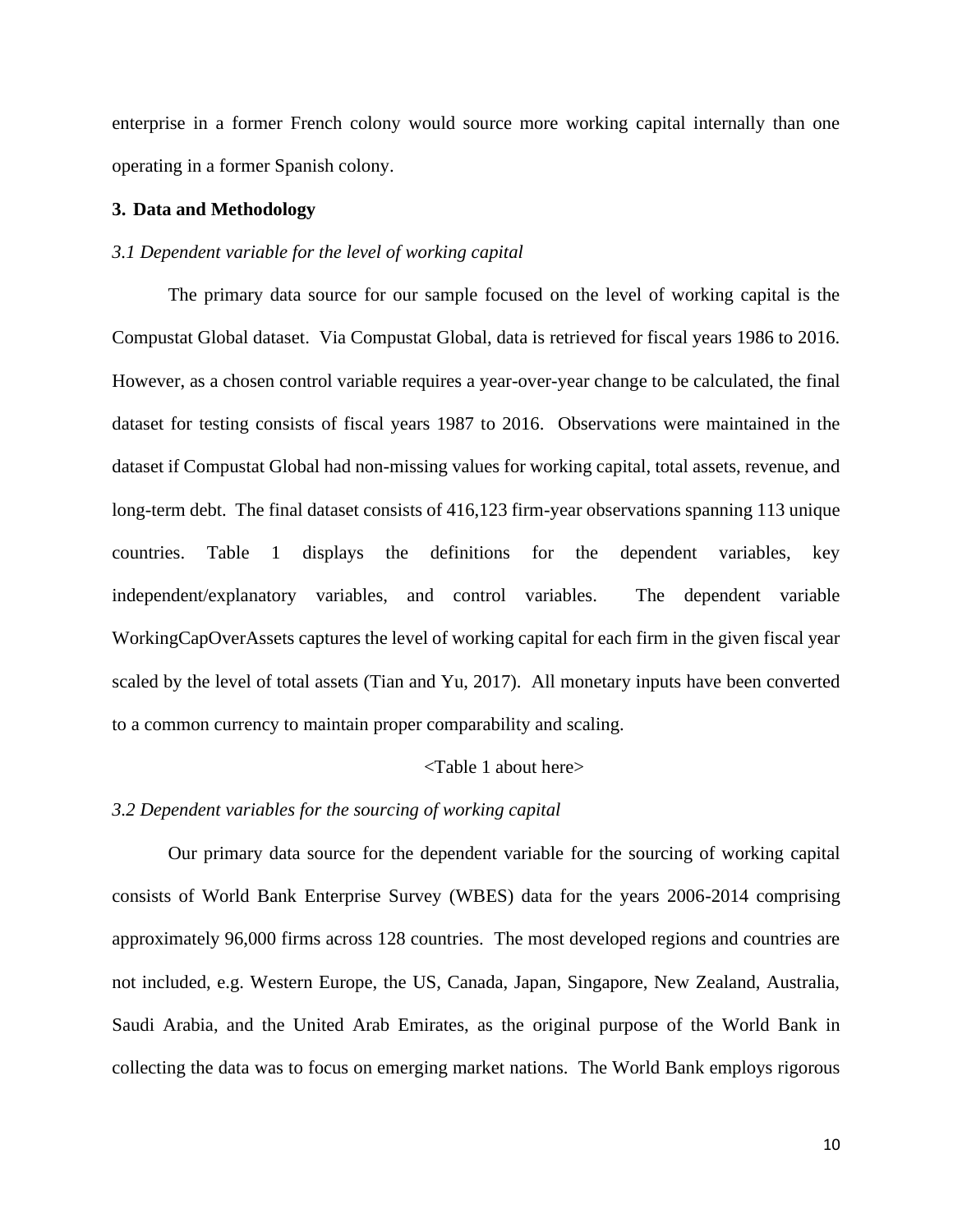sampling methodology to minimize selection bias, thereby ensuring that the distribution of firms is representative of the overall population with respect to firm size, industry sector, and region within the country.

There are four dependent variables that measure the percentage of working capital financed from one of the following sources: retained earnings, banks, other financial institutions, and family/friends. As mentioned in Section 3.1, these variables are defined in Table 1. Retained earnings are internal financing, while banks and other financial institutions are lending funds to support working capital. Other financial institutions also includes purchases on credit from suppliers and advances from customers to finance working capital, while borrowing from one's network of relatives and friends is the final option. Respondents had to provide a percentage between 0 and 100, though nearly 16% of respondents (approximately 14,000 observations) did not give an answer.

#### *3.3 Independent and Control Variables*

Our primary data sources for the independent variables are the International Country Risk Guide and the CIA World Factbook. The former organization has been measuring national institutions, including the robustness of the legal system and popular observance of the law (Law and Order), across countries for decades and is a familiar source of institutional variables in finance research. The latter agency amasses data about the geographic, historical, social, political, and economic context of each country in the world. From the Introduction section (and general knowledge) we can gather the legal origin, i.e. whether the country has been a colony in the past five centuries. From the Government section we learn the type of legal tradition the country has: common law, civil law, customary/tribal law, Islamic law, and/or Marxist law.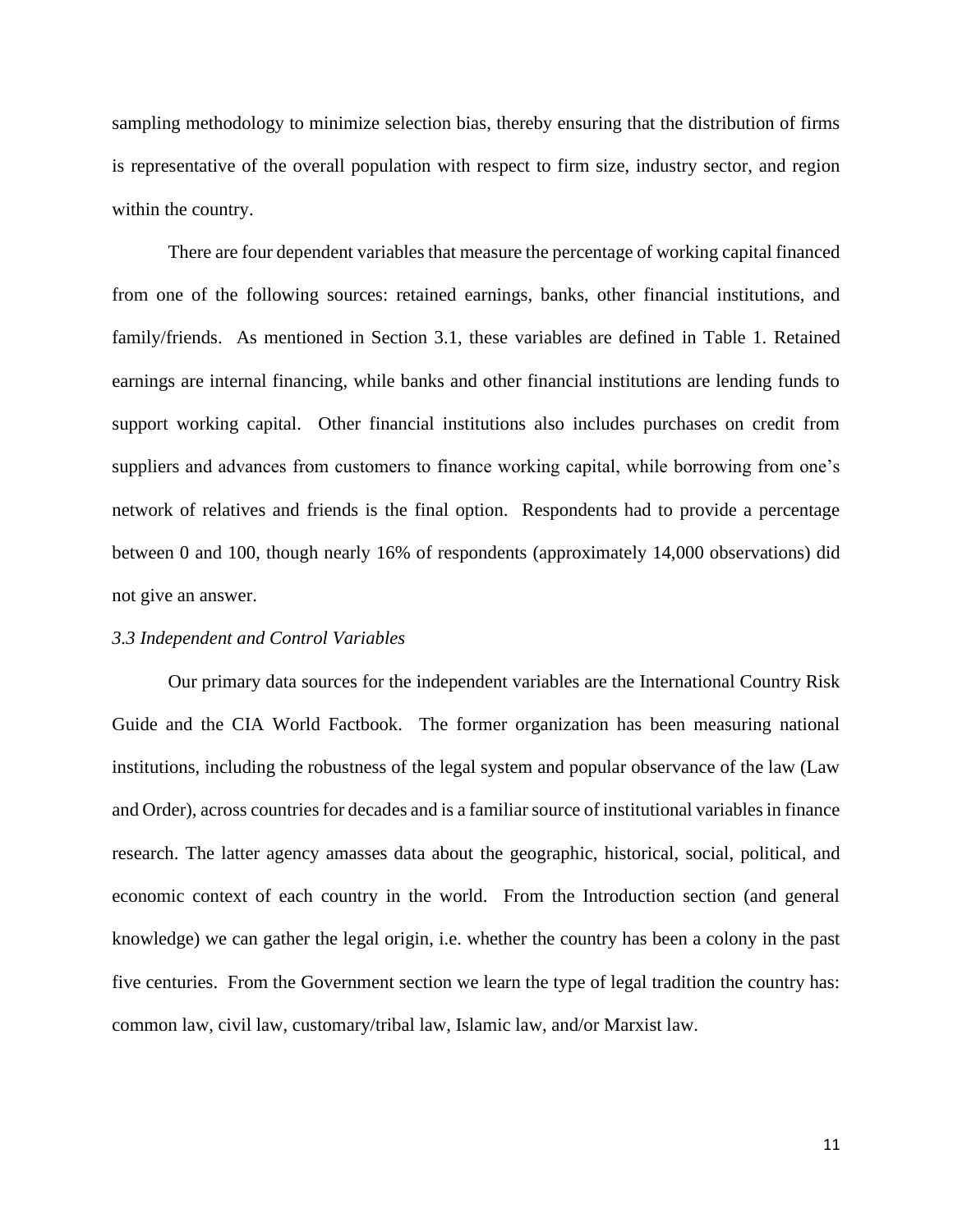The key explanatory variables are the strength of rule of law, the types of legal systems, and their origins. In keeping with the prior discussion of horizontal v. vertical legal institutions, we sought a measure that combined the robustness of contracting institutions with protection of property rights. We found such a metric (LawOrder) from the International Country Risk Guide for each country and year from 1987-2016. The other key explanatory variables are categorical variables for the various types of legal traditions and legal origins previously described.

Table 2 displays the number of countries and observations by type for each sample. There are several points to make. First, because a country can and often does have more than one influence on its legal system, the total count of legal traditions exceeds the number of countries in the dataset.<sup>1</sup> An interesting example of this is Yemen, which counts every influence (common, civil, customary, and Islamic) on its legal system listed above except for Marxism. The Philippines follows this pattern as well, and a number of nations have an amalgam of several types.

### <Table 2 about here>

Second, in the spirit of Acemoglu, Johnson, and Robinson (2001), we weighed the relative permanence of colonialism/imperialism on the development of legal institutions in a specific country. Legal institutions are by nature "slow-moving" in Roland's (2004) terms; they are subject to fundamental change every 10-100 years according to Williamson (2000). In comparing the relatively long-term effects of certain empires, such as the Spanish or British, we decided that in order for a country to be counted as formerly under the control of another, that control had to span at least forty continuous years and be a physical reality. This reasoning excludes the German colonies in East and Southwest Africa before the First World War, the British protectorates in the Middle East in the interwar years, and various brief annexations, occupations, and conquests. It

 $<sup>1</sup>$  A table of all countries in the sample with their respective legal traditions and legal origins is available by</sup> contacting the authors.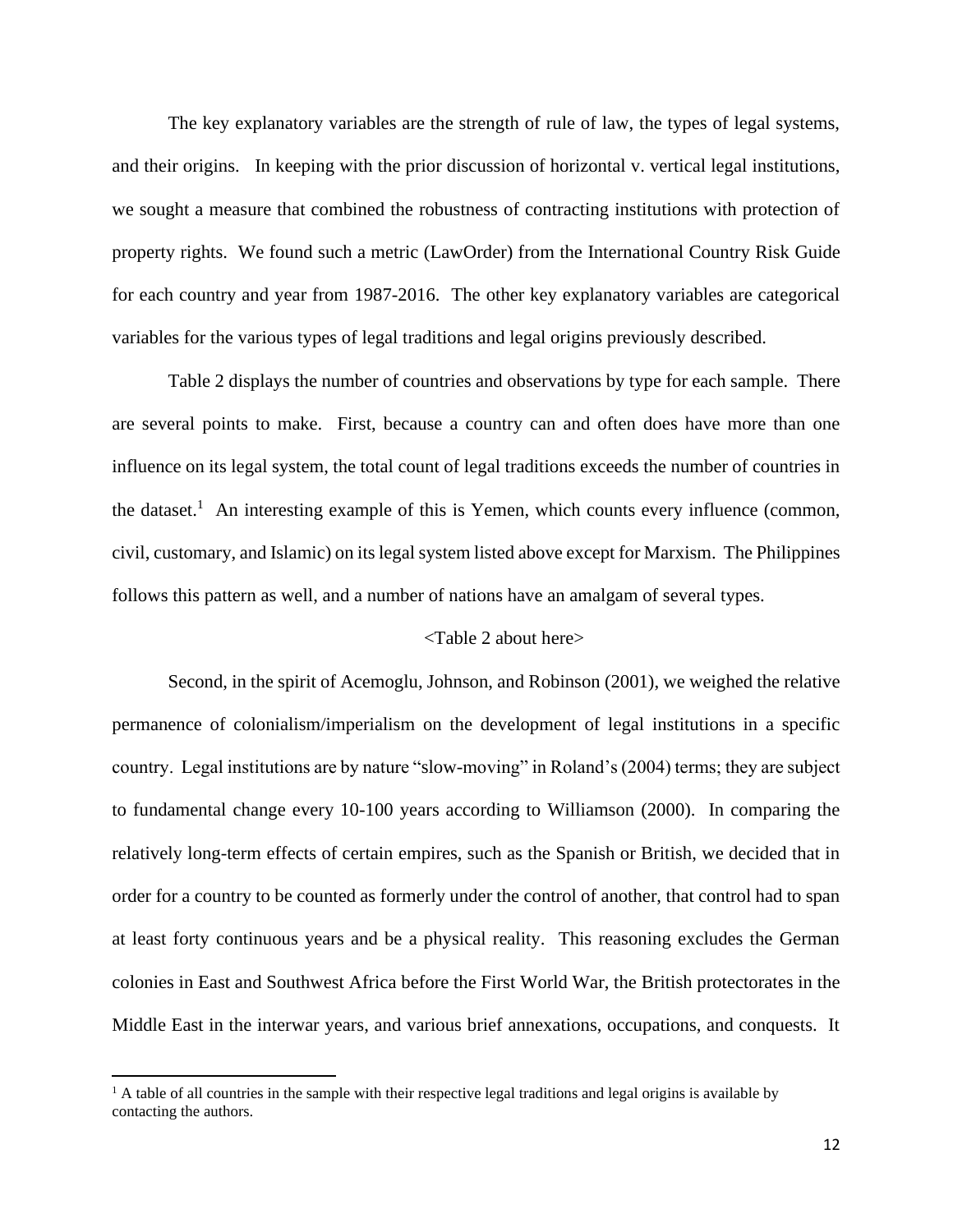also excludes tributary relationships between larger nations and smaller nations, e.g. Imperial China and various Asian states.

Third, peoples have been invading other peoples since the dawn of humankind. We had to set a limit on how far in the past we would go to consider the impact of one nation on another. We decided that the beginning of European conquest of other parts of the globe roughly 500 years ago made a sensible demarcation point. In addition, five centuries ago the Ottoman Empire was at its zenith, and this arrangement has had a profound effect on development even until today.

Finally, we recognize that talk of colonies and empires is uncomfortable at best and politically incorrect at worst in contemporary society. Our point is not to stir controversy; it is merely to acknowledge certain factors in the fashioning of a legal system. The US has never labeled itself an empire yet it is indisputable that the Philippines was once a colony and the US influence is present in its laws. Likewise, the term "empire" was anathema to the Soviets, but the incorporation of Central Asian republics into the Soviet Union have left their mark on these recently independent nations. Our purpose is to advance beyond consideration of only four original flavors of law (British, German, French, and Scandinavian) in the pioneering work of LLSV (1997. 1998), thereby making a contribution to the literature of law and finance.

Both samples are matched with the legal variables discussed above sourced primarily from the International Country Risk Guide and the CIA World Factbook. As previously mentioned, Table 2 displays the number of countries and observations by legal type and origin. From Panel A of Table 2 we observe the trends for the level of working capital dataset. Civil law represents the most commonly occurring legal tradition with 46.1% of countries and 48.1% of observations. The British legal origin is the most prevalent legal origin with approximately one-third of both the countries and the observations.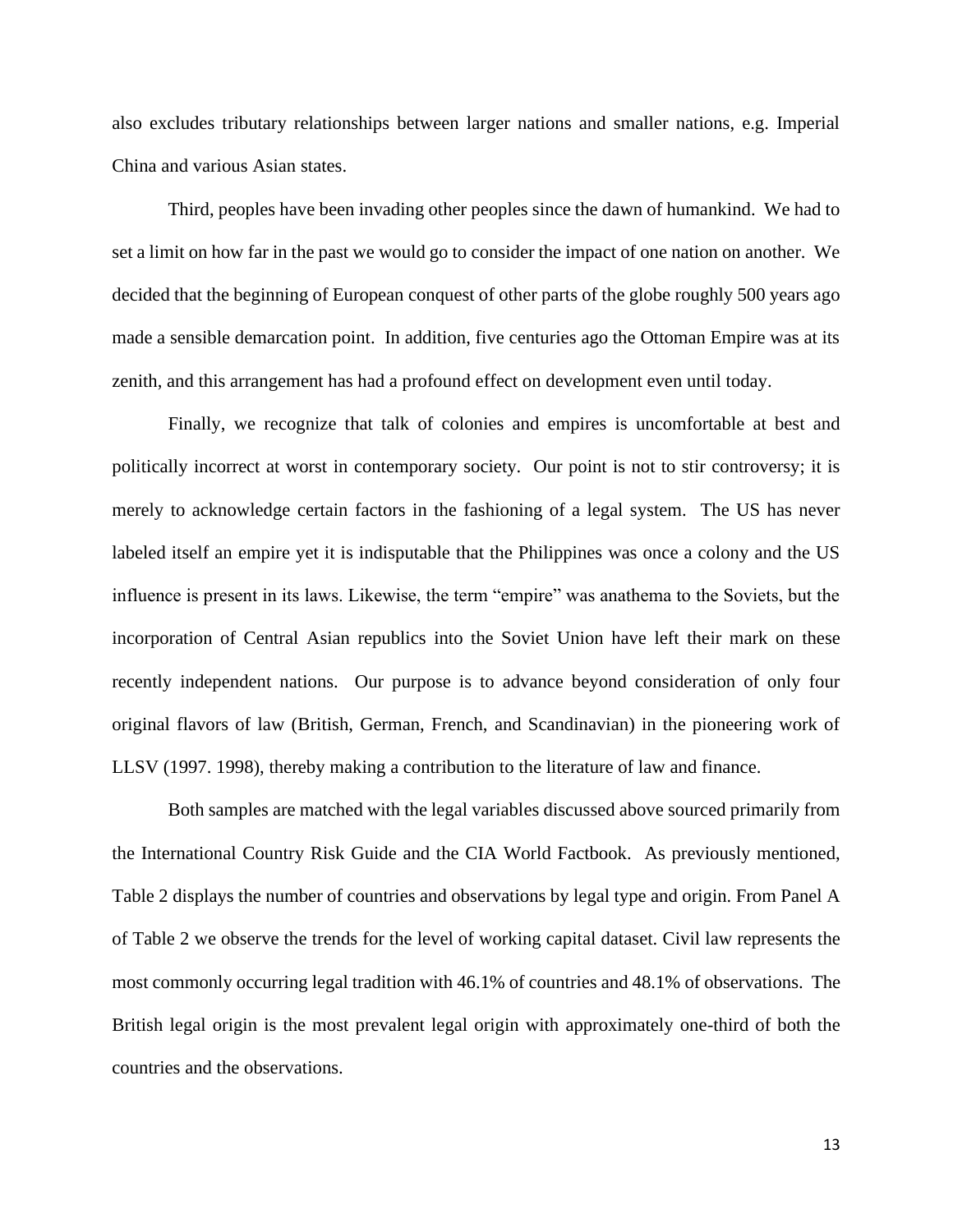Table 2 Panel B provides similar statistics for the sourcing of working capital dataset. Again, the civil law tradition is the most prevalent type. Summing the total number of possible influences by country (195) and observations (139,823), we calculate that civil law affects 48.7% of the nations and 55% of the observations. Common law and customary law are close to one another at second and third with nearly 21% of the countries and roughly 16% of the observations each. In terms of origin, 26% of countries were formerly under British dominion, accounting for 20% of observations. The Spanish influence covers about 13% of nations but has the highest percentage of observations at 22%, while French origin affects the second-highest percentage of countries at nearly 15% but only 8% of observations. Other notable influences include Ottoman (nearly 11% and 12%) and Soviet (nearly 10% and 15%).

We also include a number of control variables at the firm, industry, and country levels to account for alternative hypotheses. However, given the distinct datasets, and differences in factors affecting levels of working capital relative to sourcing of working capital, the included control variables are not identical between the two datasets. For the sample on levels of working capital, three continuous control variables are included to account for size, leverage, and growth. Each are winsorized at the 1% level. Additionally, categorical variables are included to account for industry and year.

For the sourcing of working capital dataset, we have continuous variables for firm size (number of employees) and firm age; the average firm has 96 employees and has been operating for 19 years. There are categorical variables for the ownership status (publicly listed company, partnership, etc.). Nearly 50% of the companies in our sample are privately held limited-liability corporations, while another 31% identify as sole proprietorships.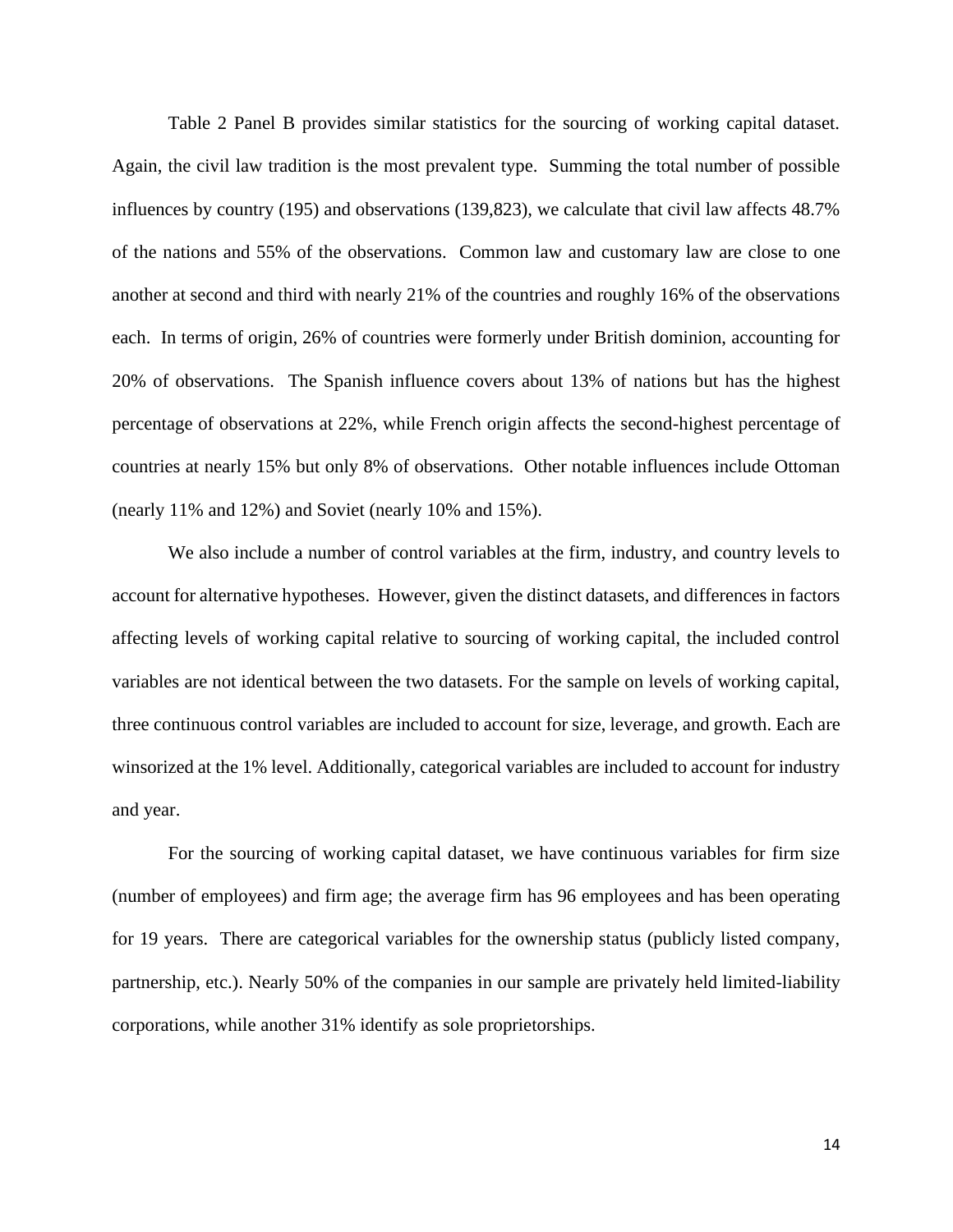There are sixteen industrial sector (Textiles, Leather, etc.) categorical variables, nine year categorical variables designating when the survey was completed (2006, 2007, etc.), and an Organization of Economic Cooperation and Development (OECD) categorical variable proxying country wealth. Nearly 25% of the firms in the sample are in the Retail/Wholesale segment, with another 11% in Food and nearly 10% in Other Services. Approximately 22% of the companies were surveyed in 2013 and another 20% in 2009. Only 12% of the firms reside in OECD member states.

# *3.4 Descriptive statistics and empirical methods for the levels of working capital*

Table 3, Panels A and B display the summary statistics for the dependent, independent, and control variables in the sample on working capital levels. The average firm in the sample maintains working capital levels that represent approximately 16.7% of the firm's total assets. Our measure of rule of law, LawOrder, is measured on a scale of 0 (weakest) to 6 (strongest). LawOrder has a mean value of 4.68 with a standard deviation of 1.00 for the sample on working capital levels.

#### <Table 3 about here>

The standard ordinary least squares (OLS) methodology is employed for analysis of the levels of working capital. Prior to estimation, key explanatory variables are checked for collinearity. Table 4 Panel A displays the correlation matrix. British and CommonLaw are highly correlated with a positive correlation of 0.87, while CommonLaw and CivilLaw demonstrate a negative correlation of -0.83. No other correlations exceed 0.60.

#### <Table 4 about here>

Four different models are run for the level of working capital. The first model examines the impact of rule of law on working capital levels, the second model examines the impact of legal traditions on working capital levels (with Marxist legal tradition as the omitted category), and the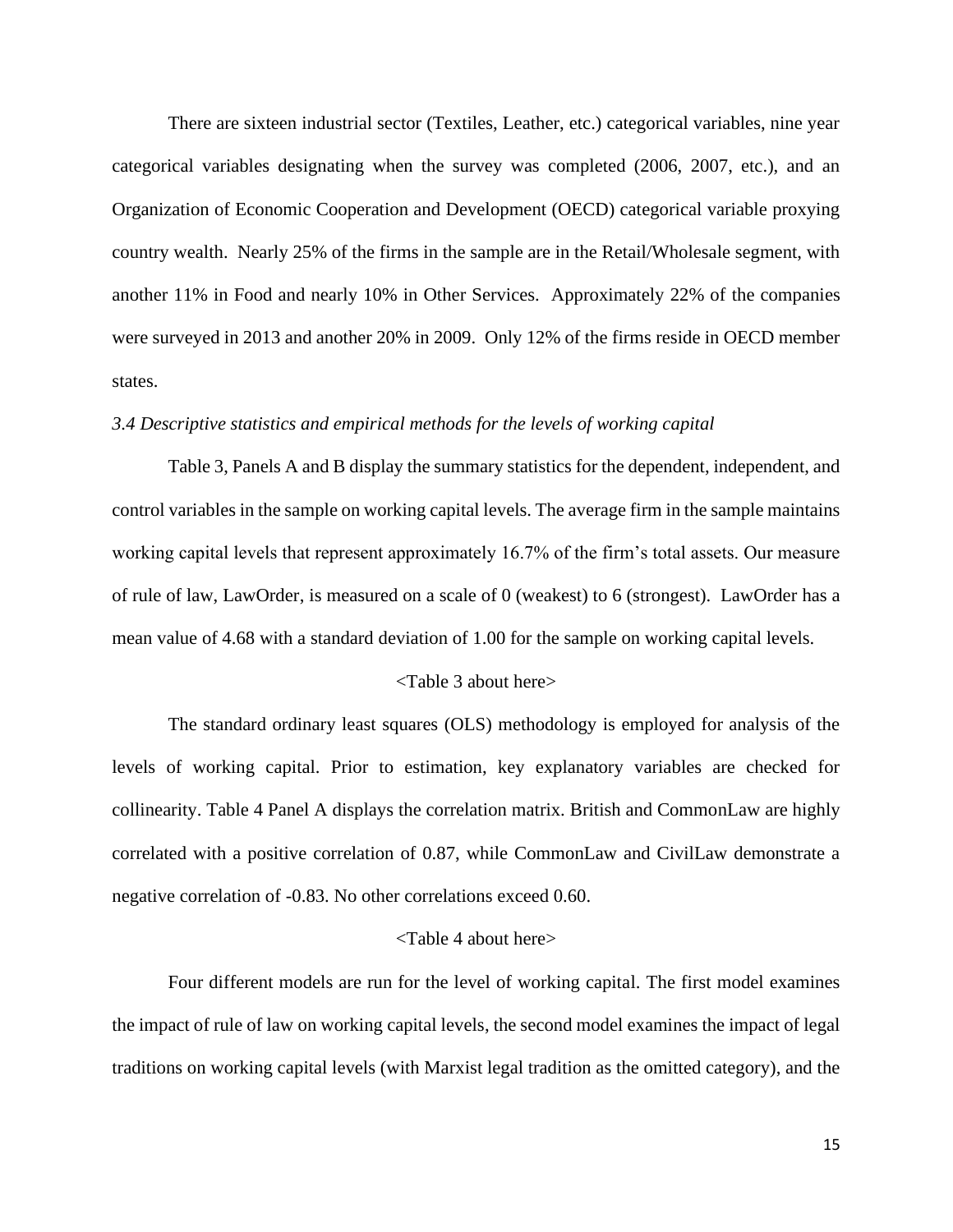third model examines the impact of legal origins on working capital levels (with Other Power as the omitted category). The fourth model examines all independent variables for legal measures together. However, the British legal origin variable is excluded due to its high correlation with CommonLaw, mentioned above. For each of the four models all control variables are maintained. *3.5 Descriptive statistics and empirical methods for the sourcing of working capital*

Table 3 Panels C and D furnishes the descriptive statistics for the sourcing of working capital dataset. As mentioned in section 3.2, there are four dependent variables that measure the percentage of working capital financed from one of the following sources: retained earnings, banks, other financial institutions, and family/friends. Just over 71% of working capital is financed internally, while other financial institutions and banks finance approximately 13.5% and 12%, respectively. Family and friends account for only 3% and other financial institutions just over 1%.

The distributions of the dependent variables present an estimation challenge because they contain both continuous and dichotomous components. The measure is a percentage of financing of working capital due to a given source with a range from 0 to 100; however, many firms report nothing (zero) for any given source. This necessitates a model that can estimate both the choice of given source (e.g. does the firm use banks as source of finance for working capital?), as well as the continuity of values for that source (e.g. if the firm does use a bank, what percentage of working capital greater than 0 is funded via bank loans?).

The standard Poisson model would be appropriate for the count variable represented by the positive percentages of working capital, but would result in a misspecification due to the excessive number of zero values in the data. A modified version of the Poisson, the zero-inflated Poisson (ZIP) model, is ideal for this circumstance. The ZIP combines the properties of a logistic binomial model (logit) and a standard Poisson regression (Lambert, 1992; Long, 1997); it first estimates the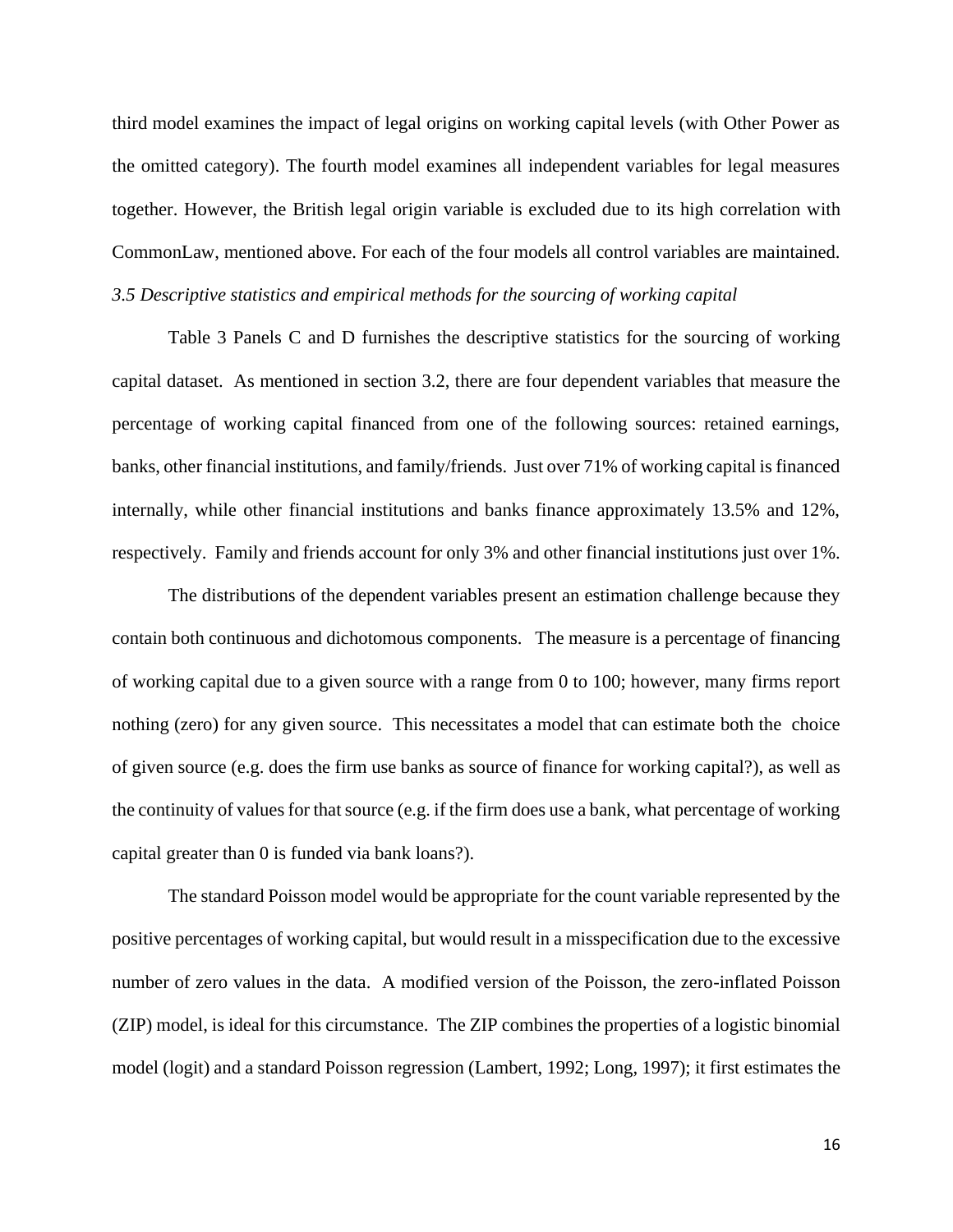export/no export decision to account for the high number of zeroes with the logit and then estimates the percentage of sales with the Poisson. From Lambert (1992), the standard form of the ZIP, assuming that each response  $Y_i$  is independent for all  $Y = [Y_i, Y_i]$ , is as follows:

 $Y \sim 0$  with probability  $p_i$ 

 $Y \sim \text{Poisson}(\lambda_i)$  with probability  $1 - p_i$ ,

so that:

 $Y = 0$  with probability  $p_i + (1 - p_i) e^{-\lambda i}$  $Y = y$  with probability  $(1 - p_i) e^{-\lambda i} \lambda_i y / y!$  for  $y = 1, 2, ...$ 

The ZIP model also allows specification of an independent variable that may be correlated with the inordinate number of zeroes in the data. We identify Employees as a possible inverse driver due to firm size; the larger the firm the less likely it is that no financing of working capital comes from a particular source. We also employ Huber-White estimators for robust standard errors.

Prior to estimation, we check for collinearity among the key explanatory variables. The correlation matrix appears on Table 4 Panel B and reveals a positive correlation of 0.90 between British and CommonLaw and a negative correlation of -0.78 between CommonLaw and CivilLaw. There is also a negative correlation of -0.75 between British and CivilLaw. We observe no other correlations greater than 0.60.

We run four different model versions for each source of working capital to observe the effects of the respective explanatory variables; each model has the complete set of control variables. The first estimates just the effect of rule of law, the second estimates just the effect of the legal tradition (common, civil, etc.) with Marxist as the omitted category, and the third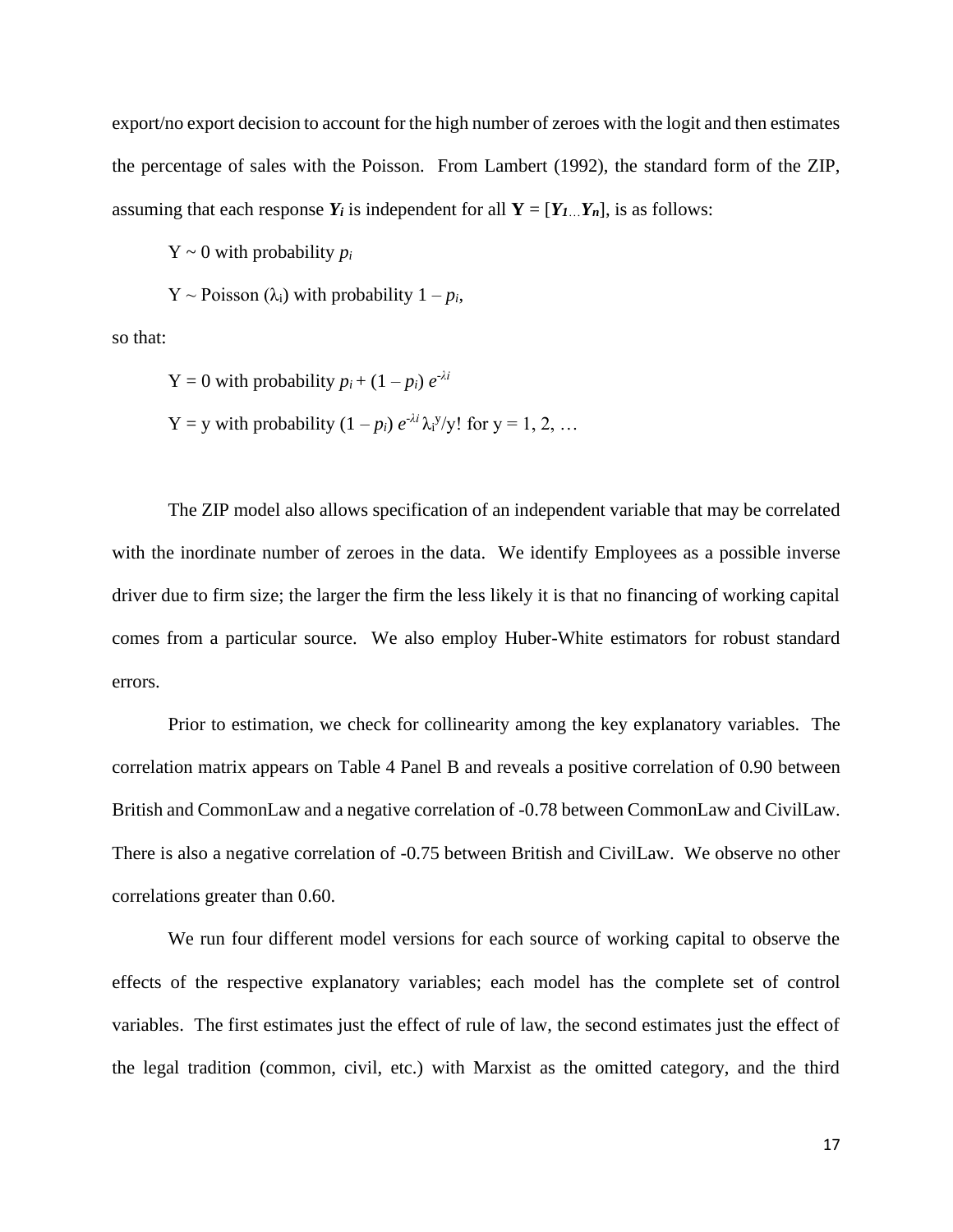estimates just the effect of the legal origin (British, French, etc.) with Other as the omitted category. The fourth model has rule of law combined with the legal tradition and legal origin variables except for the omitted ones and for British owing to the correlation documented above.

To check the fit of ZIP to the data we perform a Vuong test (Vuong, 1989) after the regressions. The Vuong test compares the results from the ZIP model to what would have obtained using a standard Poisson. A positive, significant result for this test indicates that the ZIP model is preferable, i.e. there are enough zeroes in the data to justify its use. This test cannot be performed in conjunction with the Huber-White estimator, so we first run the regressions with robust standard errors and then administer the Vuong robustness check. For some of the variables of interest that register statistical significance we also calculate the marginal effects.

#### **4. Results**

#### *4.1. Level of working capital*

Table 5 displays the findings for the impact of legal systems on levels of working capital. The first specification presents the effects with rule of law as the only legal variable. The variable for rule of law (LawOrder) is negative and significant at 1%, suggesting that firms headquartered in countries with stronger rule of law maintain lower levels of working capital on average. This finding supports **H1**. Specification (2) displays the findings for legal tradition and shows that both common law and civil law countries maintain working capital levels that are significantly less, as the coefficient is negative and both large in magnitude and significant at 1%. Furthermore, Islamic law countries also maintain lower levels of working capital with significance at 1%. The third specification focuses on legal origin and finds that many legal origins hold levels of working capital that are negative and significant at 1% (British, Portuguese, Dutch, AustroHungarian, Ottoman, Soviet, and US) while only the French legal origin is positive and significant.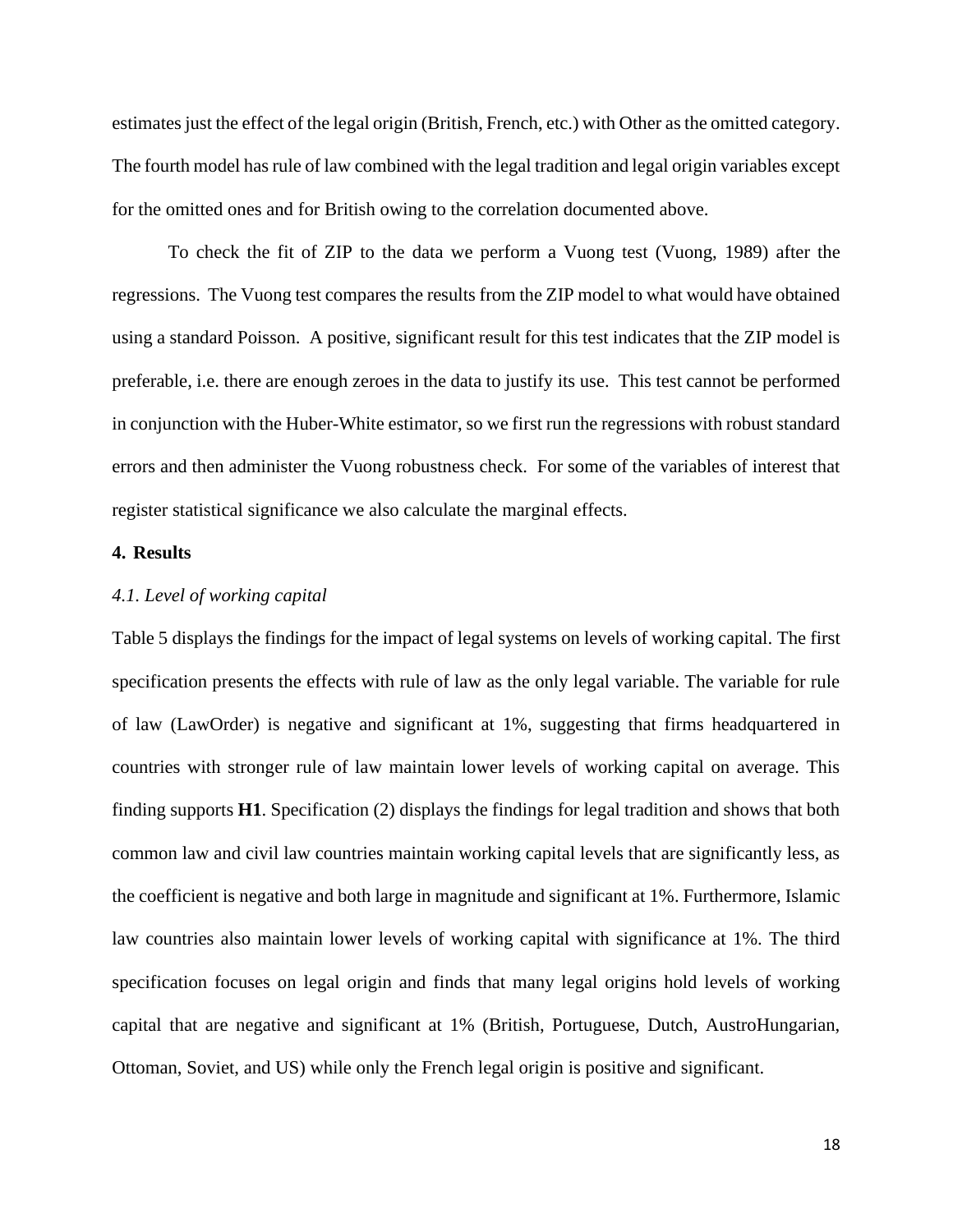#### <Table 5 about here>

Specification (4) includes all legal variables together. However, as previously mentioned, the British legal origin is removed due its high level of correlation with the Common Law variable. Rule of law maintains a negative coefficient with significance at 1%. Furthermore, the negative impact found in specification (2) for civil law and Islamic law is no longer present as the impact is likely captured instead by the individual legal origins that make up the legal traditions. In contrast, customary law demonstrates a negative impact significant at 1%.

#### *4.2. Sourcing of working capital*

Table 6 displays the findings for working capital sourced from retained earnings. We do not show all of the firm, industry, and year control variables for brevity on this and subsequent tables. In the first specification, LawOrder is negative and significant at 5%, suggesting that as rule of law gets stronger the percentage of working capital financed internally diminishes, lending support for **H5**. CivilLaw is positive and significant at 1%, supporting **H3**, while CustomaryLaw is negative and significant at 1%. The legal origin variables are robust: British, French, Spanish, Portuguese, and AustroHungarian are negative and significant at either 5% or 1% while Soviet, US, and Belgian are positive and significant at 1% in the full model. An interesting case is Dutch, which goes from positive and significant at 10% in Specification 3 to negative and significant at 10% in Specification 4.

# <Table 6 about here>

The marginal effect is the change in the dependent variable with a one-unit change in the independent variable, i.e. the partial derivative of the dependent variable with respect to the independent variable, holding all other variables constant at their mean values. The marginal effect of a variable such as LawOrder is the effect when LawOrder increases by 1, such as from 4 to 5.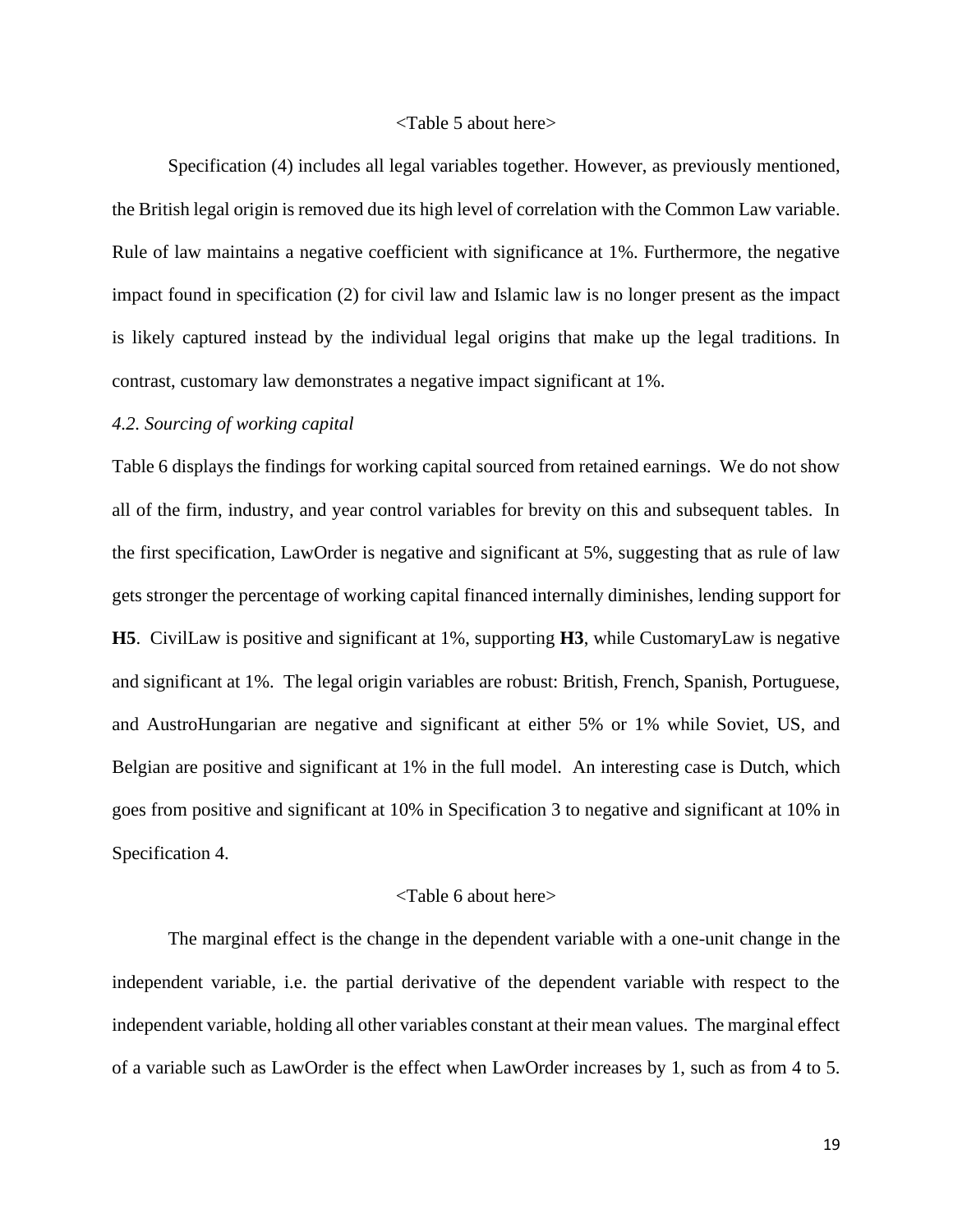Such a one-unit increase decreases the percentage of working capital funded via retained earnings by merely 0.23% in the first model. For a categorical variable such as CivilLaw, the effect is what occurs when the variable changes from 0 to 1. The marginal effect of CivilLaw on Retained Earnings is 3.9%, meaning that in a civil-law regime the percentage of working capital funded internally will be 3.9% more than in another legal regime. On the other hand, the marginal effect of CustomaryLaw is -0.8%.

We note the goodness of fit statistics at the bottom of the table. The Wald Chi-squared figures are positive and significant at 1% across specifications. In addition, the Vuong test is positive and significant at 1% for all regressions, indicating that the ZIP model is superior to the standard Poisson for the data. The Employees variable (not shown) has a negative, significant relationship with the number of zeroes, as we predicted.

The results for working capital sourced from banks appear on Table 7. LawOrder is positive and significant at 1% for both specifications, supporting **H4**. CommonLaw is positive and significant at 1% for both models, supporting **H2**. CustomaryLaw is negative and significant at 1% while IslamicLaw is positive and significant at 1%. The results for legal origin are mixed. Among the results that are consistent for both Models #3 and #4, Spanish is positive and significant at 1% while AustroHungarian and US are negative and significant at 1%. For marginal effects in the full model, a one-unit change in LawOrder increases sourcing from banks by 0.7%. CommonLaw has a marginal effect of 3.6% and IslamicLaw has one of 1.5%, while CustomaryLaw decreases sourcing from banks by 1.7%.

#### <Table 7 about here>

Table 8 displays the results for sourcing from other financial institutions, the majority of which is trade credit from suppliers. LawOrder is negative and significant at 1% in both models.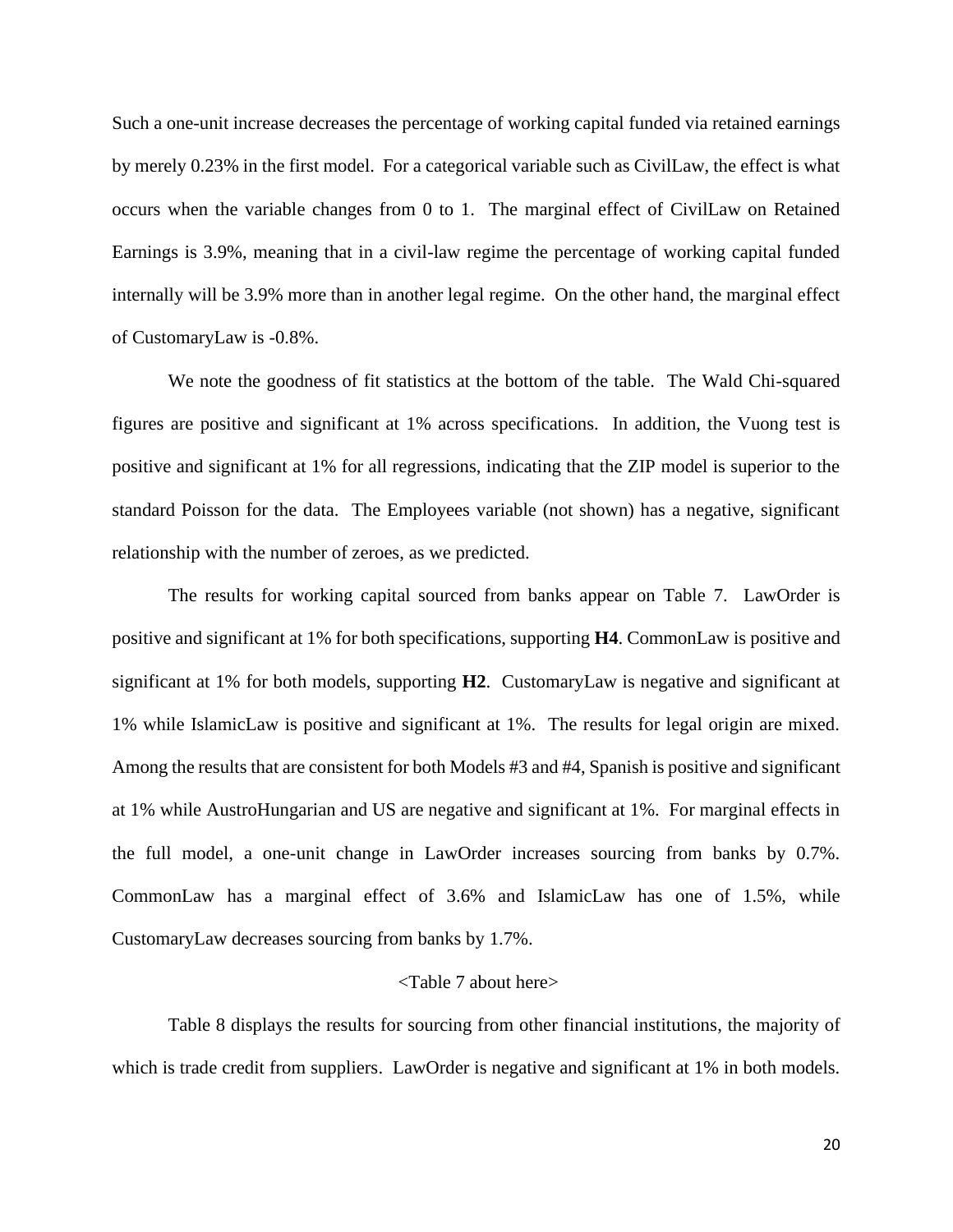CommonLaw is negative and significant at 1% in Specification #2 and negative but not significant in the full model. Both CivilLaw and IslamicLaw are positive and significant at 1% in both models, while CustomaryLaw switches signs and is positive and significant at 1% in Model #4. For legal origin, French, Portuguese, Dutch, US, and Belgian are consistently negative and significant at 1% between models, while Spanish, AustroHungarian, and Soviet are positive and significant at 1%. For brevity, we do not report marginal effects for this table or the next.

# <Table 8 about here>

The final results for sourcing are on Table 9: family and friends. LawOrder is positive and significant at 1% for both specifications. CommonLaw is positive and significant at 1% in both Models #2 and #4. CivilLaw is positive and significant at 1% initially but loses significance in the full model. Spanish, Dutch, Ottoman, and Soviet are consistently positive and significant at 1%, while Portuguese increases in significance from Model #3 to Model #4. To summarize the results of sourcing, we find support for the four hypotheses related to sourcing of working capital, **H2- H5**.

#### <Table 9 about here>

#### *4.3. Analysis of Legal Origins*

To this point we have reported the signs and significance of the legal origins variables but have offered little analysis. The purpose of including them was secondary to our hypothesis testing since there is no established theory to guide us on the impact of British, French, etc. and we view our empirical results for these variables themselves as a smaller contribution of our paper. As a final analysis, we examine the average percentage of sourcing and the related correlation by legal origin variable on Table 10 to see if we can observe any patterns. Note that the sums of the averages won't necessarily sum to 100% given overlap, e.g. a country can have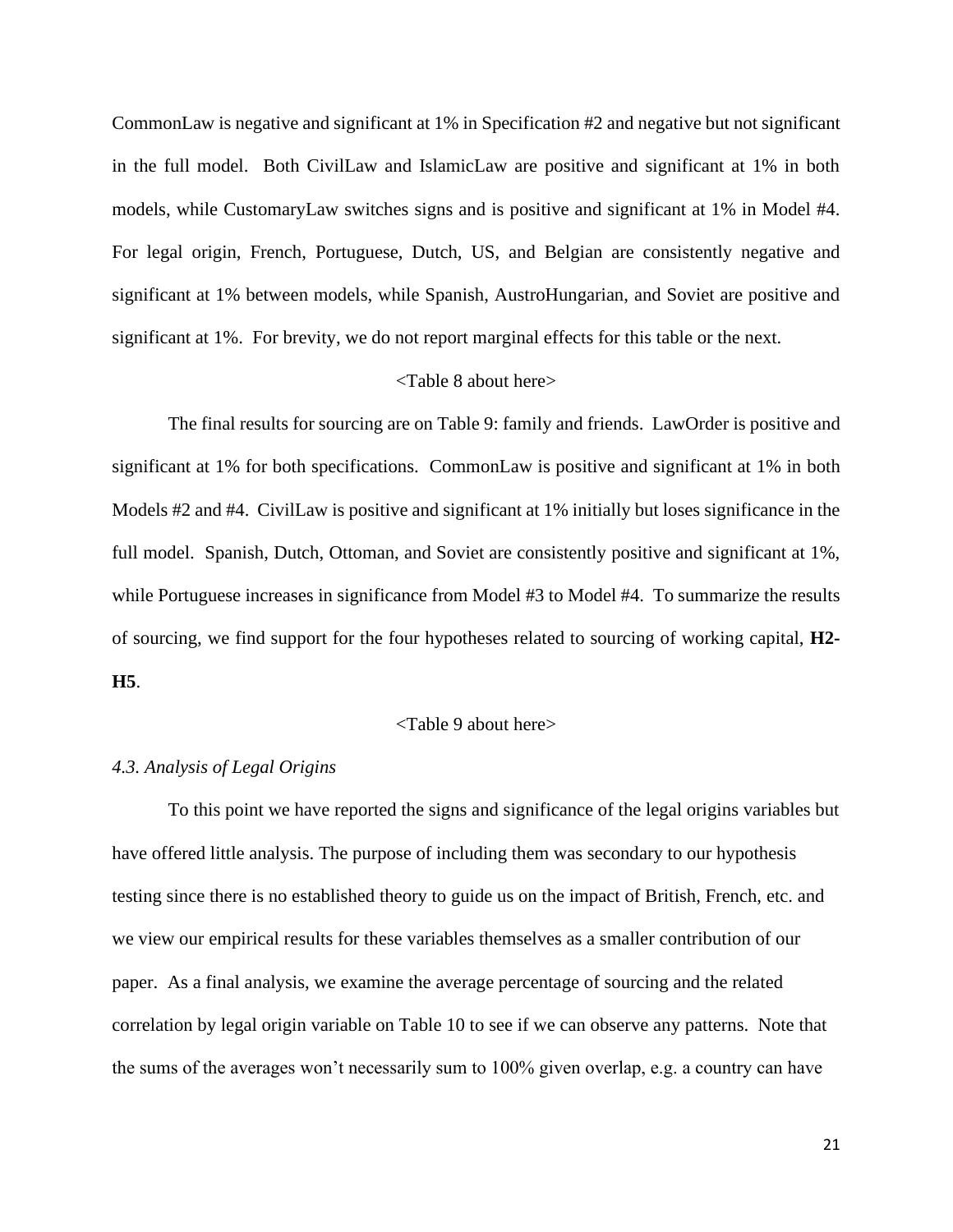several different legal origins. We also only specify correlations at 1% significance with a single asterisk.

For the levels of working capital over assets, the results align closely to those found in Table 5. Few legal origins have a positive impact on working capital levels. Only the British, French, and those with legal origins from other powers correlate positively. While the remaining correlate negatively, the most significant negative correlations with working capital levels are found for countries with Portuguese and Spanish legal origins.

There is a certain consistency in that the majority of sourcing comes via retained earnings, which is sensible given the descriptive statistics found on Table 3. Regarding the significant results, the Belgian, Dutch, French, Ottoman, Soviet, and US legal origins correlate positively with sourcing from retained earnings while Portuguese and Spanish legal origins correlate negatively. We should explain that there are only three countries in our sample with US legal origins: Liberia, Micronesia, and the Philippines, so it would be misleading to think of these as representative of the common-law tradition. The countries with Spanish and Portuguese legal origins are concentrated in South America, with several exceptions (e.g. Mozambique), and source only 60-65% of working capital compared with over 70% for those with a positive correlation.

For sourcing from banks, it is notable that British correlates positively. This is what we would expect for the common-law tradition, and British legal origin impacts 26% of the countries in the sample and 20% of the observations. Bank sourcing also correlates positively with the Spanish, Portuguese, and Austro-Hungarian legal origins, but negatively with Belgian, Dutch, and French legal origins. One possible explanation is the level of economic development; since development is generally higher in South America and Eastern Europe than in sub-Saharan

22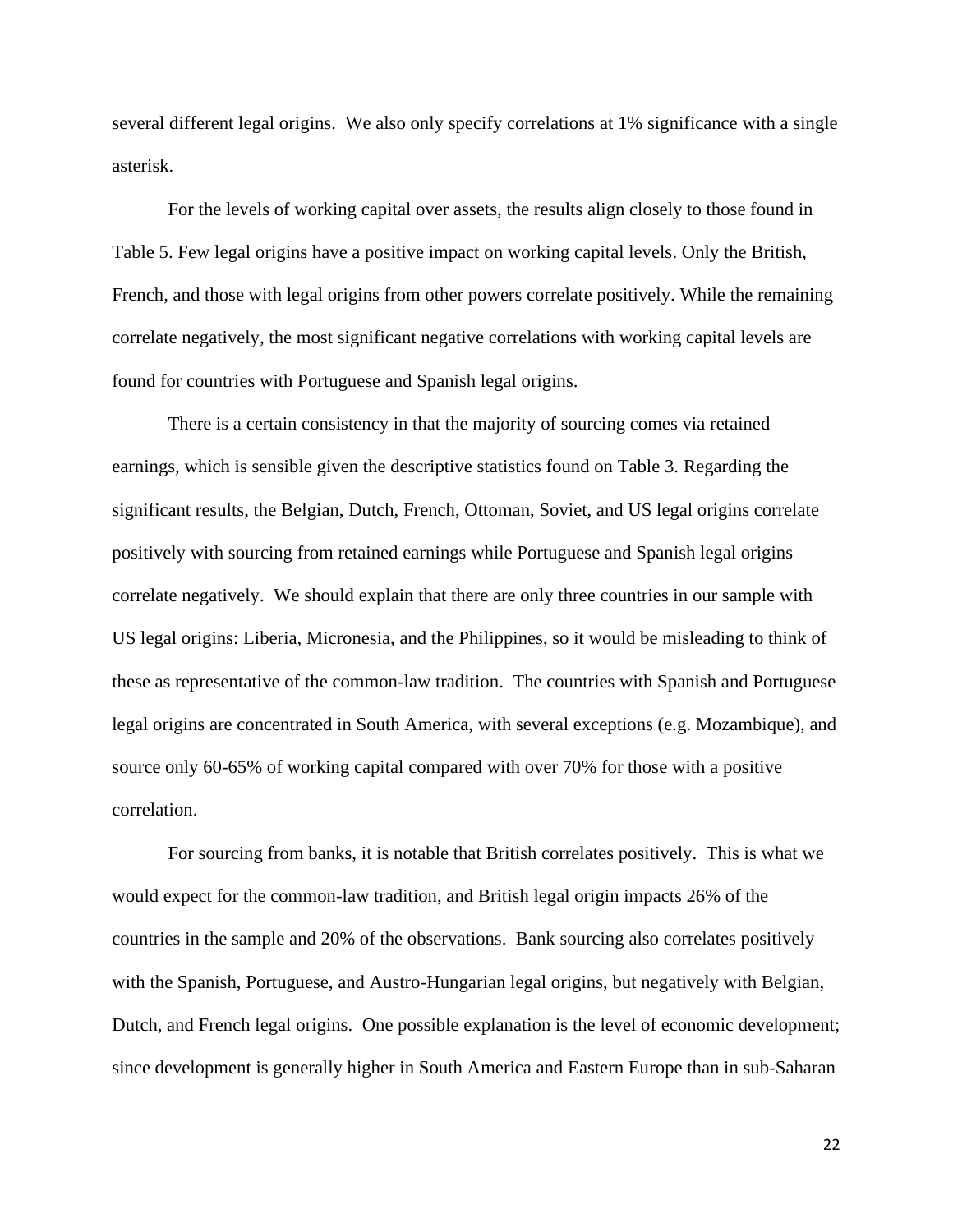Africa and Southeast Asia it is more likely that there would be sourcing from banks in the former instead of the latter.

Regarding other financing, we observe that British, Dutch, and Spanish correlate positively while the other legal origins are negative. Given the prior findings for banks, it is plausible that in the British and Spanish legal origin context there is enough development in both the legal system and the overall economy that firms are comfortable sourcing working capital from other financial institutions such as trade credit from suppliers, since the rights of both parties are protected in well-established contract law. The result for Dutch, though, cannot be explained as readily.

For families, only Spanish correlates positively. It is apparent that firms in countries with Spanish legal origins eschew sourcing from retained earnings but embrace the other three sources. There are no other positive correlations significant at 1% for sourcing working capital from families. The Dutch, Ottoman, Soviet, and US legal origins correlate negatively and significantly. For the latter, there is recourse to retained earnings and the other three sources are rejected.

# **5. Discussion**

Our paper examines the relationship between legal systems and both levels and sources of financing of working capital. We offered previously that legal systems comprise the effectiveness of rule of law, the legal tradition, and the legal origin. Strong rule of law dissuades expropriation ((Acemoglu and Johnson, 2005; Johnson, McMillan, and Woodruff, 2002; Weingast, 1995; North, 1990), thereby making investment in projects yielding higher returns more attractive than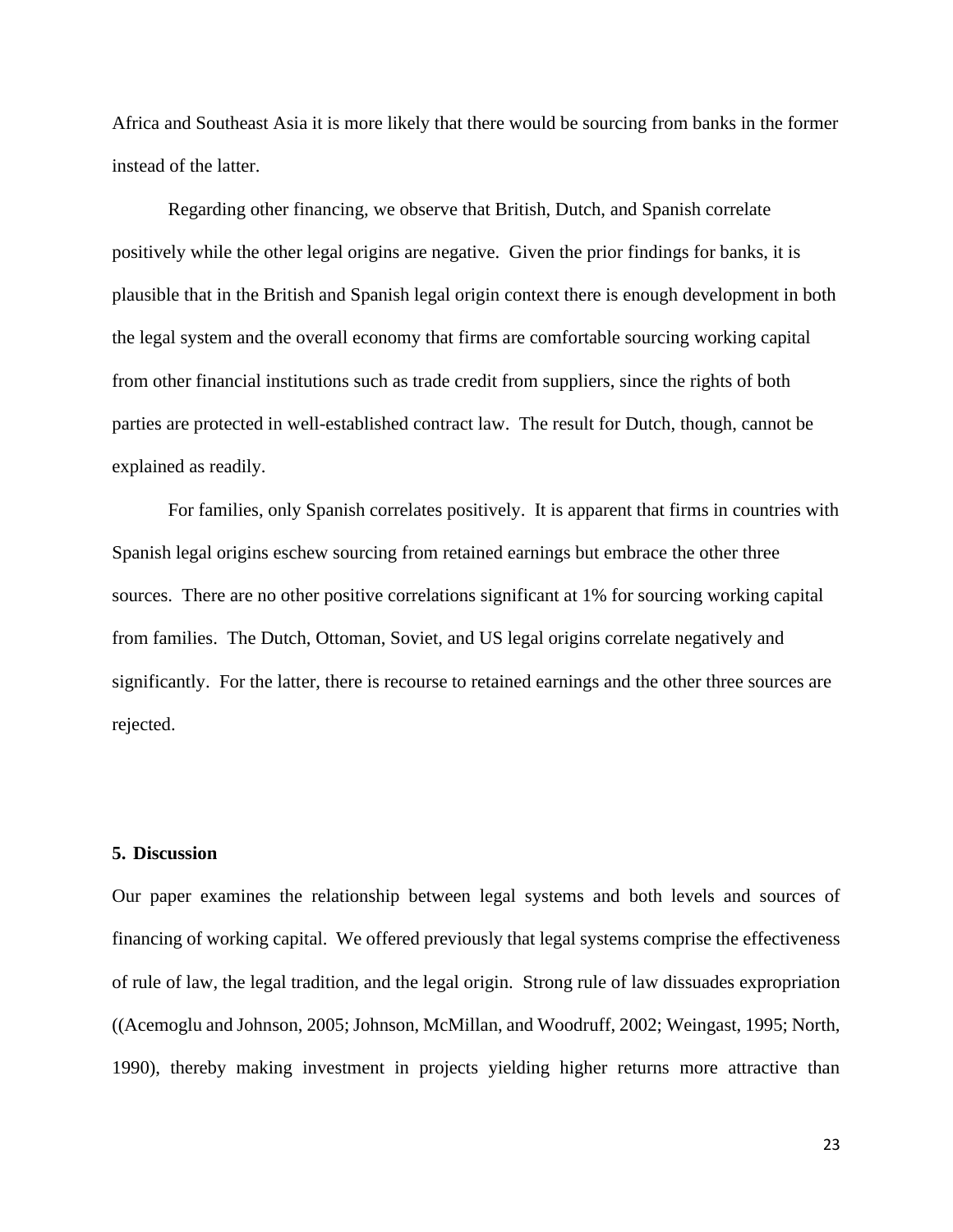financing working capital from retained earnings. That is to say, the opportunity cost of financing with retained earnings is higher in a strong legal environment; this is the basis of **H5**. We do find support for it in the results on Table 6, where LawOrder is negative and significant at 5% in the first model and negative in the fourth (full) model.

Another effect of reduced threat of expropriation is that firms are more willing to trust other formal institutions such as banks to provide their financing needs. We capture this idea in **H4**. The LawOrder variable is positive and significant at 1% for both the first and fourth models on Table 7: Sourcing of Working Capital from Banks; these results support this hypothesis.

The logic of protection from expropriation indicates that firms will reduce levels of working capital in a sound legal environment to search for better opportunities to use their funds. The results on Table 5 buttress **H1**. LawOrder is negative and significant at 1% for both the first model and the fourth model. Our contribution to the literature of law and finance is to consider the intersection of rule and law specifically via **H1, H4, and H5**, and our findings are in line with what earlier scholars such as North (1990) would predict.

In the field of law and finance, more attention has been paid specifically to legal tradition, such as the impact of common law v. civil law on investor rights (LLSV 1997, 1998; Rajan and Zingales, 2003; Beck, et al. 2003; and Dam, 2006). In particular, prior work generally supports the notion that the common-law tradition is more friendly to investors and therefore more conducive to economic development (LLSV 1997, 1998; Beck, et al. 2003), though Graff (2008) dissents.

Our contribution is to examine the impact of legal tradition on working capital, which to our knowledge has not been tackled in prior literature. Building on previous work, we held the general view that common law encourages investment and invites more participation with formal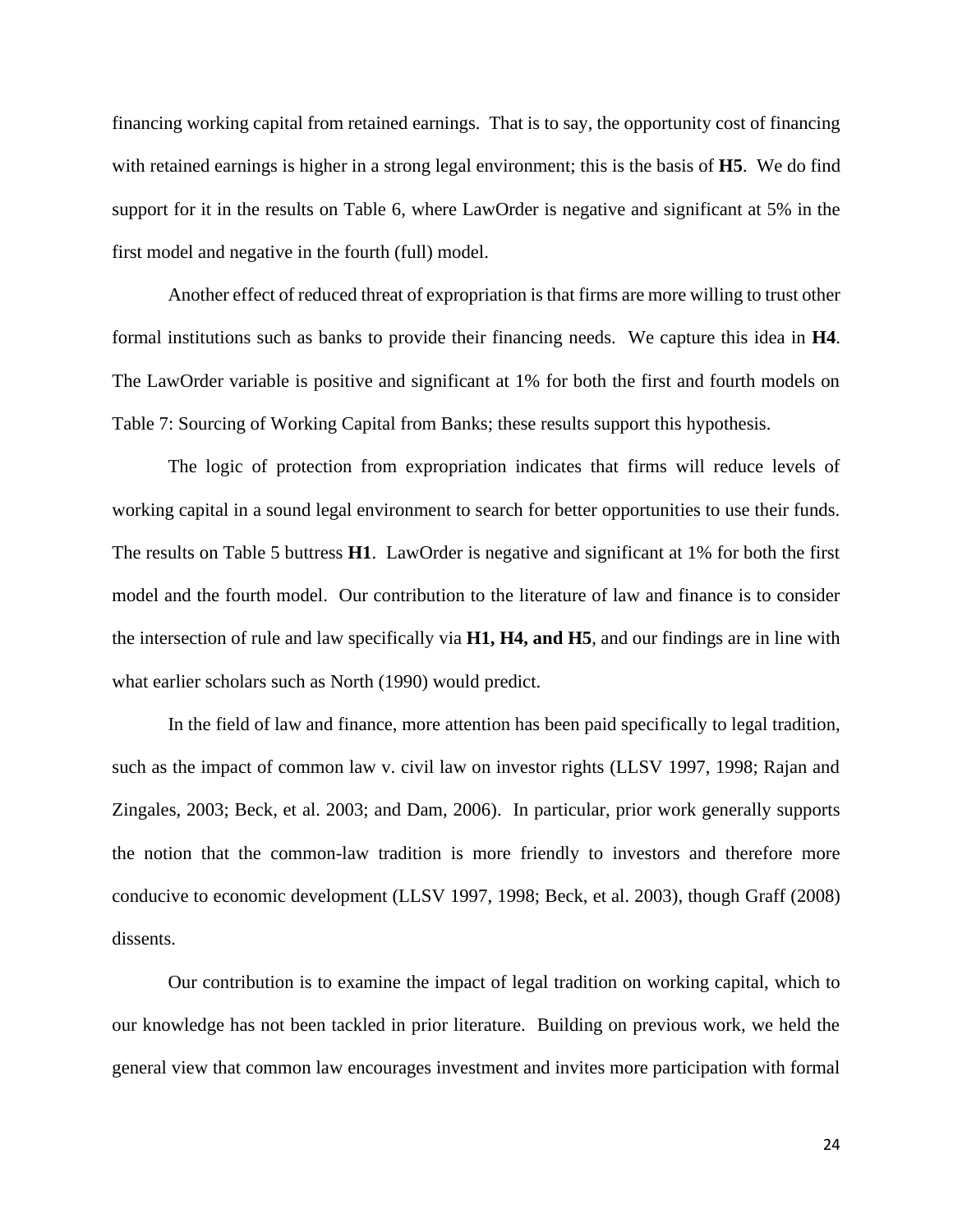financing channels than civil law does. We therefore predicted in **H2** that common law would correlate positively with sourcing working capital from banks, and this is what we find on Table 7. The CommonLaw variable is positive and significant at 1% in both the second and fourth specifications. Of additional interest is the fact that CommonLaw is negative and significant at 1% in Model #2 and negative and significant at 5% in Model #4 on Table 5. These results underscore the idea that common-law regimes encourage firms to hold lower levels of working capital and hence higher levels of long-term investment.

The obverse is that civil law is less amenable to investment; admittedly, Rajan and Zingales (2003), Dam (2006), and Graff (2008) offer nuances and some contrary evidence. We suppose that civil law will lead to more sourcing of working capital from retained earnings, and we postulate this in **H3**. Table 6 shows that the CivilLaw variable is positive and significant at 1% in both the second and fourth models, lending support. For levels of working capital, the impact of civil law is mixed, being negative and significant at 1% for Model #2 and positive but insignificant for Model #4 on Table 5.

For other legal traditions, e.g. Islamic, customary, and for legal origin, our contribution rests in the empirical results. As mentioned, we don't have any theory to guide us on whether civil law in a former Portuguese colony would be more likely to compel a firm to finance working capital from a bank as opposed to civil law in a former Spanish colony. Let us note some patterns. The Islamic legal tradition correlates negatively with sourcing working capital from retained earnings and family and friends, but correlates positively with sourcing working capital from both banks and from other financial institutions. Because of the importance of this legal tradition globally, these relationships merit further investigation. On the other hand, customary law correlates negatively with both level of working capital as well as sourcing it from retained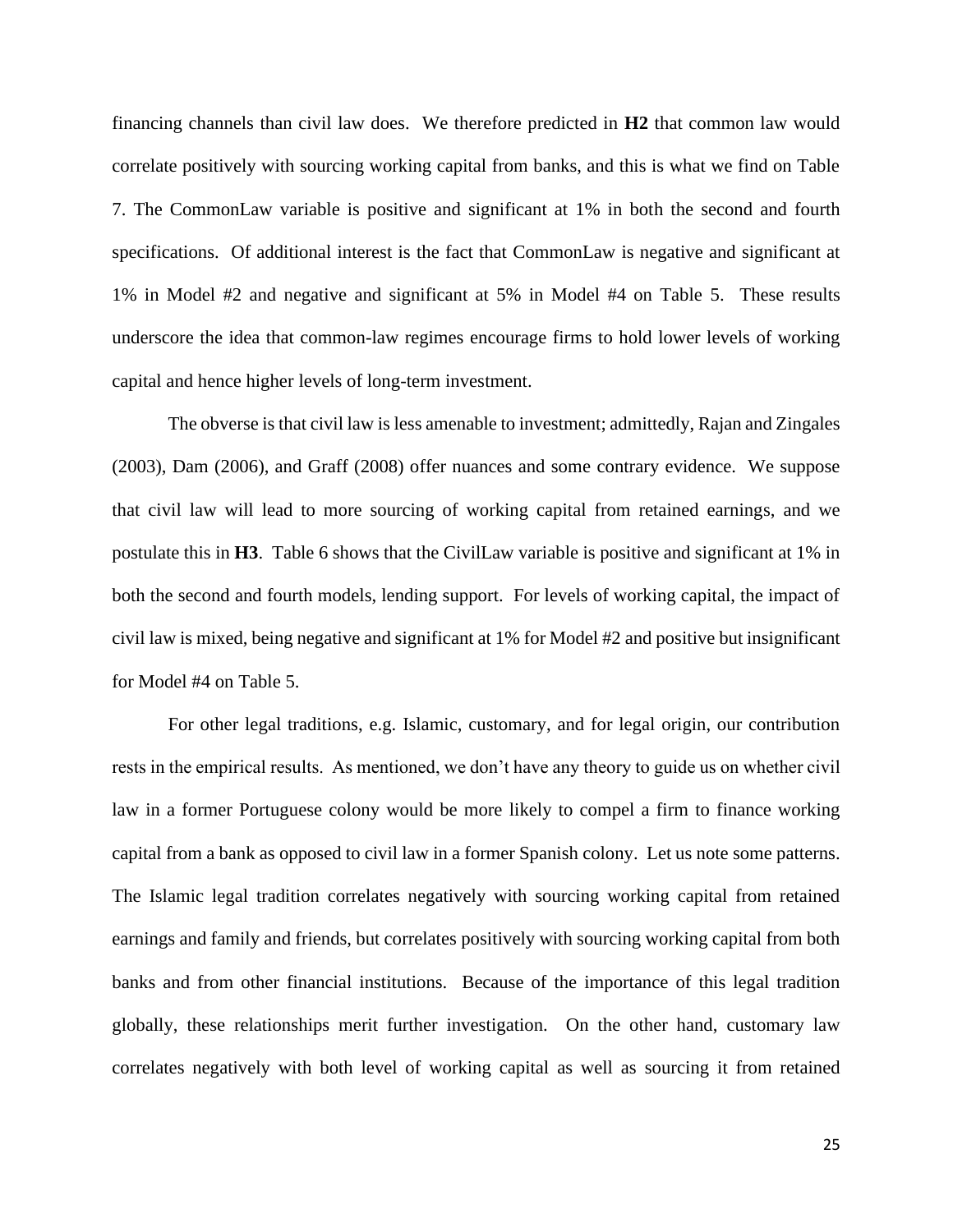earnings, banks, and family and friends, yet correlates positively with sourcing from other financial institutions.

#### **6. Conclusion**

This paper examines how different legal systems, specifically their effectiveness, traditions, and origins, influence different financial choices for working capital at the firm level. We classified legal systems by five traditions, namely civil law, common law, customary law, Islamic law, and Marxist law with 11 national origins (e.g. British, French, etc.), and examined their relationship with both the amount and the sourcing of working capital at the firm level.

As we hypothesized, stronger rule of law leads to lower levels of working capital, less sourcing of working capital from retained earnings, and greater sourcing from banks. Common law encourages financing from banks and discourages internal financing, while the civil-law tradition correlates positively with financing from retained earnings and from other financial institutions. Islamic law correlates positively with both banks and other financial institutions for sourcing but negatively for the other two sources and the level of working capital. Finally, legal origin seems to influence firms' decisions on financial choice with regards to working capital in various ways.

Our research fills the gap between existing literatures which lack of sufficient researches and theories to explain the relationship between legal system and financing corporate working capital. It provided empirical evidence to explain the interaction of legal environment and corporate finance, adding nuance to the existing literature on law and finance by considering the separate elements of rule of law, legal traditions, and legal origins and their impacts on financing of working capital. It is apparent that firms decide how to finance working capital based upon perceived gaps in the regulatory regime. This finding is particularly useful to policymakers.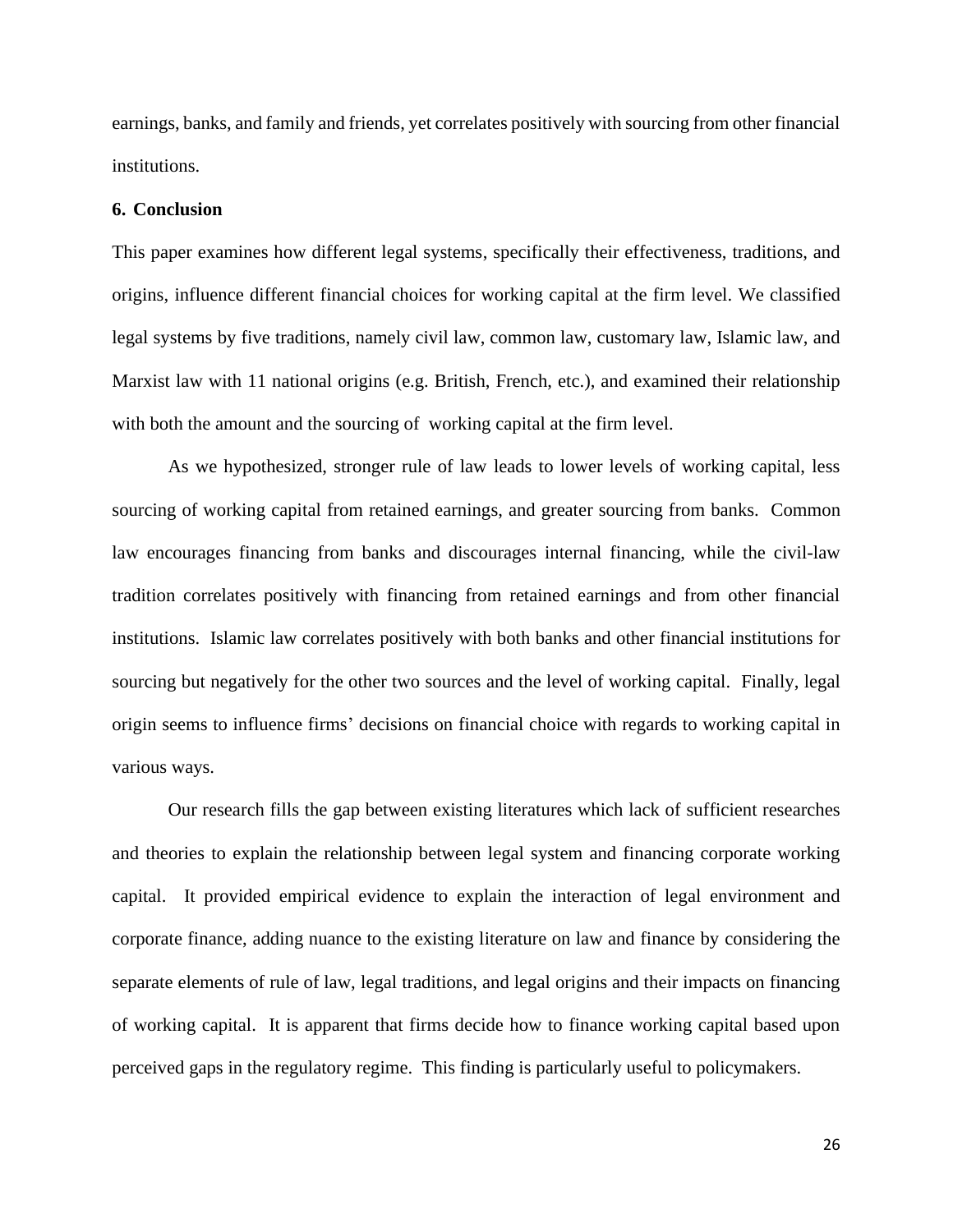This study, however, has some limitations. It is cross-sectional rather than longitudinal due to the structure of the dataset for sourcing. Some omitted factors or variables are likely to affect the results. The definitions of legal system may be further refined, perhaps considering a couple of new aspects of the legal system or legal environment, in addition to the strength of rule of law, legal tradition, and legal origin. Future work is needed to explore those limitations which might affect the results significantly. For example, the comparison of long-term financing instruments with short-term counterparts could be conducted in addition to further review of new countries and regions. In addition, the relationship between Islamic law and working capital should be explored further to add to the burgeoning literature on Islamic finance.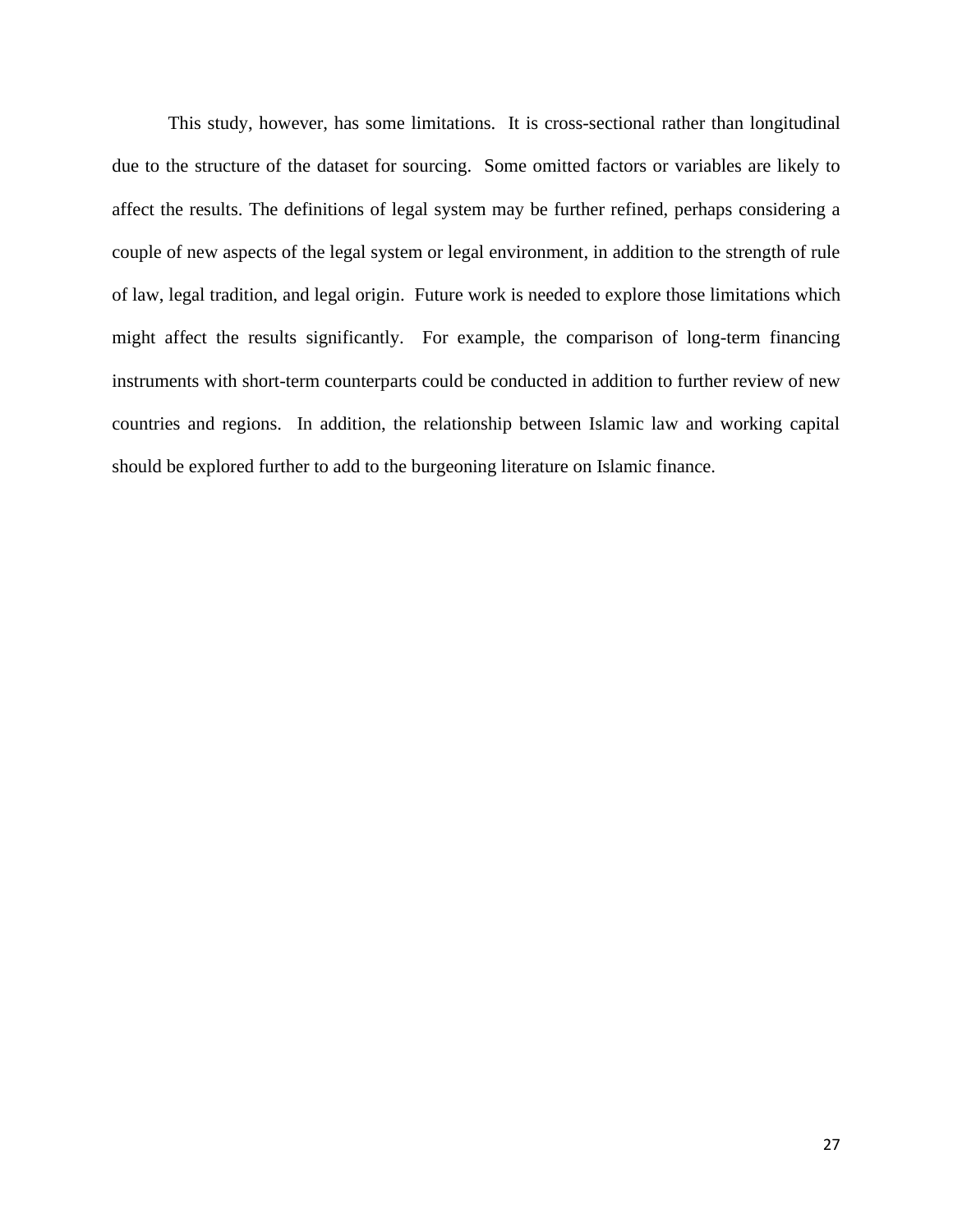# **References**

- Abe, M., Troilo, M., & Batsaikhan, O. (2015), 'Financing Small and Medium Enterprises in Asia and the Pacific', *Journal of Entrepreneurship and Public Policy*, 4, 2-32.
- Abe, M., Troilo, M., Juneja, J.S., & Narain, S. (2012), *Policy Guidebook for SME Development in Asia and the Pacific*, Bangkok: UN-ESCAP.
- Acemoglu, D., & Johnson, S., (2005), 'Unbundling Institutions', *Journal of Political Economy,* 113, 949-95.
- Acemoglu, D., Johnson, S., & Robinson, J. (2002), 'Reversal of Fortune: Geography and Institutions in the Making of the Modern World Income Distribution', *Quarterly Journal of Economics,* 117, 1231-94.
- Aidis, R., Estrin, S., & Mickiewicz, T., (2012), 'Size Matters: Entrepreneurial Entry and Government', *Small Business Economics,* 39, 119-39.
- Allen, F., Qian M., & Xie, J. (2013), 'Understanding Informal Financing', *Working Paper,* Asian Bureau of Finance and Economic Research.
- Bai, C., Lu, J., & Tao, Z. (2006), 'Property rights protection and access to bank loans', *Economics of Transition*, 14, 611-28.
- Beck, T., Demirguc-Kunt, A., & Levine, R. (2003), 'Law and Finance: Why Does Legal Origin Matter?', *Journal of Comparative Economics,* 31, 653-75.
- Beck, T., & Levine, R. (2001), 'Legal Theories of Financial Development', *Oxford Review of Economic Policy,* 17, 483-501.
- Brealey, R.A., Myers, S.C., & Marcus, A.J. (2012), *Fundamentals of Corporate Finance: 7th Edition*. New York: McGraw Hill.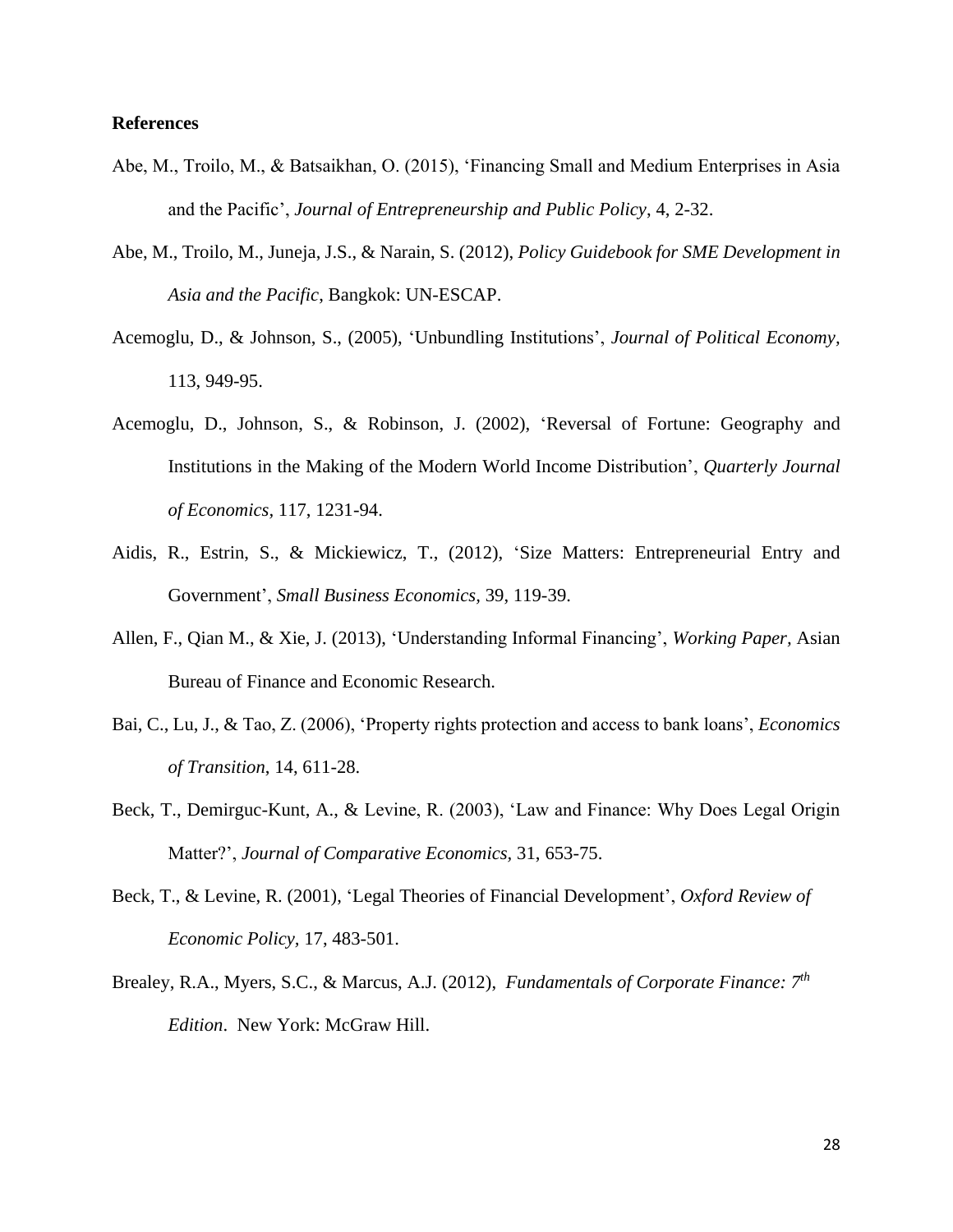CIA World Factbook (2015). Available at

[https://www.cia.gov/library/publications/resources/the-world-factbook/.](https://www.cia.gov/library/publications/resources/the-world-factbook/)

- Dam, K. (2006), 'Credit Markets, Creditors' Rights, and Economic Development', *John M. Olin Law & Economics Working Paper No. 281,* The University of Chicago.
- Degryse, H., Lu, L., & Ongena, S. (2015), 'Informal or Formal Financing? Or Both? First Evidence on the Co-Funding of Chinese Firms', Available at SSRN:

[http://ssrn.com/abstract=2023751.](http://ssrn.com/abstract=2023751)

- Djankov, S., McLiesh, C., & Shleifer, A. (2007), 'Private Credit in 129 Countries', *Journal of Financial Economics,* 84, 299-329.
- Economic Freedom of the World Index (2000-2010). Available at: <http://efwdata.com/grid/WxRvYnU#/Grid>
- Estrin, S., (1997), 'Privatization in Central and Eastern Europe', *Working Paper Number 87*, The William Davidson Institute, University of Michigan.
- Graff, M. (2008), 'Law and Finance: Common Law and Civil Law Countries Compared: An Empirical Critique', *Economica*, 75, 60-83.
- Jiang, J., Li Z., & Lin, C. (2014), 'Financing Difficulties of SMEs from Its Financing Sources in China', *Journal of Service Science and Management*, 7, 196-200.
- Johnson, S., McMillan, J., & Woodruff, C. (2002), 'Property rights and finance', *American Economic Review,* 92, 1335-1356.
- La Porta, R., Lopez-de-Silanes, F., Shleifer, A., & Vishny, R. (1997), 'Legal Determinants of External Finance', *The Journal of Finance,* 52, 1131–50.
- La Porta, R., Lopez-de-Silanes, F., Shleifer, A., & Vishny, R. (1998), 'Law and Finance', *Journal of Political Economy,* 106, 1113–55.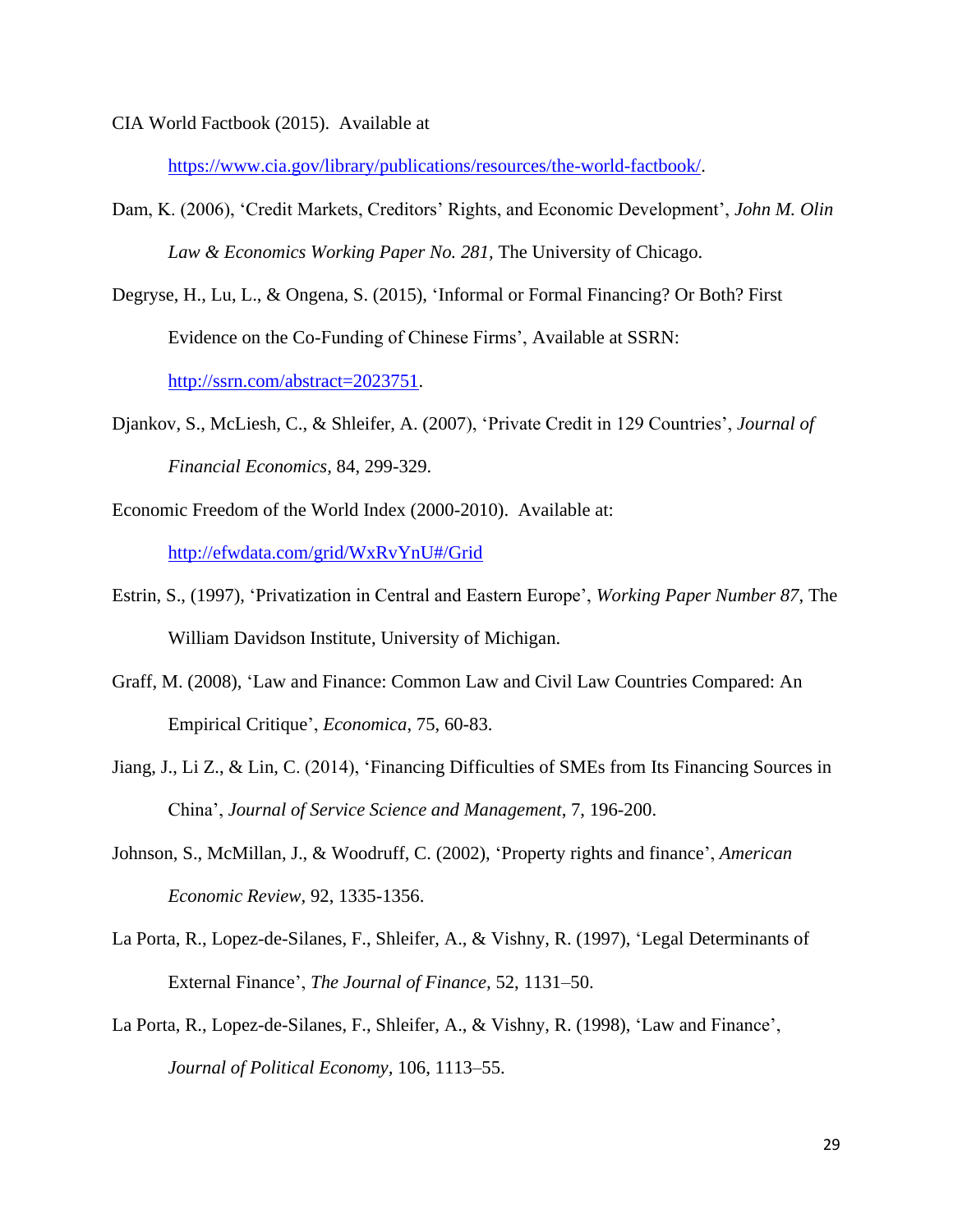- Lambert, D. (1992), 'Zero-Inflated Poisson Regression, with an Application to Defects in Manufacturing', *Technometrics,* 34, 1-14.
- Levie, J., & Autio, E. (2011), 'Regulatory Burden, Rule of Law, and Entry of Strategic Entrepreneurs: An International Panel Study, *Journal of Management Studies,* 48, 1392- 1419.
- Long, S. (1997), *Regression Models for Categorical and Limited Dependent Variables,* Thousand Oaks: Sage.
- Mishra, D., & Tannous, G. (2010), 'Securities Laws in the Host Countries and the Capital Structure of US Multinationals', *International Review of Economics and Finance*, 19, 483-500.
- Mussachio, A. (2008), 'Can Civil Law Countries Get Good Institutions? Lessons from the History of Creditor Rights and Bond Markets in Brazil', *Journal of Economic History*, 68, 80-108.
- Nassr, I.K., & Wehinger, Gert (2014), 'Non-bank Debt Financing for SMEs: The Role of Securitization, Private Placements and Bonds', *OECD Journal: Financial Market Trends*, Vol. 2014/1. Available at: [http://dx.doi.org/10.1787/fmt-2014-5jxx05svvw34.](http://dx.doi.org/10.1787/fmt-2014-5jxx05svvw34)
- North, D., (1990), *Institutions, Institutional Change and Economic Performance*. Cambridge: Harvard University Press.
- Rajan, U., & Zingales, L. (2003), 'The Great Reversals: The Politics of Financial Development in the Twentieth Century', *Journal of Financial Economics,* 69, 5-50.
- Roland, G. (2004), 'Understanding Institutional Change: Fast-Moving and Slow-Moving Institutions', *Studies in Comparative International Development,* 38, 109-31.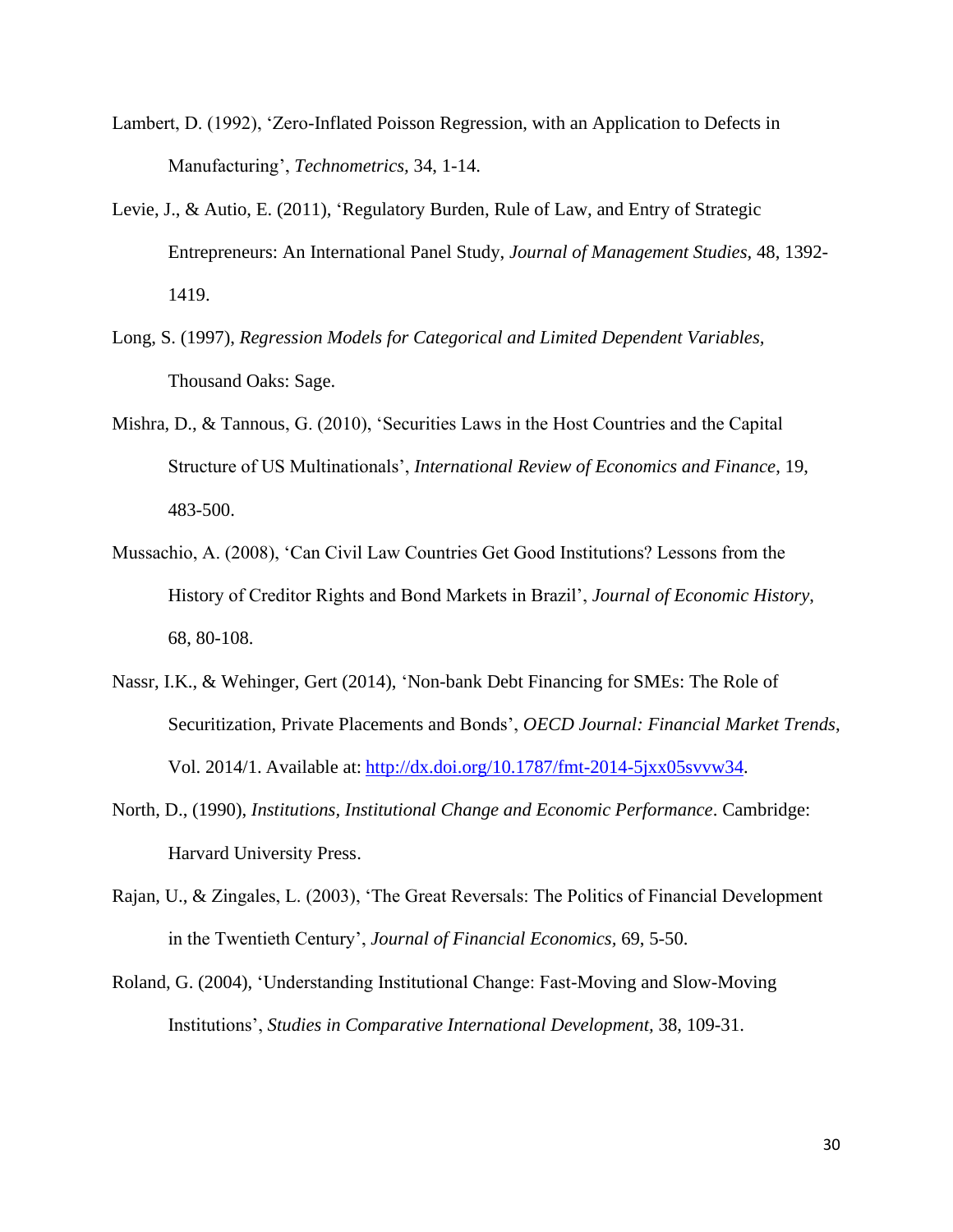- Tian, S., & Yu, Y. (2017), 'Financial Ratios and Bankruptcy Predictions: An International Evidence', *International Review of Economics and Finance*, 51, 510-526.
- Troilo, M., (2011), 'Legal Institutions and High-Growth Aspiration Entrepreneurship', *Economic Systems,* 35, 158-75.
- Troilo, M., & Zhang, J. (2012), '*Guanxi* and Entrepreneurship in Urban China', *Journal of the Asia Pacific Economy,* 17, 315-31.
- Vuong, Q. H. (1989), 'Likelihood Ratio Tests for Model Selection and non-nested Hypotheses', *[Econometrica,](https://en.wikipedia.org/wiki/Econometrica)* 57, 307–33.
- Weingast, B., (1995), The Economic Role of Political Institutions: Market-Preserving Federalism and Economic Development', *Journal of Law, Economics, & Organization,* 11, 1-31.
- Williamson, O. (2000), 'The New Institutional Economics: Taking Stock, Looking Ahead', *Journal of Economic Literature*, 38, 595-613.

World Bank Enterprise Surveys (2006-2014). Available at:<http://www.enterprisesurveys.org/>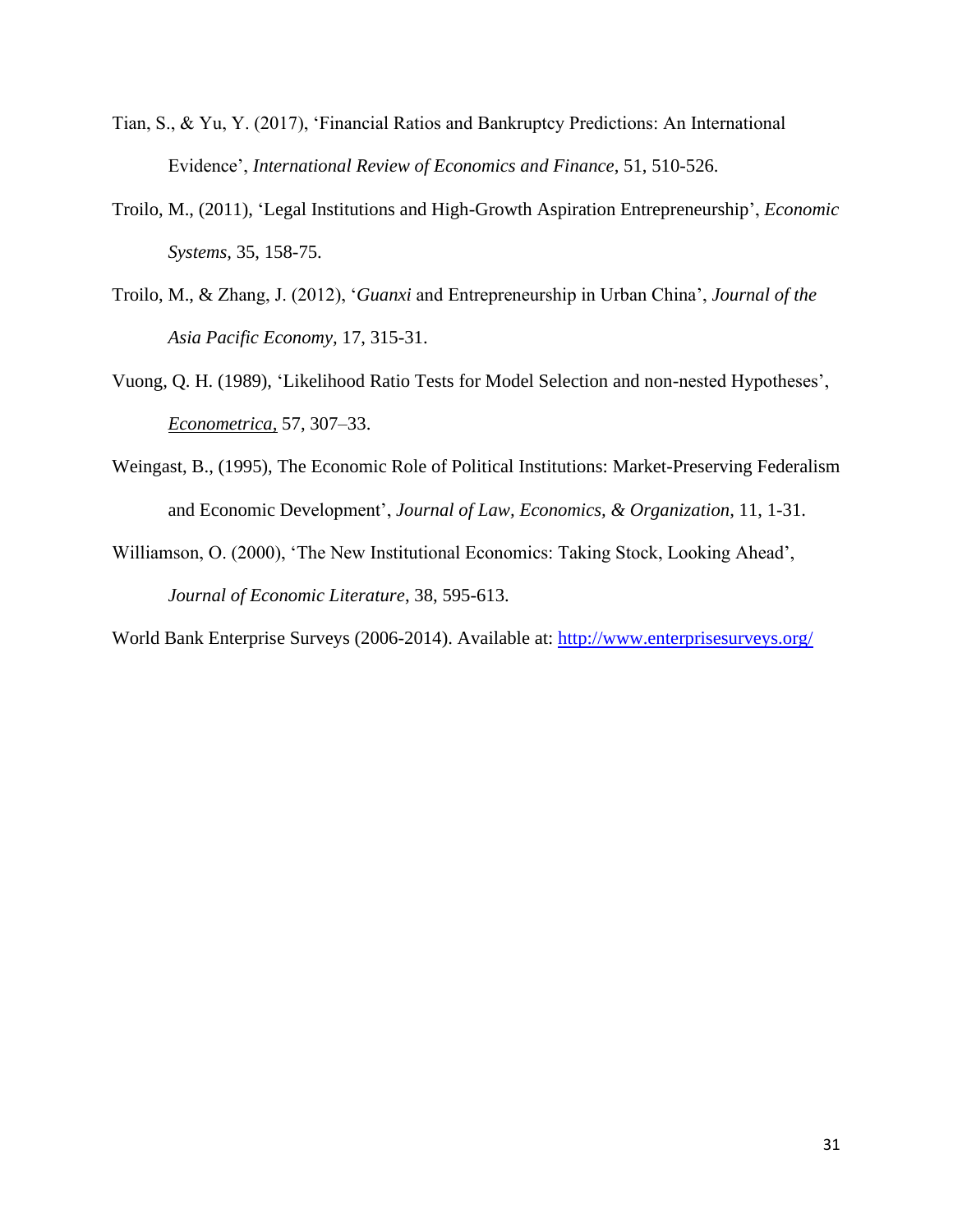# **Table 1.** Variable definitions

| Panel A:                           |                    |                                                                                                                |
|------------------------------------|--------------------|----------------------------------------------------------------------------------------------------------------|
| <b>Dependent Variables</b>         | <b>Description</b> | <i>Note: for categorical variables, Yes = 1 and No = 0.</i>                                                    |
| Level of Working Capital Sample    |                    |                                                                                                                |
| <b>WorkingCapOverAssets</b>        |                    | Ratio of total working capital to total assets.                                                                |
| Sourcing of Working Capital Sample |                    |                                                                                                                |
| <b>Retained Earnings</b>           |                    | Percentage of working capital financed by retained earnings.                                                   |
| <b>Banks</b>                       |                    | Percentage of working capital financed by banks.                                                               |
| <b>Other Finance</b>               |                    | Percentage of working capital financed by other financial institutions.                                        |
| FamilyFriends                      |                    | Percentage of working capital financed by family and friends.                                                  |
| <b>Independent Variables</b>       |                    |                                                                                                                |
| LawOrder                           |                    | Strength and impartiality of the legal system and popular observance of the law, equally weighted, from the    |
|                                    |                    | International Country Risk Guide for 1987-2016.                                                                |
| CommonLaw                          |                    | Categorical variable: The country has a common-law tradition in its legal system: CIA World Factbook.          |
| CivilLaw                           |                    | Categorical variable: The country has a civil-law tradition in its legal system: CIA World Factbook.           |
| CustomaryLaw                       |                    | Categorical variable: The country has customs/tribal-law tradition in its legal system: CIA World Factbook.    |
| IslamicLaw                         |                    | Categorical variable: The country has an Islamic tradition in its legal system: CIA World Factbook.            |
| MarxistLaw                         |                    | Categorical variable: The country has Marxist ideology in its legal system: CIA World Factbook.                |
| Austro-Hungarian                   |                    | Categorical variable: The country was once a colony or under the control of the Austro-Hungarian empire.       |
| Belgian                            |                    | Categorical variable: The country was once a colony or under the control of Belgium.                           |
| <b>British</b>                     |                    | Categorical variable: The country was once a colony or under the control of Great Britain.                     |
| Dutch                              |                    | Categorical variable: The country was once a colony or under the control of the Netherlands.                   |
| French                             |                    | Categorical variable: The country was once a colony or under the control of France.                            |
| <b>Other Power</b>                 |                    | Categorical variable: The country was once a colony or under the control of another country not listed.        |
| Ottoman                            |                    | Categorical variable: The country was once a colony or under the control of the Ottoman empire.                |
| Portuguese                         |                    | Categorical variable: The country was once a colony or under the control of Portugal.                          |
| Soviet                             |                    | Categorical variable: The country is a former republic of the Soviet Union.                                    |
| Spanish                            |                    | Categorical variable: The country was once a colony or under the control of Spain.                             |
| <b>US</b>                          |                    | Categorical variable: The country was once a colony or under the control of the US.                            |
| None                               |                    | Categorical variable: The country has not been a colony or under the control of another power for more than 40 |
|                                    |                    | years over the past five centuries.                                                                            |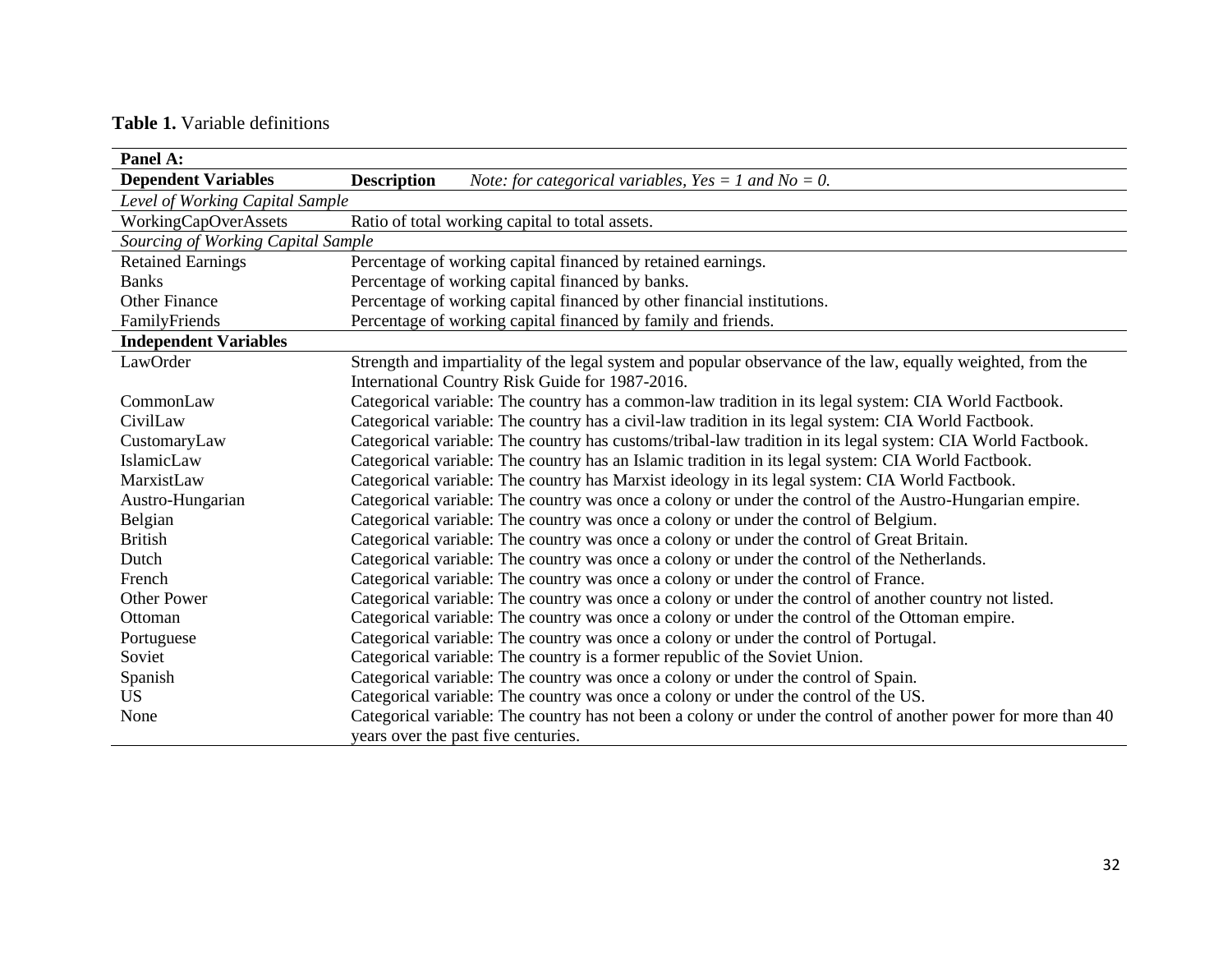| <b>Panel B:</b>                     |                                                                                                                        |
|-------------------------------------|------------------------------------------------------------------------------------------------------------------------|
| <b>Control Variables</b>            |                                                                                                                        |
| Level of Working Capital Sample     |                                                                                                                        |
| LnSize*                             | Natural log of total assets                                                                                            |
| Leverage*                           | Ratio of long-term debt to total assets                                                                                |
| $Growth*$                           | Ratio of current year's revenue to prior year's revenue                                                                |
| Industry                            | Industry categorical variables for Fama-French 48 industries                                                           |
| Year                                | Year categorical variables for 1987-2016                                                                               |
| Sourcing of Working Capital Sample  |                                                                                                                        |
| Firm                                | Number of full-time employees in the firm.                                                                             |
| <b>Employees</b>                    | Age of the firm in years.                                                                                              |
| FirmAge                             | Categorical variable: Legal status of the firm is a publicly listed corporation.                                       |
| PubliclyListed                      | Categorical variable: Legal status of the firm is a privately held, limited liability corporation.                     |
| PrivateLLC                          | Categorical variable: Legal status of the firm is a sole proprietorship.                                               |
| SoleProprietorship                  | Categorical variable: Legal status of the firm is a partnership.                                                       |
| Partnership                         | Categorical variable: Legal status of the firm is a limited partnership.                                               |
| LimitedPartnership                  | Categorical variable: Legal status of the firm is another type.                                                        |
| <b>OtherType</b>                    | Number of full-time employees in the firm.                                                                             |
| Industry                            | Industry categorical variables for 16 sectors: Textiles, Leather, Garments, Food, Metals & Machinery,                  |
|                                     | Electronics, Chemicals & Pharma, Wood & Furniture, Plastics, Auto, OtherManufacturing, RetailWholesale,                |
|                                     | HotelRestaurant, OtherServices, Construction, Other                                                                    |
| Year                                | Year categorical variables for 2006-2014                                                                               |
| Country<br>$\cdots$<br>$\mathbf{r}$ | OECD categorical variable and clustering of observations by country.<br>$\mathbf{A}$ and $\mathbf{A}$ and $\mathbf{A}$ |

\*Indicates that the variable was winsorized at the 1% level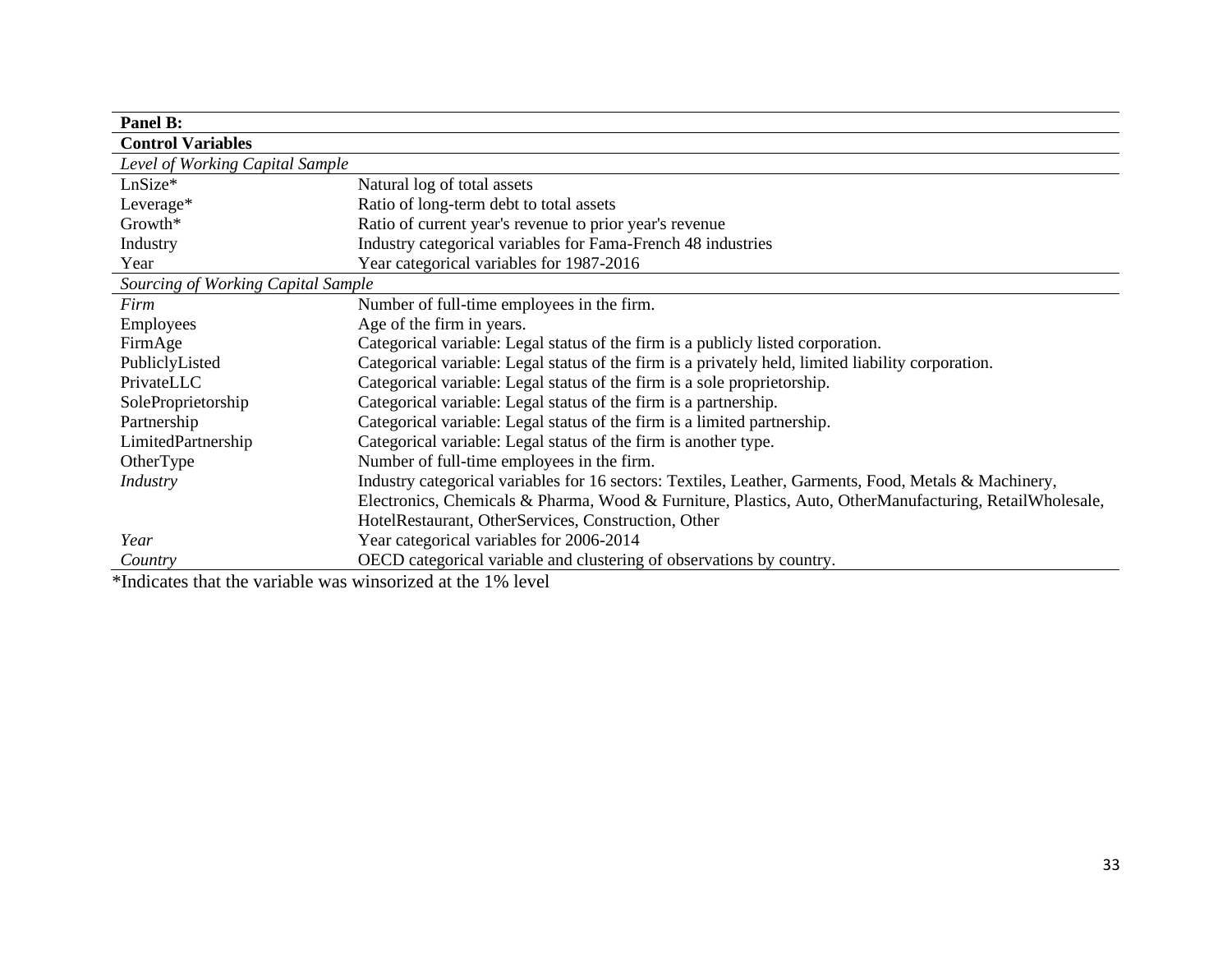**Table 2.** Number of countries and observations by legal type and origin

Panel A. Level of Working Capital Sample

|                      | <b>Countries</b> |        | <b>Observations</b> |        |
|----------------------|------------------|--------|---------------------|--------|
|                      |                  |        |                     |        |
| Civil                |                  |        |                     |        |
| Law                  | 77               | 46.1%  | 259,953             | 48.1%  |
| <b>Common Law</b>    | 48               | 28.7%  | 190,071             | 35.2%  |
| <b>Customary Law</b> | 24               | 14.4%  | 58,422              | 10.8%  |
| <b>Islamic Law</b>   | 17               | 10.2%  | 31,724              | 5.9%   |
| <b>Marxist Law</b>   | $\mathbf{1}$     | 0.6%   | 12                  | 0.0%   |
| Total from above     | 167              | 100%   | 540,182             | 100%   |
| Total in dataset     | 113              |        | 416,123             |        |
|                      |                  |        |                     |        |
| Austro-Hungarian     | 6                | 4.41%  | 3,603               | 0.72%  |
| Belgian              | $\mathbf{1}$     | 0.74%  | 2,059               | 0.41%  |
| <b>British</b>       | 45               | 33.09% | 166,150             | 33.39% |
| Dutch                | $\overline{4}$   | 2.94%  | 8,927               | 1.79%  |
| French               | 10               | 7.35%  | 16,991              | 3.41%  |
| <b>Other Power</b>   | 31               | 22.79% | 247,837             | 49.81% |
| Ottoman              | 9                | 6.62%  | 10,691              | 2.15%  |
| Portuguese           | 5                | 3.68%  | 7,340               | 1.48%  |
| Soviet               | 8                | 5.88%  | 12,043              | 2.42%  |
| Spanish              | 14               | 10.29% | 16,553              | 3.33%  |
| <b>US</b>            | 3                | 2.21%  | 5,368               | 1.08%  |
| None                 | $\overline{0}$   | 0.00%  | $\boldsymbol{0}$    | 0.00%  |
| Total from above     | 136              | 100%   | 497,562             | 100%   |
| Total in dataset     | 113              |        | 416,123             |        |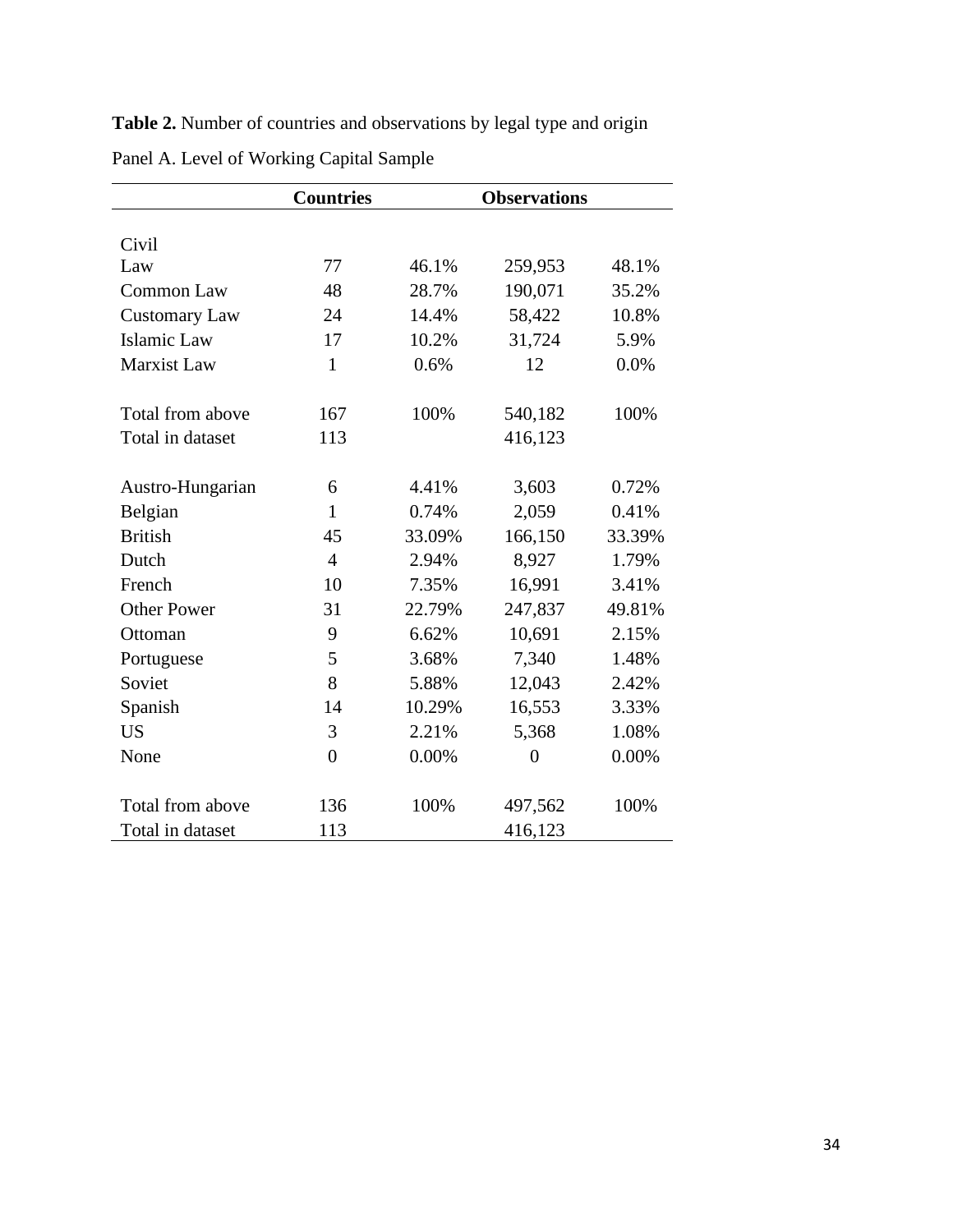|                      | <b>Countries</b> |         | <b>Observations</b> |         |  |
|----------------------|------------------|---------|---------------------|---------|--|
|                      | Number           | Percent | Number              | Percent |  |
| Civil Law            | 95               | 48.7%   | 76,876              | 55.0%   |  |
| <b>Common Law</b>    | 44               | 22.6%   | 24,699              | 17.7%   |  |
| <b>Customary Law</b> | 39               | 20.0%   | 21,211              | 15.2%   |  |
| <b>Islamic Law</b>   | 14               | 7.2%    | 13,143              | 9.4%    |  |
| <b>Marxist Law</b>   | 3                | 1.5%    | 3,894               | 2.8%    |  |
| <b>Total from</b>    |                  |         |                     |         |  |
| above                | 195              | 100%    | 139,823             | 100%    |  |
| Total in dataset     | 128              |         | 96,013              |         |  |
| Austro-              |                  |         |                     |         |  |
| Hungarian            | 7                | 4.93%   | 4,656               | 4.47%   |  |
| Belgian              | 3                | 2.11%   | 1,951               | 1.87%   |  |
| <b>British</b>       | 37               | 26.06%  | 20,916              | 20.08%  |  |
| Dutch                | $\overline{4}$   | 2.82%   | 2,862               | 2.75%   |  |
| French               | 21               | 14.79%  | 8,070               | 7.75%   |  |
| <b>Other Power</b>   | $\overline{2}$   | 1.41%   | 288                 | 0.28%   |  |
| Ottoman              | 15               | 10.56%  | 12,627              | 12.12%  |  |
| Portuguese           | 6                | 4.23%   | 3,531               | 3.39%   |  |
| Soviet               | 14               | 9.86%   | 15,220              | 14.61%  |  |
| Spanish              | 19               | 13.38%  | 23,060              | 22.14%  |  |
| <b>US</b>            | 3                | 2.11%   | 1,544               | 1.48%   |  |
| None                 | 11               | 7.75%   | 9,417               | 9.04%   |  |
| Total from           |                  |         |                     |         |  |
| above                | 142              | 100%    | 104,142             | 100%    |  |
| Total in dataset     | 128              |         | 96,013              |         |  |

Panel B. Sourcing of Working Capital Sample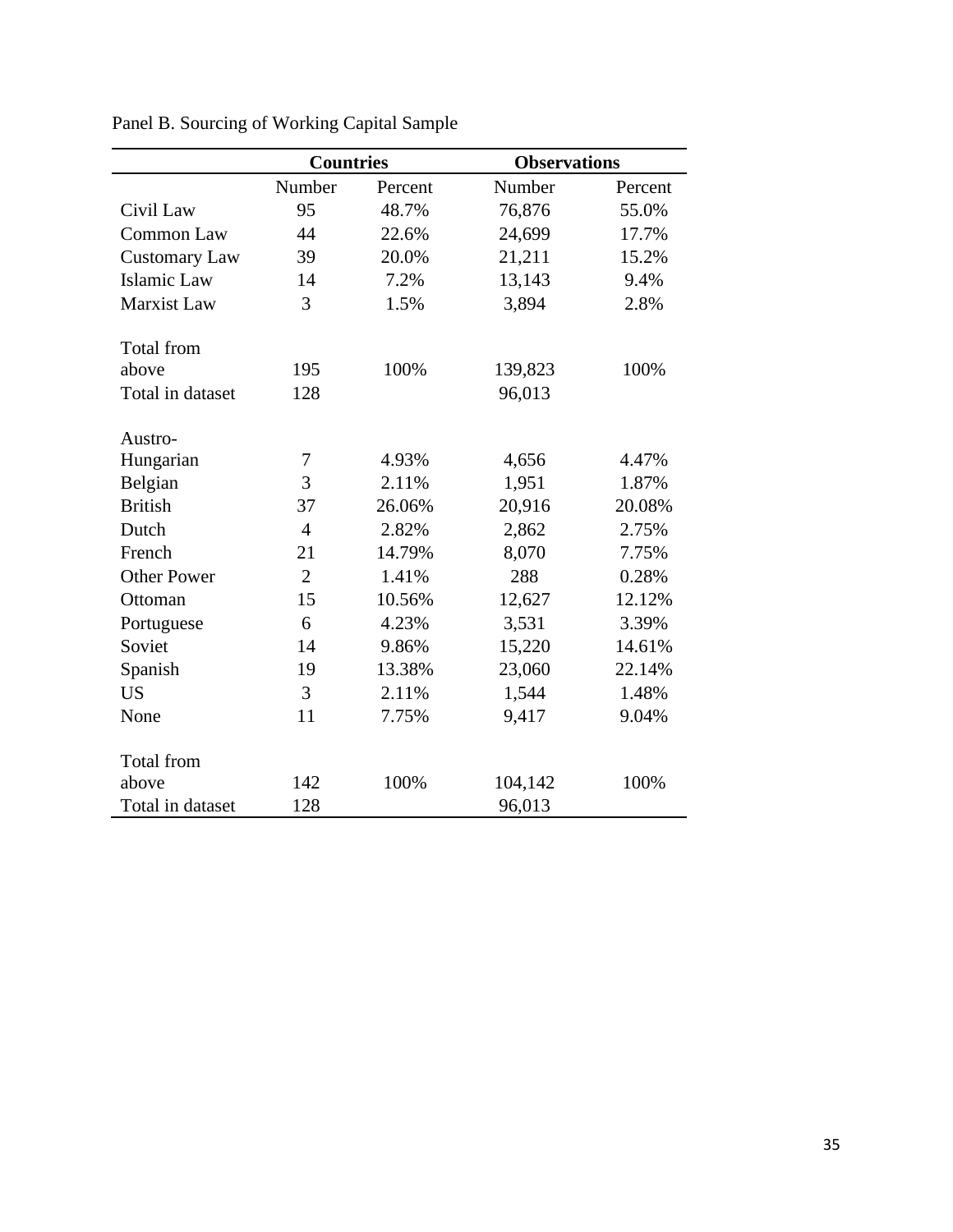| Panel A. Dependent and Independent Variables - Working Capital Level Sample |       |              |                  |                |                |
|-----------------------------------------------------------------------------|-------|--------------|------------------|----------------|----------------|
| <b>Dependent Variables</b>                                                  | Mean  | <b>StDev</b> | 25%              | 50%            | 75%            |
| WorkingCapOverAssets*                                                       | 0.167 | 0.262        | 0.018            | 0.155          | 0.321          |
| <b>Independent Variables</b>                                                |       |              |                  |                |                |
| LawOrder                                                                    | 4.678 | 0.998        | $\overline{4}$   | 5              | 5              |
| CommonLaw                                                                   | 0.468 | 0.498        | $\boldsymbol{0}$ | $\overline{0}$ | 1              |
| CivilLaw                                                                    | 0.625 | 0.484        | $\overline{0}$   |                |                |
| CustomaryLaw                                                                | 0.140 | 0.347        | $\boldsymbol{0}$ | 0              | $\Omega$       |
| IslamicLaw                                                                  | 0.076 | 0.265        | $\boldsymbol{0}$ | $\overline{0}$ | 0              |
| MarxistLaw                                                                  | 0.000 | 0.005        | $\overline{0}$   | 0              | 0              |
| Austro-Hungarian                                                            | 0.009 | 0.092        | $\overline{0}$   | 0              | 0              |
| Belgian                                                                     | 0.005 | 0.070        | $\boldsymbol{0}$ | 0              | 0              |
| <b>British</b>                                                              | 0.399 | 0.490        | $\overline{0}$   | $\theta$       | 1              |
| Dutch                                                                       | 0.021 | 0.145        | $\overline{0}$   | $\overline{0}$ | $\overline{0}$ |
| French                                                                      | 0.041 | 0.198        | $\boldsymbol{0}$ | $\overline{0}$ | 0              |
| <b>Other Power</b>                                                          | 0.596 | 0.491        | $\boldsymbol{0}$ |                | 1              |
| Ottoman                                                                     | 0.026 | 0.158        | $\boldsymbol{0}$ | $\theta$       | $\theta$       |
| Portuguese                                                                  | 0.018 | 0.132        | $\boldsymbol{0}$ | $\overline{0}$ | 0              |
| Soviet                                                                      | 0.029 | 0.168        | $\boldsymbol{0}$ | 0              | 0              |
| Spanish                                                                     | 0.040 | 0.195        | $\overline{0}$   | 0              | $\Omega$       |
| <b>US</b>                                                                   | 0.013 | 0.113        | $\overline{0}$   | $\overline{0}$ | $\overline{0}$ |

**Table 3.** Descriptive statistics

| Panel B. Control Variables – Working Capital Level Sample |       |       |         |         |         |  |  |  |  |  |  |  |
|-----------------------------------------------------------|-------|-------|---------|---------|---------|--|--|--|--|--|--|--|
| <b>Control Variables</b>                                  |       |       |         |         |         |  |  |  |  |  |  |  |
| Firm                                                      |       |       |         |         |         |  |  |  |  |  |  |  |
| $LnSize*$                                                 | 4.428 | 2.101 | 3.07022 | 4.4098  | 5.74498 |  |  |  |  |  |  |  |
| Leverage*                                                 | 0.114 | 0.143 | 0.00035 | 0.05959 | 0.17741 |  |  |  |  |  |  |  |
| $Growth*$                                                 | 1.211 | 0.927 | 0.93313 | 1.0656  | 1.23501 |  |  |  |  |  |  |  |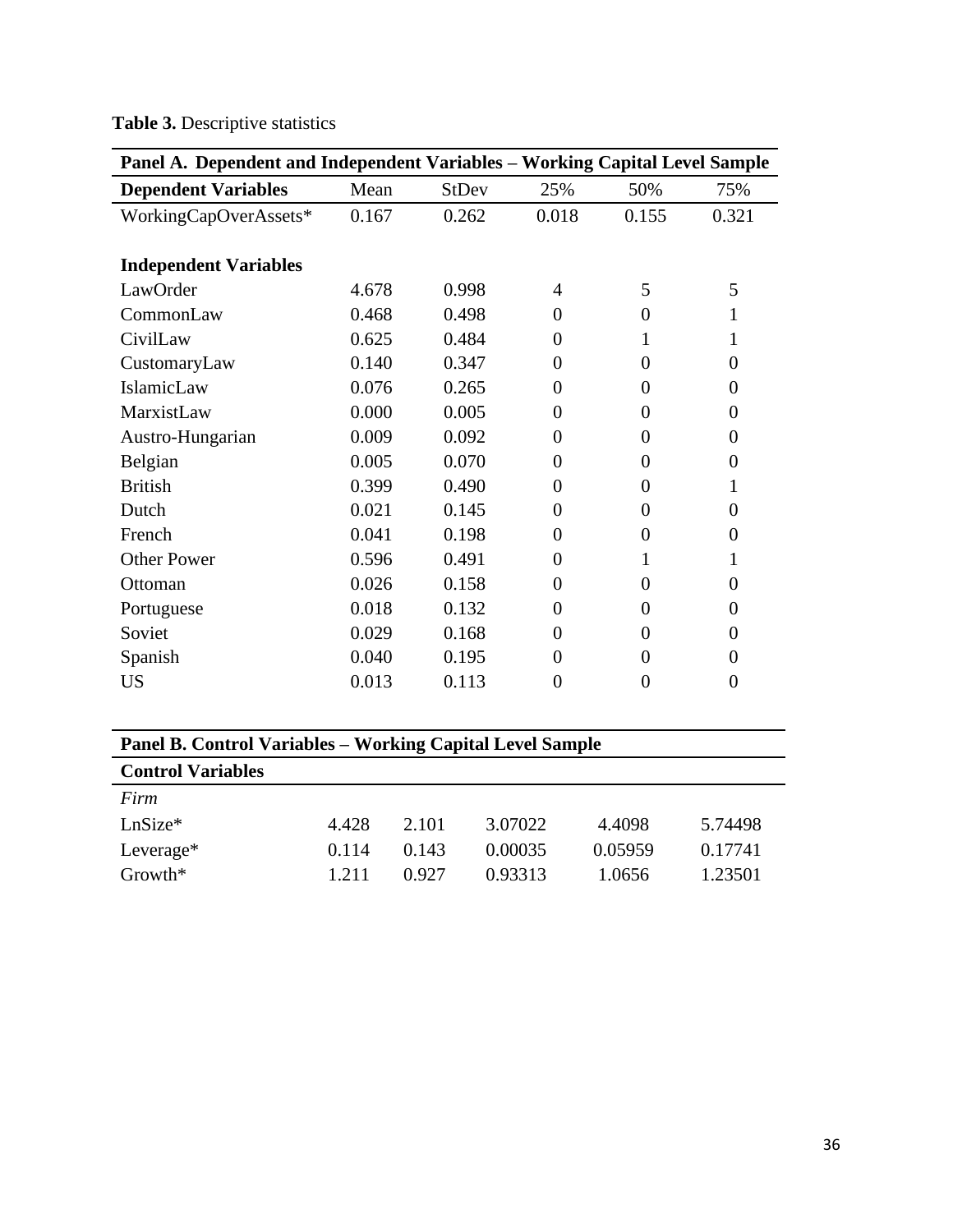| Panel C. Dependent and Independent Variables - Sourcing of Working Capital Sample |        |              |                |                  |                |  |  |  |  |  |
|-----------------------------------------------------------------------------------|--------|--------------|----------------|------------------|----------------|--|--|--|--|--|
| <b>Dependent Variables</b>                                                        | Mean   | <b>StDev</b> | 25%            | 50%              | 75%            |  |  |  |  |  |
| <b>Retained Earnings</b>                                                          | 71.331 | 34.185       | $\Omega$       | 50               | 80             |  |  |  |  |  |
| <b>Banks</b>                                                                      | 12.151 | 23.461       | $\overline{0}$ | $\overline{0}$   | 15             |  |  |  |  |  |
| <b>Other Finance</b>                                                              | 13.578 | 24.056       | $\overline{0}$ | $\overline{0}$   | 20             |  |  |  |  |  |
| FamilyFriends                                                                     | 2.940  | 12.305       | $\overline{0}$ | $\overline{0}$   | $\overline{0}$ |  |  |  |  |  |
| <b>Independent Variables</b>                                                      |        |              |                |                  |                |  |  |  |  |  |
| LawOrder                                                                          | 3.207  | 0.954        | 2.5            | 3.0              | 4.0            |  |  |  |  |  |
| CommonLaw                                                                         | 0.257  | 0.437        | $\overline{0}$ | $\mathbf{0}$     | $\mathbf{1}$   |  |  |  |  |  |
| CivilLaw                                                                          | 0.801  | 0.399        | 1              | 1                | 1              |  |  |  |  |  |
| CustomaryLaw                                                                      | 0.221  | 0.415        | $\overline{0}$ | $\overline{0}$   | $\mathbf{1}$   |  |  |  |  |  |
| IslamicLaw                                                                        | 0.137  | 0.344        | $\Omega$       | $\overline{0}$   | $\overline{0}$ |  |  |  |  |  |
| MarxistLaw                                                                        | 0.041  | 0.197        | $\overline{0}$ | $\overline{0}$   | $\theta$       |  |  |  |  |  |
| Austro-Hungarian                                                                  | 0.048  | 0.215        | $\Omega$       | $\theta$         | $\overline{0}$ |  |  |  |  |  |
| Belgian                                                                           | 0.020  | 0.141        | $\overline{0}$ | $\overline{0}$   | $\theta$       |  |  |  |  |  |
| <b>British</b>                                                                    | 0.218  | 0.413        | $\overline{0}$ | $\overline{0}$   | $\overline{0}$ |  |  |  |  |  |
| Dutch                                                                             | 0.030  | 0.170        | $\overline{0}$ | $\overline{0}$   | $\overline{0}$ |  |  |  |  |  |
| French                                                                            | 0.084  | 0.277        | $\overline{0}$ | $\overline{0}$   | $\theta$       |  |  |  |  |  |
| <b>Other Power</b>                                                                | 0.003  | 0.055        | $\overline{0}$ | $\boldsymbol{0}$ | $\overline{0}$ |  |  |  |  |  |
| Ottoman                                                                           | 0.132  | 0.338        | $\overline{0}$ | $\overline{0}$   | $\overline{0}$ |  |  |  |  |  |
| Portuguese                                                                        | 0.037  | 0.188        | $\overline{0}$ | $\overline{0}$   | $\overline{0}$ |  |  |  |  |  |
| Soviet                                                                            | 0.159  | 0.365        | $\overline{0}$ | $\overline{0}$   | $\overline{0}$ |  |  |  |  |  |
| Spanish                                                                           | 0.240  | 0.427        | $\overline{0}$ | $\boldsymbol{0}$ | $\theta$       |  |  |  |  |  |
| <b>US</b>                                                                         | 0.016  | 0.126        | $\overline{0}$ | $\overline{0}$   | $\overline{0}$ |  |  |  |  |  |

| <b>Control Variables</b> |        |         |                |                |                |
|--------------------------|--------|---------|----------------|----------------|----------------|
| Firm                     |        |         |                |                |                |
| <b>Employees</b>         | 96.087 | 493.887 | 8              | 19             | 58             |
| FirmAge                  | 19.295 | 20.048  |                | 13             | 22             |
| PubliclyListed           | 0.051  | 0.217   | 0              | $\overline{0}$ | $\theta$       |
| PrivateLLC               | 0.489  | 0.500   | 0              | $\overline{0}$ |                |
| SoleProprietorship       | 0.313  | 0.463   | 0              | $\overline{0}$ |                |
| Partnership              | 0.066  | 0.246   | 0              | $\theta$       | $\theta$       |
| LimitedPartnership       | 0.059  | 0.234   | $\overline{0}$ | $\overline{0}$ | $\overline{0}$ |
| OtherType                | 0.022  | 0.136   | 0              | $\overline{0}$ | $\theta$       |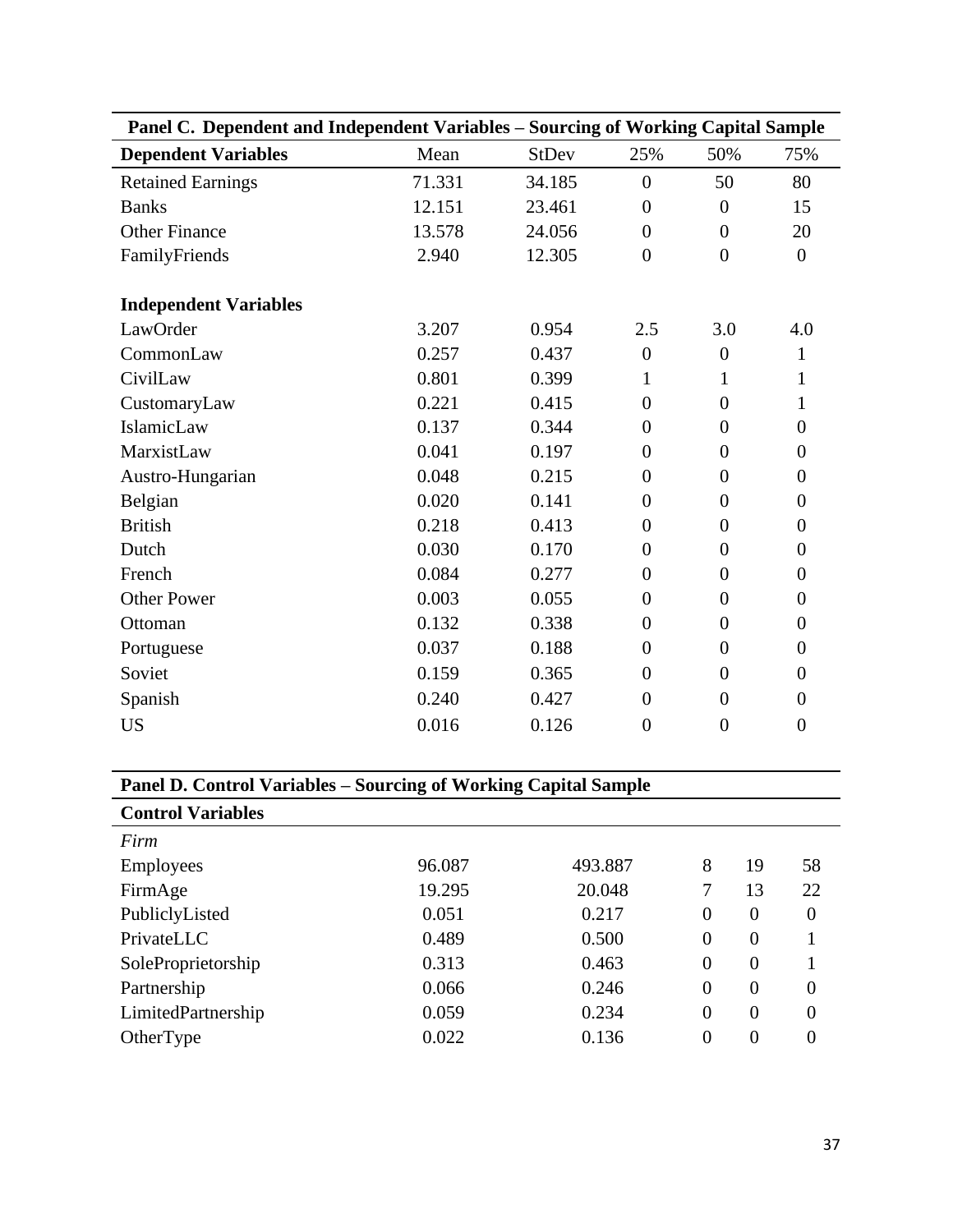# **Table 4.** Correlation Matrices of Legal Variables

Panel A. Working Capital Level Sample

| Variable       |         | 2       | 3       | 4       | 5       | 6       | 7       | 8       | 9       | 10      | 11      | 12      | 13      | 14      | 15   |
|----------------|---------|---------|---------|---------|---------|---------|---------|---------|---------|---------|---------|---------|---------|---------|------|
| $\mathbf{I}$   | 1.00    |         |         |         |         |         |         |         |         |         |         |         |         |         |      |
| 2              | $-0.07$ | 1.00    |         |         |         |         |         |         |         |         |         |         |         |         |      |
| 3              | $-0.05$ | $-0.83$ | 1.00    |         |         |         |         |         |         |         |         |         |         |         |      |
| $\overline{4}$ | $-0.20$ | 0.26    | $-0.15$ | 1.00    |         |         |         |         |         |         |         |         |         |         |      |
| 5              | $-0.28$ | 0.24    | $-0.22$ | 0.38    | 1.00    |         |         |         |         |         |         |         |         |         |      |
| 6              | $-0.03$ | 0.87    | $-0.92$ | 0.23    | 0.25    | 1.00    |         |         |         |         |         |         |         |         |      |
| $\tau$         | 0.04    | $-0.19$ | 0.16    | $-0.08$ | $-0.01$ | $-0.17$ | 1.00    |         |         |         |         |         |         |         |      |
| 8              | $-0.14$ | $-0.11$ | 0.13    | 0.01    | 0.06    | $-0.15$ | $-0.04$ | 1.00    |         |         |         |         |         |         |      |
| 9              | $-0.23$ | $-0.08$ | 0.07    | $-0.05$ | 0.02    | $-0.10$ | $-0.03$ | $-0.03$ | 1.00    |         |         |         |         |         |      |
| 10             | $-0.08$ | $-0.13$ | 0.11    | 0.19    | $-0.04$ | $-0.12$ | $-0.03$ | 0.24    | $-0.02$ | 1.00    |         |         |         |         |      |
| 11             | 0.05    | $-0.09$ | 0.07    | $-0.04$ | $-0.03$ | $-0.08$ | $-0.02$ | $-0.02$ | $-0.01$ | $-0.01$ | 1.00    |         |         |         |      |
| 12             | $-0.12$ | $-0.11$ | 0.13    | $-0.07$ | 0.09    | $-0.06$ | $-0.03$ | $-0.03$ | $-0.02$ | $-0.02$ | 0.04    | 1.00    |         |         |      |
| 13             | $-0.02$ | $-0.16$ | 0.13    | $-0.07$ | $-0.05$ | $-0.14$ | $-0.04$ | $-0.04$ | $-0.02$ | $-0.03$ | $-0.02$ | $-0.03$ | 1.00    |         |      |
| 14             | $-0.10$ | 0.01    | 0.08    | 0.11    | 0.17    | $-0.08$ | $-0.02$ | 0.53    | $-0.02$ | $-0.02$ | $-0.01$ | $-0.02$ | $-0.02$ | 1.00    |      |
| 15             | 0.03    | $-0.06$ | 0.05    | $-0.03$ | $-0.02$ | $-0.06$ | $-0.01$ | $-0.01$ | $-0.01$ | $-0.01$ | $-0.01$ | $-0.01$ | $-0.01$ | $-0.01$ | 1.00 |

| 1-LawOrder     | 9-Portuguese       |
|----------------|--------------------|
| 2-CommonLaw    | 10-Dutch           |
| 3-CivilLaw     | 11-AustroHungarian |
| 4-CustomaryLaw | 12-Ottoman         |
| 5-IslamicLaw   | 13-Soviet          |
| 6-British      | $14$ -US           |
| 7-French       | 15-Belgian         |
| 8-Spanish      |                    |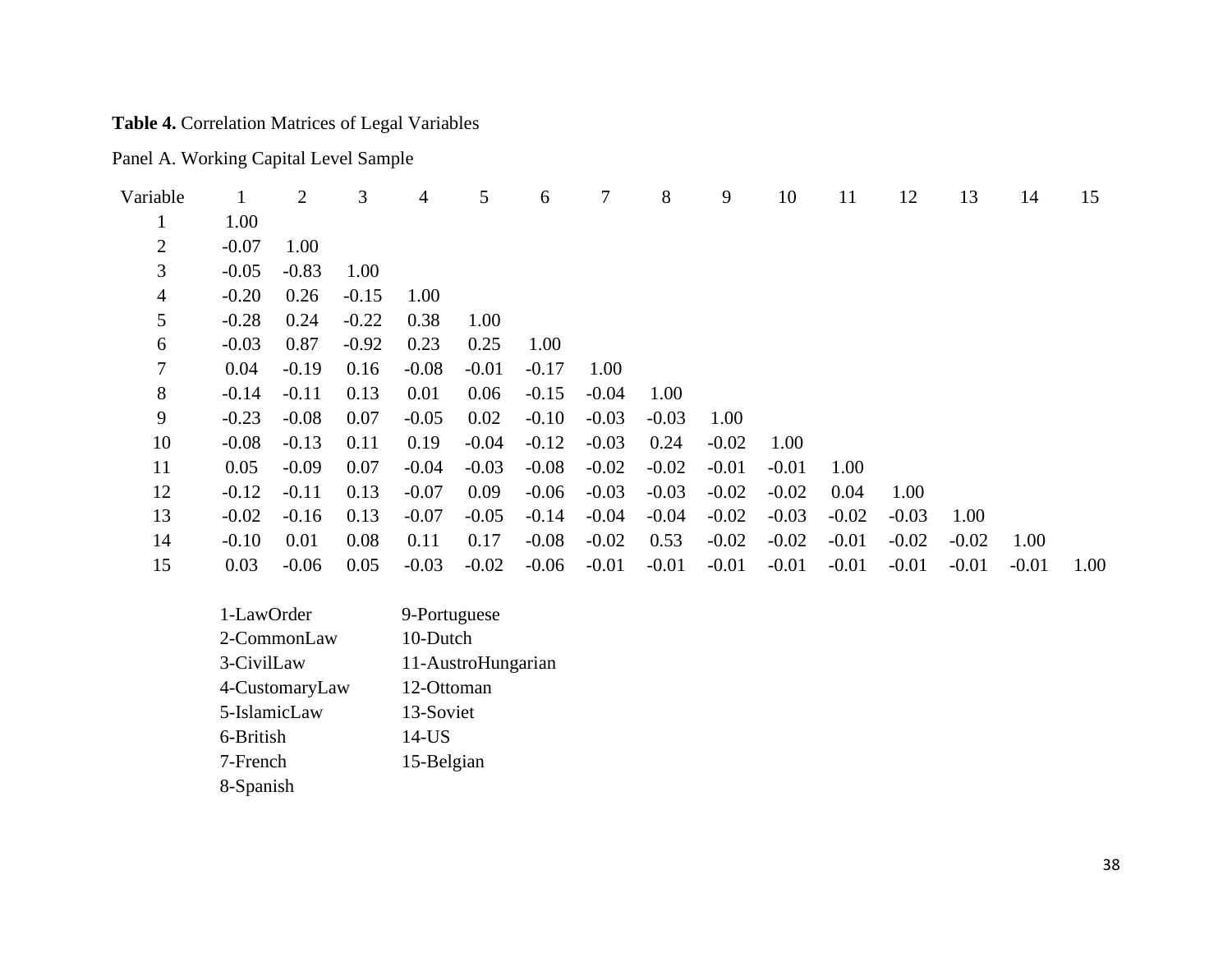Panel B. Working Capital Sourcing Sample

| Variable       |         | 2       | 3       | 4       | 5       | 6       | 7       | 8       | 9       | 10      | 11      | 12      | 13      | 14      | 15   |
|----------------|---------|---------|---------|---------|---------|---------|---------|---------|---------|---------|---------|---------|---------|---------|------|
| $\mathbf{I}$   | 1.00    |         |         |         |         |         |         |         |         |         |         |         |         |         |      |
| $\overline{2}$ | $-0.08$ | 1.00    |         |         |         |         |         |         |         |         |         |         |         |         |      |
| 3              | 0.01    | $-0.78$ | 1.00    |         |         |         |         |         |         |         |         |         |         |         |      |
| $\overline{4}$ | $-0.19$ | 0.60    | $-0.36$ | 1.00    |         |         |         |         |         |         |         |         |         |         |      |
| 5              | $-0.29$ | 0.46    | $-0.39$ | 0.37    | 1.00    |         |         |         |         |         |         |         |         |         |      |
| 6              | $-0.08$ | 0.90    | $-0.75$ | 0.49    | 0.39    | 1.00    |         |         |         |         |         |         |         |         |      |
| $\tau$         | $-0.07$ | $-0.10$ | 0.14    | 0.06    | $-0.08$ | $-0.12$ | 1.00    |         |         |         |         |         |         |         |      |
| 8              | $-0.29$ | $-0.24$ | 0.26    | $-0.22$ | $-0.13$ | $-0.27$ | $-0.14$ | 1.00    |         |         |         |         |         |         |      |
| 9              | $-0.16$ | $-0.12$ | 0.10    | $-0.02$ | 0.00    | $-0.10$ | $-0.06$ | $-0.11$ | 1.00    |         |         |         |         |         |      |
| 10             | $-0.03$ | 0.03    | 0.09    | 0.09    | $-0.07$ | 0.05    | $-0.05$ | $-0.10$ | $-0.03$ | 1.00    |         |         |         |         |      |
| 11             | 0.26    | $-0.13$ | 0.11    | $-0.12$ | $-0.09$ | $-0.12$ | $-0.07$ | $-0.13$ | $-0.04$ | $-0.04$ | 1.00    |         |         |         |      |
| 12             | $-0.01$ | $-0.14$ | 0.16    | $-0.06$ | 0.08    | $-0.14$ | $-0.12$ | $-0.22$ | $-0.08$ | $-0.07$ | 0.12    | 1.00    |         |         |      |
| 13             | 0.28    | $-0.26$ | 0.22    | $-0.23$ | $-0.17$ | $-0.23$ | $-0.13$ | $-0.24$ | $-0.08$ | $-0.08$ | $-0.10$ | 0.02    | 1.00    |         |      |
| 14             | $-0.10$ | 0.22    | 0.02    | 0.24    | 0.27    | $-0.07$ | $-0.04$ | 0.19    | $-0.03$ | $-0.02$ | $-0.03$ | $-0.05$ | $-0.06$ | 1.00    |      |
| 15             | $-0.28$ | $-0.08$ | $-0.07$ | 0.10    | $-0.06$ | $-0.08$ | $-0.04$ | $-0.08$ | $-0.03$ | $-0.03$ | $-0.03$ | 0.06    | $-0.06$ | $-0.02$ | 1.00 |

| 1-LawOrder     | 9-Portuguese       |
|----------------|--------------------|
| 2-CommonLaw    | 10-Dutch           |
| 3-CivilLaw     | 11-AustroHungarian |
| 4-CustomaryLaw | 12-Ottoman         |
| 5-IslamicLaw   | 13-Soviet          |
| 6-British      | $14$ -US           |
| 7-French       | 15-Belgian         |
| 8-Spanish      |                    |
|                |                    |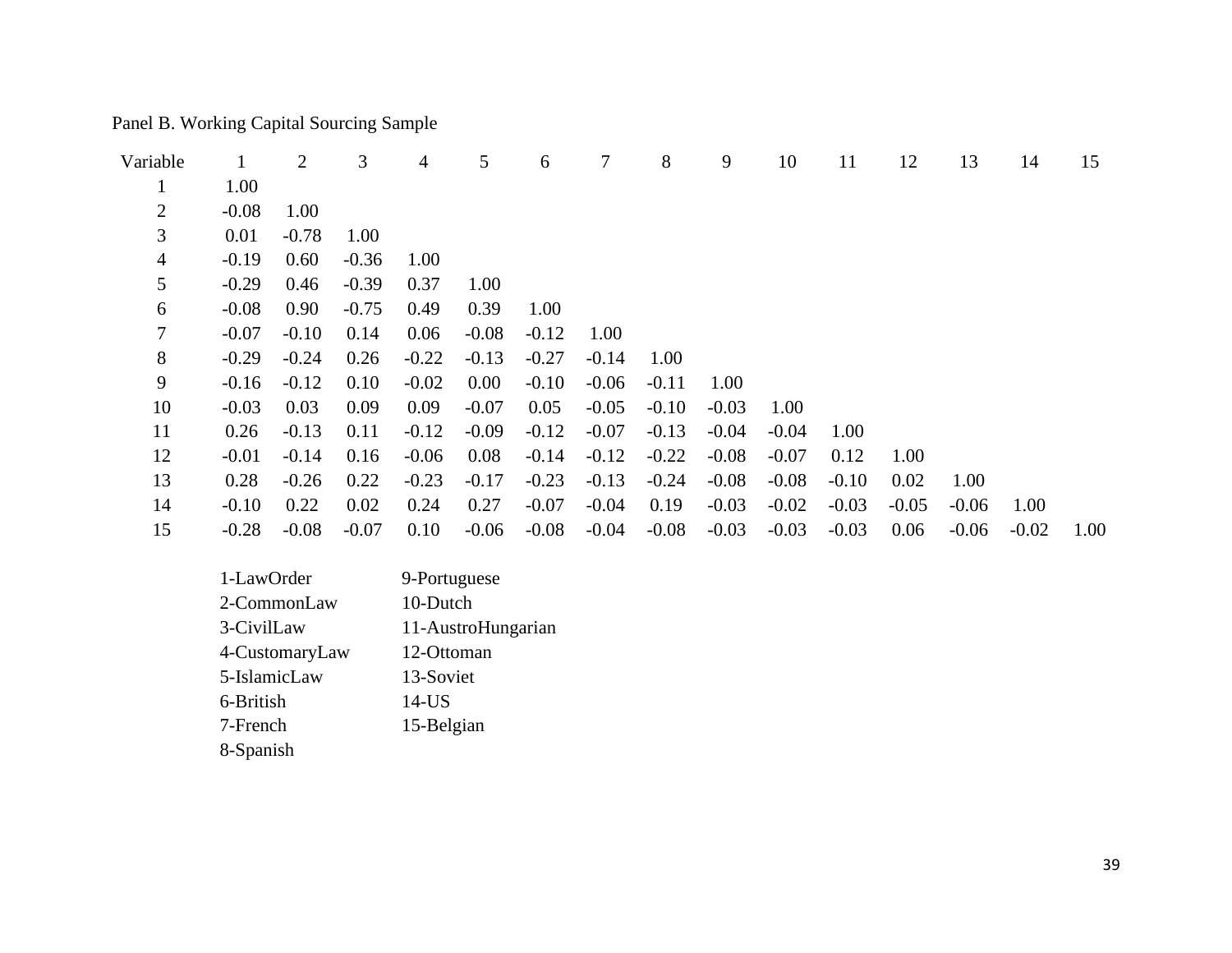|                  | (1)          | (2)          | (3)          | (4)          |
|------------------|--------------|--------------|--------------|--------------|
| <b>VARIABLES</b> | WC/Assets    | WC/Assets    | WC/Assets    | WC/Assets    |
| LawOrder         | $-0.007***$  |              |              | $-0.006***$  |
|                  | (0.001)      |              |              | (0.001)      |
| CommonLaw        |              | $-0.124***$  |              | $-0.014**$   |
|                  |              | (0.004)      |              | (0.006)      |
| CivilLaw         |              | $-0.130***$  |              | $-0.000$     |
|                  |              | (0.004)      |              | (0.006)      |
| CustomaryLaw     |              | $-0.003$     |              | $-0.023***$  |
|                  |              | (0.004)      |              | (0.006)      |
| IslamicLaw       |              | $-0.009***$  |              | $-0.003$     |
|                  |              | (0.003)      |              | (0.005)      |
| <b>British</b>   |              |              | $-0.002**$   |              |
|                  |              |              | (0.001)      |              |
| French           |              |              | $0.012***$   | 0.011        |
|                  |              |              | (0.002)      | (0.009)      |
| Spanish          |              |              | $-0.002$     | $-0.032***$  |
|                  |              |              | (0.002)      | (0.007)      |
| Portuguese       |              |              | $-0.054***$  | $-0.057***$  |
|                  |              |              | (0.003)      | (0.009)      |
| Dutch            |              |              | $-0.022***$  | 0.002        |
|                  |              |              | (0.003)      | (0.010)      |
| AustroHungarian  |              |              | $-0.028***$  | $-0.046***$  |
|                  |              |              | (0.004)      | (0.009)      |
| Ottoman          |              |              | $-0.023***$  | $-0.029***$  |
|                  |              |              | (0.002)      | (0.008)      |
| Soviet           |              |              | $-0.024***$  | $-0.022***$  |
|                  |              |              | (0.002)      | (0.008)      |
| <b>US</b>        |              |              | $-0.044***$  | $-0.014$     |
|                  |              |              | (0.004)      | (0.011)      |
| Belgian          |              |              | $-0.004$     | $-0.010$     |
|                  |              |              | (0.005)      | (0.017)      |
| LnSize           | $-0.009***$  | $-0.009***$  | $-0.009***$  | $-0.009***$  |
|                  | (0.000)      | (0.000)      | (0.000)      | (0.000)      |
| Leverage         | $-0.352***$  | $-0.357***$  | $-0.346***$  | $-0.351***$  |
|                  | (0.003)      | (0.003)      | (0.003)      | (0.003)      |
| Growth           | $0.009***$   | $0.009***$   | $0.009***$   | $0.009***$   |
|                  | (0.000)      | (0.000)      | (0.000)      | (0.000)      |
| Constant         | $0.219***$   | $0.205***$   | $0.198***$   | $0.238***$   |
|                  | (0.006)      | (0.005)      | (0.003)      | (0.009)      |
| Observations     | 387855       | 416123       | 416123       | 387855       |
| Wald Chi-squared | 49078.880*** | 53334.890*** | 58319.110*** | 49248.100*** |

**Table 5.** Regressions of Working Capital Levels

Robust standard errors in parentheses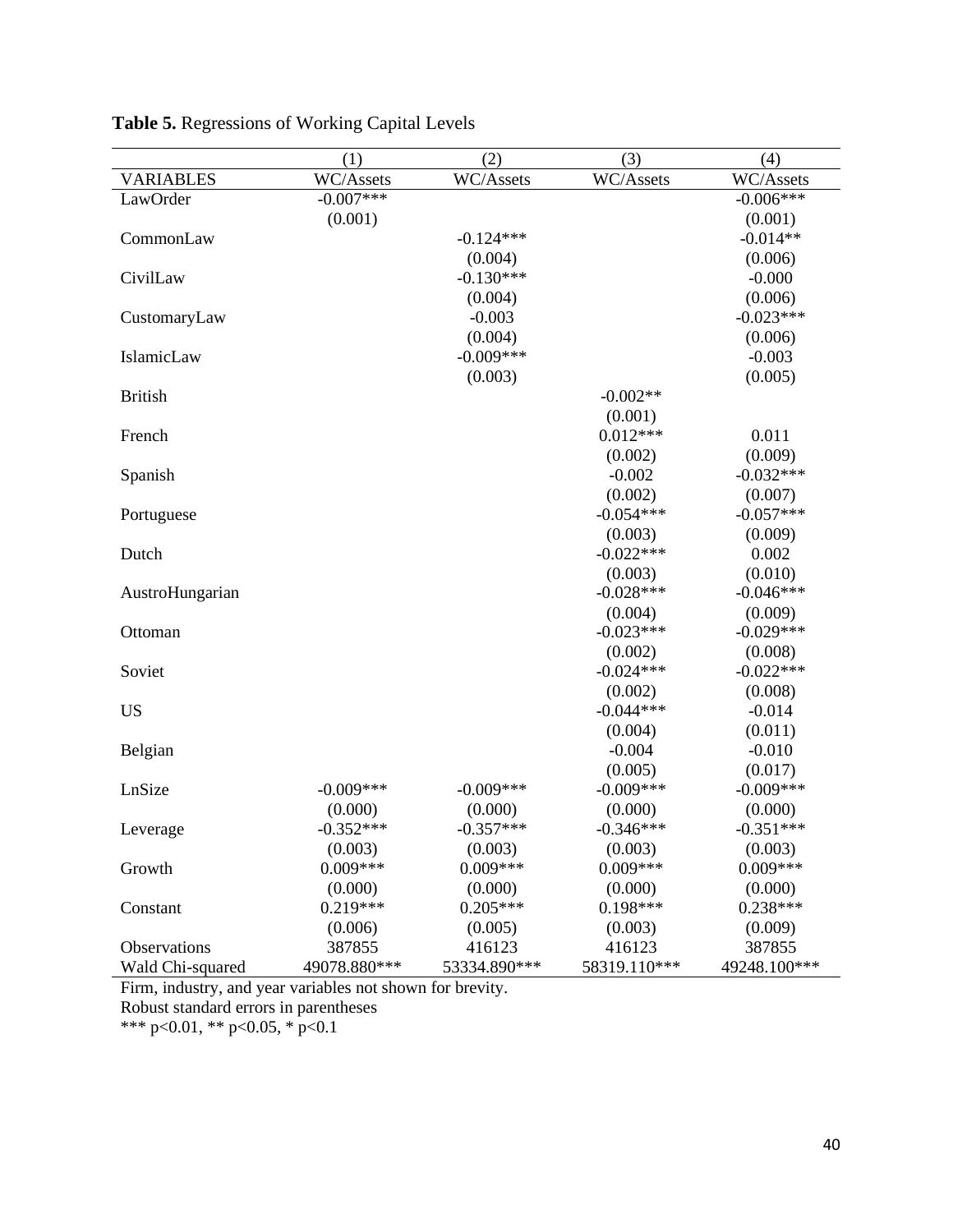|                  | (1)         | (2)         | (3)         | (4)         |
|------------------|-------------|-------------|-------------|-------------|
| <b>VARIABLES</b> | Earnings    | Earnings    | Earnings    | Earnings    |
| LawOrder         | $-0.003**$  |             |             | $-0.001$    |
|                  | (0.002)     |             |             | (0.002)     |
| CommonLaw        |             | $-0.001$    |             | $-0.048***$ |
|                  |             | (0.005)     |             | (0.008)     |
| CivilLaw         |             | $0.056***$  |             | $0.038***$  |
|                  |             | (0.005)     |             | (0.007)     |
| CustomaryLaw     |             | $-0.011***$ |             | $-0.020***$ |
|                  |             | (0.004)     |             | (0.005)     |
| IslamicLaw       |             | $-0.006$    |             | $-0.012**$  |
|                  |             | (0.004)     |             | (0.005)     |
| <b>British</b>   |             |             | $-0.083***$ |             |
|                  |             |             | (0.005)     |             |
| French           |             |             | $-0.021***$ | $-0.076***$ |
|                  |             |             | (0.006)     | (0.008)     |
| Spanish          |             |             | $-0.057***$ | $-0.077***$ |
|                  |             |             | (0.007)     | (0.008)     |
| Portuguese       |             |             | $-0.006$    | $-0.034***$ |
|                  |             |             | (0.008)     | (0.010)     |
| Dutch            |             |             | $0.013*$    | $-0.016*$   |
|                  |             |             | (0.007)     | (0.009)     |
| AustroHungarian  |             |             | $-0.083***$ | $-0.099***$ |
|                  |             |             | (0.009)     | (0.010)     |
| Ottoman          |             |             | 0.008       | $-0.000$    |
|                  |             |             | (0.005)     | (0.006)     |
| Soviet           |             |             | $0.037***$  | $0.025***$  |
|                  |             |             | (0.005)     | (0.006)     |
| <b>US</b>        |             |             | $0.104***$  | $0.188***$  |
|                  |             |             | (0.011)     | (0.014)     |
| Belgian          |             |             | $-0.007$    | $0.065***$  |
|                  |             |             | (0.008)     | (0.011)     |
| <b>OECD</b>      | $0.021***$  | $0.011**$   | $0.025***$  | $0.028***$  |
|                  | (0.005)     | (0.005)     | (0.005)     | (0.006)     |
| Constant         | 4.593***    | 4.584***    | 4.660***    | 4.640***    |
|                  | (0.029)     | (0.024)     | (0.023)     | (0.031)     |
| Observations     | 71,023      | 81,918      | 81,918      | 71.023      |
| Wald Chi-squared | 4874.350*** | 6604.850*** | 6993.310*** | 5735.690*** |
| Vuong test       | 84.470***   | 88.520***   | 88.630***   | 84.680***   |

**Table 6.** ZIP Regressions of Working Capital Sourced from Retained Earnings

Robust standard errors in parentheses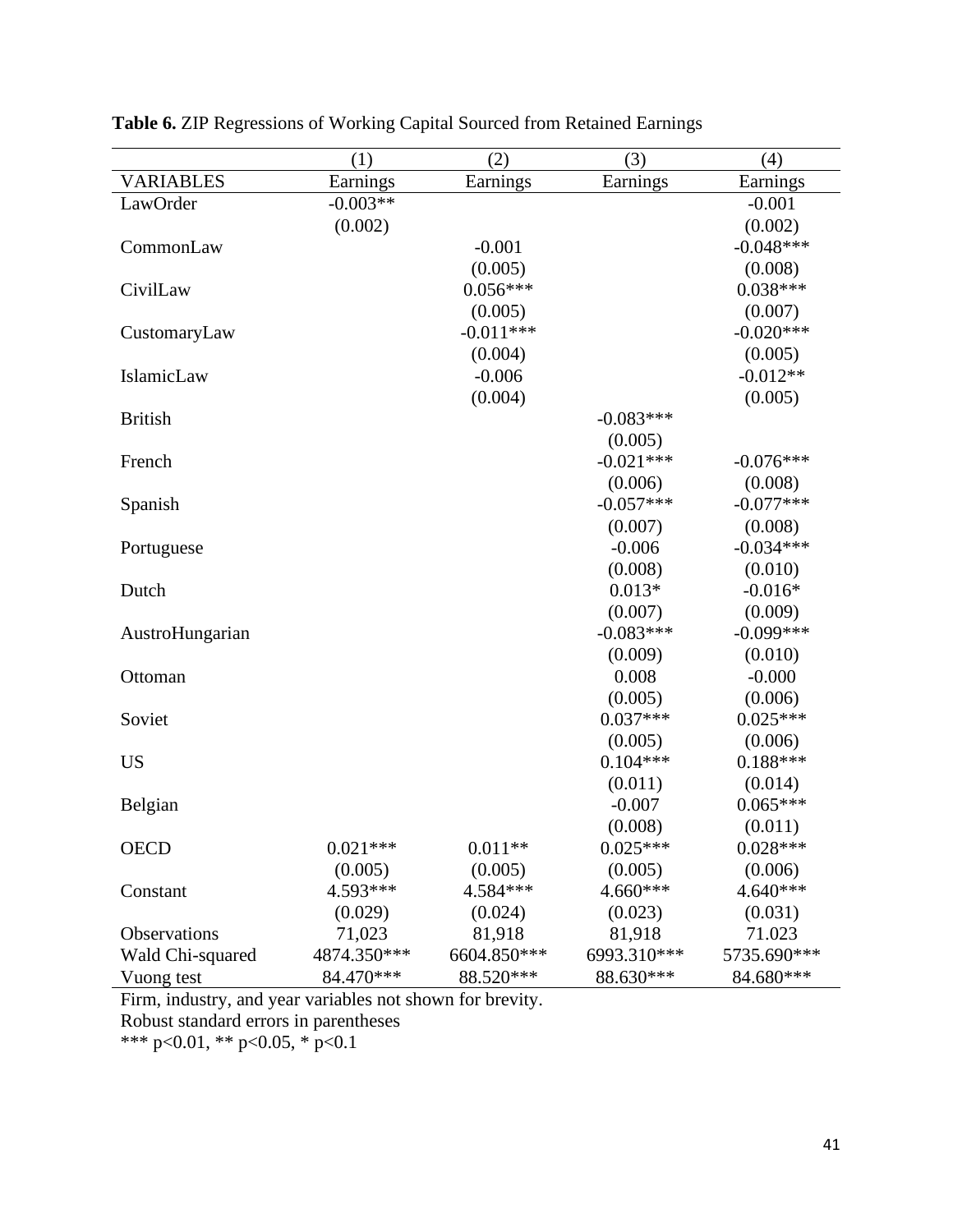|                  | (1)          | (2)          | (3)          | (4)          |
|------------------|--------------|--------------|--------------|--------------|
| <b>VARIABLES</b> | <b>Banks</b> | <b>Banks</b> | <b>Banks</b> | <b>Banks</b> |
| LawOrder         | $0.017***$   |              |              | $0.058***$   |
|                  | (0.005)      |              |              | (0.007)      |
| CommonLaw        |              | $0.091***$   |              | $0.200***$   |
|                  |              | (0.020)      |              | (0.031)      |
| CivilLaw         |              | 0.009        |              | 0.047        |
|                  |              | (0.019)      |              | (0.031)      |
| CustomaryLaw     |              | $-0.127***$  |              | $-0.143***$  |
|                  |              | (0.014)      |              | (0.018)      |
| IslamicLaw       |              | $0.083***$   |              | $0.116***$   |
|                  |              | (0.015)      |              | (0.019)      |
| <b>British</b>   |              |              | $0.046***$   |              |
|                  |              |              | (0.015)      |              |
| French           |              |              | $-0.103***$  | $-0.012$     |
|                  |              |              | (0.019)      | (0.026)      |
| Spanish          |              |              | $0.130***$   | $0.263***$   |
|                  |              |              | (0.021)      | (0.029)      |
| Portuguese       |              |              | $-0.020$     | $0.133***$   |
|                  |              |              | (0.028)      | (0.037)      |
| Dutch            |              |              | $-0.160***$  | $-0.041$     |
|                  |              |              | (0.026)      | (0.032)      |
| AustroHungarian  |              |              | $-0.102***$  | $-0.116***$  |
|                  |              |              | (0.026)      | (0.030)      |
| Ottoman          |              |              | $-0.011$     | $0.069***$   |
|                  |              |              | (0.018)      | (0.021)      |
| Soviet           |              |              | 0.018        | 0.033        |
|                  |              |              | (0.021)      | (0.022)      |
| <b>US</b>        |              |              | $-0.205***$  | $-0.374***$  |
|                  |              |              | (0.041)      | (0.059)      |
| Belgian          |              |              | $-0.027$     | $-0.013$     |
|                  |              |              | (0.039)      | (0.070)      |
| <b>OECD</b>      | $-0.078***$  | $-0.054***$  | $-0.061***$  | $-0.123***$  |
|                  | (0.016)      | (0.015)      | (0.015)      | (0.018)      |
| Constant         | 3.697***     | 3.799***     | $3.682***$   | 3.431 ***    |
|                  | (0.130)      | (0.122)      | (0.120)      | (0.134)      |
| Observations     | 70,763       | 81,621       | 81,621       | 70,763       |
| Wald Chi-squared | 460.360***   | 696.950***   | 719.650***   | 798.470***   |
| Vuong test       | 185.920***   | 194.040***   | 192.460***   | 181.550***   |

**Table 7.** ZIP Regressions of Working Capital Sourced from Banks

Robust standard errors in parentheses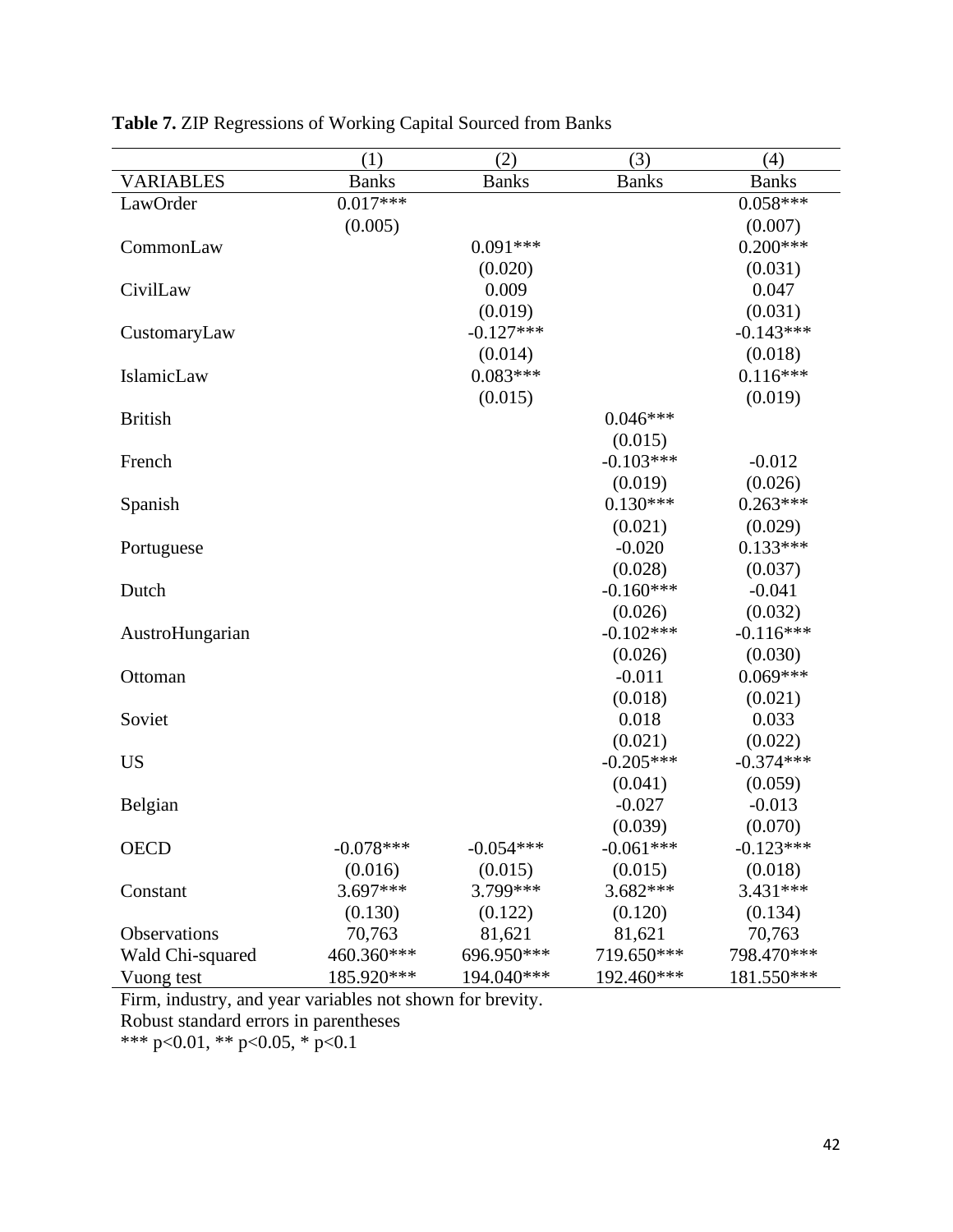|                  | (1)                  | (2)                  | (3)                  | (4)                  |
|------------------|----------------------|----------------------|----------------------|----------------------|
| <b>VARIABLES</b> | <b>Other Finance</b> | <b>Other Finance</b> | <b>Other Finance</b> | <b>Other Finance</b> |
| LawOrder         | $-0.062***$          |                      |                      | $-0.021***$          |
|                  | (0.005)              |                      |                      | (0.006)              |
| CommonLaw        |                      | $-0.080***$          |                      | $-0.028$             |
|                  |                      | (0.017)              |                      | (0.026)              |
| CivilLaw         |                      | $0.168***$           |                      | $0.206***$           |
|                  |                      | (0.016)              |                      | (0.025)              |
| CustomaryLaw     |                      | $-0.006$             |                      | $0.087***$           |
|                  |                      | (0.013)              |                      | (0.016)              |
| IslamicLaw       |                      | $0.175***$           |                      | $0.111***$           |
|                  |                      | (0.014)              |                      | (0.018)              |
| <b>British</b>   |                      |                      | $-0.095***$          |                      |
|                  |                      |                      | (0.016)              |                      |
| French           |                      |                      | $-0.227***$          | $-0.332***$          |
|                  |                      |                      | (0.019)              | (0.025)              |
| Spanish          |                      |                      | $0.383***$           | $0.322***$           |
|                  |                      |                      | (0.019)              | (0.027)              |
| Portuguese       |                      |                      | $-0.083***$          | $-0.215***$          |
|                  |                      |                      | (0.025)              | (0.031)              |
| Dutch            |                      |                      | $-0.068***$          | $-0.201***$          |
|                  |                      |                      | (0.021)              | (0.028)              |
| AustroHungarian  |                      |                      | $0.144***$           | $0.142***$           |
|                  |                      |                      | (0.025)              | (0.031)              |
| Ottoman          |                      |                      | $-0.026$             | $-0.154***$          |
|                  |                      |                      | (0.020)              | (0.024)              |
| Soviet           |                      |                      | $0.112***$           | $0.128***$           |
|                  |                      |                      | (0.022)              | (0.024)              |
| <b>US</b>        |                      |                      | $-0.495***$          | $-0.711***$          |
|                  |                      |                      | (0.041)              | (0.054)              |
| Belgian          |                      |                      | $-0.154***$          | $-0.171***$          |
|                  |                      |                      | (0.033)              | (0.046)              |
| <b>OECD</b>      | $0.141***$           | $0.059***$           | $-0.002$             | $0.030**$            |
|                  | (0.014)              | (0.013)              | (0.013)              | (0.015)              |
| Constant         | 3.957***             | 3.682***             | 3.820***             | $3.558***$           |
|                  | (0.155)              | (0.166)              | (0.160)              | (0.167)              |
| Observations     | 70,541               | 81,396               | 81,396               |                      |
| Wald Chi-squared | 2152.380***          | 2723.680***          | 3657.150***          | 3663.140***          |
| Vuong test       | 192.880***           | 196.230***           | 197.810***           | 187.700***           |

**Table 8.** ZIP Regressions of Working Capital Sourced from Other Financial Institutions

Robust standard errors in parentheses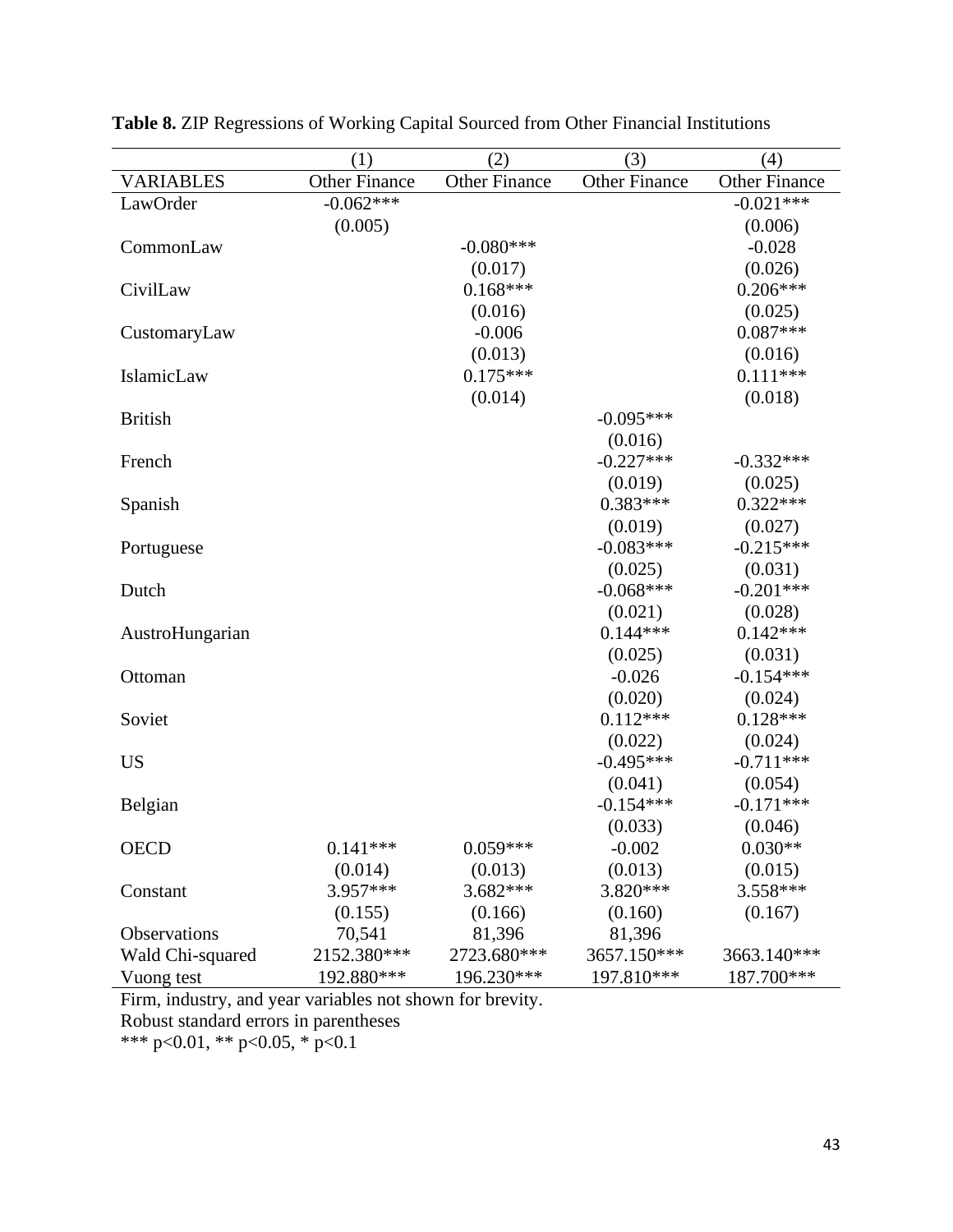|                  | (1)        | (2)         | (3)        | (4)        |
|------------------|------------|-------------|------------|------------|
| <b>VARIABLES</b> | Family     | Family      | Family     | Family     |
| LawOrder         | $0.036***$ |             |            | $0.061***$ |
|                  | (0.012)    |             |            | (0.018)    |
| CommonLaw        |            | $0.121***$  |            | $0.207***$ |
|                  |            | (0.045)     |            | (0.070)    |
| CivilLaw         |            | $0.241***$  |            | 0.068      |
|                  |            | (0.043)     |            | (0.069)    |
| CustomaryLaw     |            | $-0.121***$ |            | $-0.096**$ |
|                  |            | (0.031)     |            | (0.041)    |
| IslamicLaw       |            | 0.016       |            | $-0.062$   |
|                  |            | (0.037)     |            | (0.051)    |
| <b>British</b>   |            |             | 0.053      |            |
|                  |            |             | (0.038)    |            |
| French           |            |             | 0.077      | 0.112      |
|                  |            |             | (0.048)    | (0.069)    |
| Spanish          |            |             | $0.262***$ | $0.416***$ |
|                  |            |             | (0.049)    | (0.076)    |
| Portuguese       |            |             | $0.116*$   | $0.251***$ |
|                  |            |             | (0.063)    | (0.083)    |
| Dutch            |            |             | $0.355***$ | $0.438***$ |
|                  |            |             | (0.077)    | (0.091)    |
| AustroHungarian  |            |             | $0.142**$  | 0.066      |
|                  |            |             | (0.071)    | (0.084)    |
| Ottoman          |            |             | $0.200***$ | $0.246***$ |
|                  |            |             | (0.047)    | (0.061)    |
| Soviet           |            |             | $0.330***$ | $0.316***$ |
|                  |            |             | (0.052)    | (0.059)    |
| <b>US</b>        |            |             | $-0.031$   | $-0.077$   |
|                  |            |             | (0.101)    | (0.130)    |
| Belgian          |            |             | 0.072      | $-0.020$   |
|                  |            |             | (0.061)    | (0.103)    |
| <b>OECD</b>      | $-0.065*$  | $-0.065*$   | $-0.042$   | $-0.105**$ |
|                  | (0.038)    | (0.037)     | (0.038)    | (0.042)    |
| Constant         | 3.788***   | 3.787***    | 3.816***   | 3.438***   |
|                  | (0.318)    | (0.297)     | (0.274)    | (0.322)    |
| Observations     | 71,064     | 81,919      | 81,919     | 71,064     |
| Wald Chi-squared | 268.700*** | 369.070***  | 394.290*** | 409.740*** |
| Vuong test       | 74.800***  | 81.360***   | 81.580***  | 74.420***  |

**Table 9.** ZIP Regressions of Working Capital Sourced from Family and Friends

Robust standard errors in parentheses